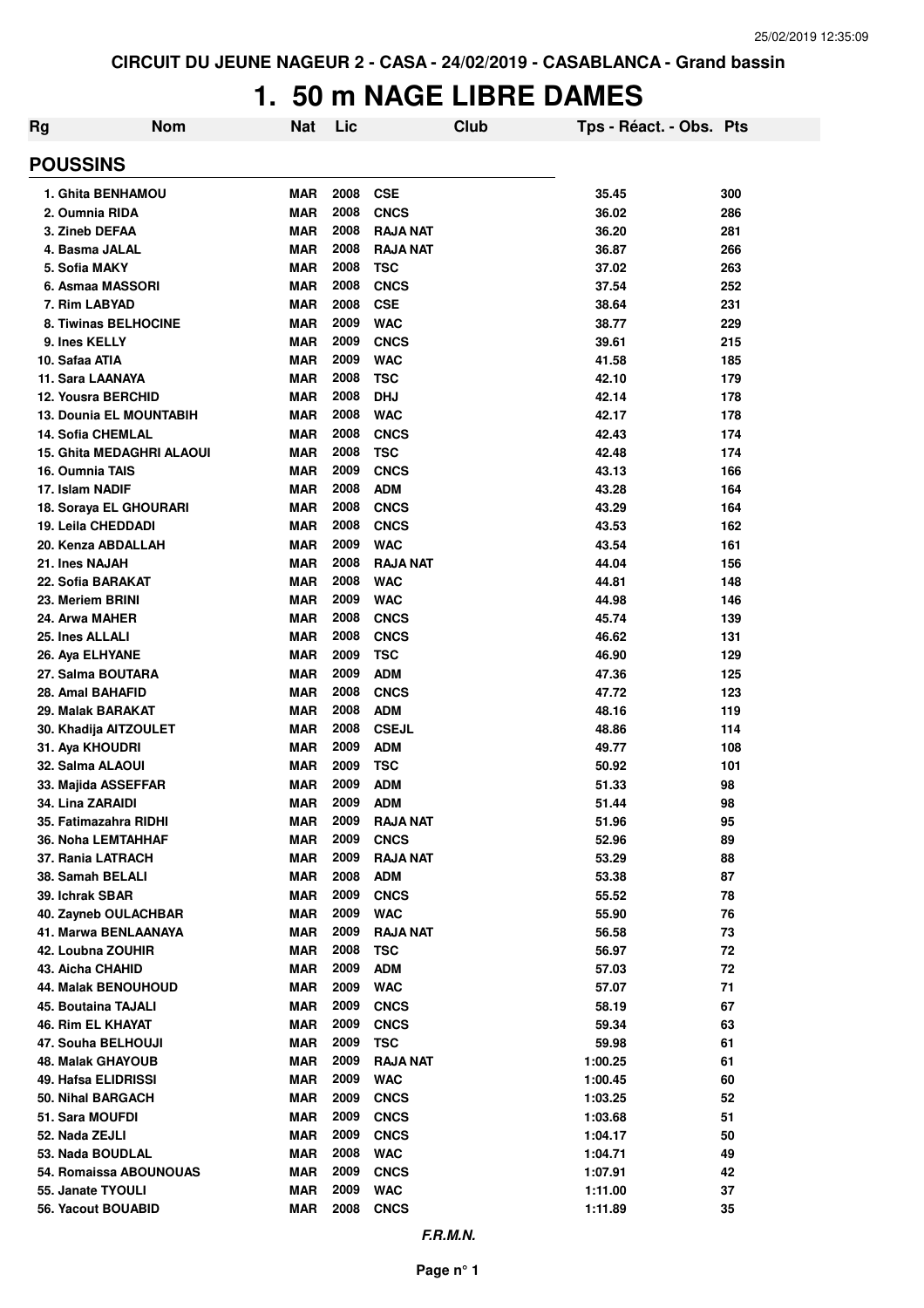## **1. 50 m NAGE LIBRE DAMES**

| <b>Rg</b>                               | <b>Nom</b> | Nat        | Lic              | Club                     | Tps - Réact. - Obs. Pts |          |
|-----------------------------------------|------------|------------|------------------|--------------------------|-------------------------|----------|
| <b>POUSSINS</b>                         |            |            |                  |                          |                         |          |
| 57. Malak MASSAFI                       |            | MAR        | 2008             | <b>RAJA NAT</b>          | 1:23.65                 | 22       |
| 58. Ghita BELLOUCH                      |            | <b>MAR</b> | 2009             | <b>CNCS</b>              | 1:38.64                 | 13       |
| <b>NC. Doaa BENLYAMANI</b>              |            | <b>MAR</b> | 2008             | <b>CNCS</b>              | Frf n.d.                |          |
| <b>NC. Ahlam SIFOUED</b>                |            | <b>MAR</b> | 2008             | <b>CNCS</b>              | Frf n.d.                |          |
| <b>NC. Fatimazahra BENJLIL</b>          |            | <b>MAR</b> | 2009             | <b>CSE</b>               | Frf n.d.                |          |
| <b>NC. Malak HORMI</b>                  |            | <b>MAR</b> | 2008             | <b>CSE</b>               | Frf n.d.                |          |
| <b>NC. Hiba SAID EL MASSAOUDI</b>       |            | <b>MAR</b> | 2008             | <b>CSE</b>               | Frf n.d.                |          |
| <b>NC. Sofia SAROUF</b>                 |            | <b>MAR</b> | 2008             | <b>RAJA NAT</b>          | Frf n.d.                |          |
| <b>NC. Boutaina TAHLI</b>               |            | <b>MAR</b> | 2009             | <b>RAJA NAT</b>          | Frf n.d.                |          |
| <b>NC. Aya LOTFANE</b>                  |            | <b>MAR</b> | 2008             | <b>TSC</b>               | Frf n.d.                |          |
| <b>NC. Jannat Salma MOTAIB</b>          |            | <b>MAR</b> | 2008             | <b>WAC</b>               | Frf n.d.                |          |
| <b>NC. Marwa RACHDY</b>                 |            | <b>MAR</b> | 2008             | <b>WAC</b>               | Frf n.d.                |          |
| <b>AVENIR1</b>                          |            |            |                  |                          |                         |          |
| 1. Ghita GHALIB                         |            | <b>MAR</b> | 2010             | <b>TSC</b>               | 42.82                   | 170      |
| 2. Fatimazahra DOUHA                    |            | <b>MAR</b> | 2010             | <b>RAJA NAT</b>          | 43.94                   | 157      |
| 3. Jannate FARESSE                      |            | <b>MAR</b> | 2010             | <b>RAJA NAT</b>          | 45.80                   | 139      |
| 4. Farah KOKODIL                        |            | <b>MAR</b> | 2010             | <b>RAJA NAT</b>          | 46.36                   | 134      |
| 5. Yasmine ADERRAB                      |            | <b>MAR</b> | 2010             | <b>RAJA NAT</b>          | 46.55                   | 132      |
| 6. Khawla EL KADEM                      |            | <b>MAR</b> | 2010             | <b>CNCS</b>              | 47.21                   | 127      |
| 7. Hajar KERBOUCH                       |            | <b>MAR</b> | 2010             | <b>RAJA NAT</b>          | 47.52                   | 124      |
| 8. Meriem ABID                          |            | <b>MAR</b> | 2010             | <b>RAJA NAT</b>          | 49.23                   | 112      |
| 9. Malak ZAHR                           |            | <b>MAR</b> | 2010             | <b>ADM</b>               | 51.04                   | 100      |
| 10. Malak JEBRI                         |            | <b>MAR</b> | 2010             | <b>RAJA NAT</b>          | 52.55                   | 92       |
| 11. Racha ELBROUZI                      |            | <b>MAR</b> | 2010             | <b>TSC</b>               | 53.55                   | 87       |
| <b>12. Rita SOUISSI</b>                 |            | <b>MAR</b> | 2010             | <b>CSE</b>               | 53.92                   | 85       |
| <b>13. Hiba ELIDRISSI</b>               |            | MAR        | 2010             | <b>WAC</b>               | 55.40                   | 78       |
| 14. Nouzha M'HAMDI ALAOUI               |            | MAR        | 2010             | <b>WAC</b>               | 55.48                   | 78       |
| <b>15. Yasmine CHAOUKI</b>              |            | <b>MAR</b> | 2010             | <b>ADM</b>               | 56.19                   | 75       |
| 16. Chada CHRAIBI                       |            | <b>MAR</b> | 2010             | <b>CNCS</b>              | 57.98                   | 68       |
| 17. Yasmine BYA                         |            | <b>MAR</b> | 2010             | <b>TSC</b>               | 59.68                   | 62       |
| 18. Nada OUAMMOU                        |            | <b>MAR</b> | 2010             | <b>WAC</b>               | 1:01.03                 | 58       |
| 19. Amina RAID                          |            | <b>MAR</b> | 2010             | <b>ADM</b>               | 1:01.69                 | 56       |
| 20. Basma WARDI                         |            | MAR        | 2010<br>2010 WAC | <b>CSEJL</b>             | 1:04.63                 | 49       |
| 21. Sarah BENHAYOUN SADAFI              |            | <b>MAR</b> | 2010             |                          | 1:06.00                 | 46       |
| 22. Wijdane BENOMAR<br>23. Ines BENNANE |            | MAR<br>MAR | 2010             | <b>ADM</b><br><b>WAC</b> | 1:06.42<br>1:06.51      | 45<br>45 |
| 24. Hiba BARROUK                        |            | MAR        | 2010             | <b>CNCS</b>              | 1:06.98                 | 44       |
| 25. Yasmine TEMMAR                      |            | MAR        | 2010             | <b>ADM</b>               | 1:07.13                 | 44       |
| 26. Malak HAMDANE                       |            | <b>MAR</b> | 2010             | <b>ADM</b>               | 1:07.67                 | 43       |
| 27. Jihane BENOMAR                      |            | <b>MAR</b> | 2010             | <b>ADM</b>               | 1:08.36                 | 41       |
| 28. Fatima Zahra FAHIMI                 |            | MAR        | 2010             | <b>RAJA NAT</b>          | 1:09.42                 | 39       |
| 29. Khadija FIKRI                       |            | <b>MAR</b> | 2010             | <b>CNCS</b>              | 1:09.49                 | 39       |
| 30. Malak KADMIRI                       |            | <b>MAR</b> | 2010             | <b>CSE</b>               | 1:11.31                 | 36       |
| 31. Sara ELKHOUCHALI                    |            | <b>MAR</b> | 2010             | <b>TSC</b>               | 1:11.40                 | 36       |
| 32. Hajar SKIHEL                        |            | <b>MAR</b> | 2010             | <b>CSE</b>               | 1:11.72                 | 36       |
| 33. Amina KERRASSY                      |            | <b>MAR</b> | 2010             | <b>ADM</b>               | 1:15.38                 | 31       |
| 34. Safae EL KRICHE                     |            | <b>MAR</b> | 2010             | <b>CNCS</b>              | 1:17.07                 | 29       |
| <b>NC. Iman NADIR</b>                   |            | MAR        | 2010             | <b>CSE</b>               | Frf n.d.                |          |
| <b>NC. Sara ZAIKANE</b>                 |            | <b>MAR</b> | 2010             | <b>WAC</b>               | Frf n.d.                |          |
| <b>AVENIR 2</b>                         |            |            |                  |                          |                         |          |
| 1. Yasmine EDDADSY                      |            | <b>MAR</b> | 2011             | <b>RAJA NAT</b>          | 44.09                   | 155      |
| 2. Hiba KHIALI                          |            | MAR        | 2011             | <b>CNCS</b>              | 47.24                   | 126      |
| 3. Aicha OUADDI                         |            | <b>MAR</b> | 2011             | <b>WAC</b>               | 52.97                   | 89       |
| 4. Israe ELADDAOUI                      |            | <b>MAR</b> | 2011             | <b>ADM</b>               | 53.04                   | 89       |
|                                         |            |            |                  |                          |                         |          |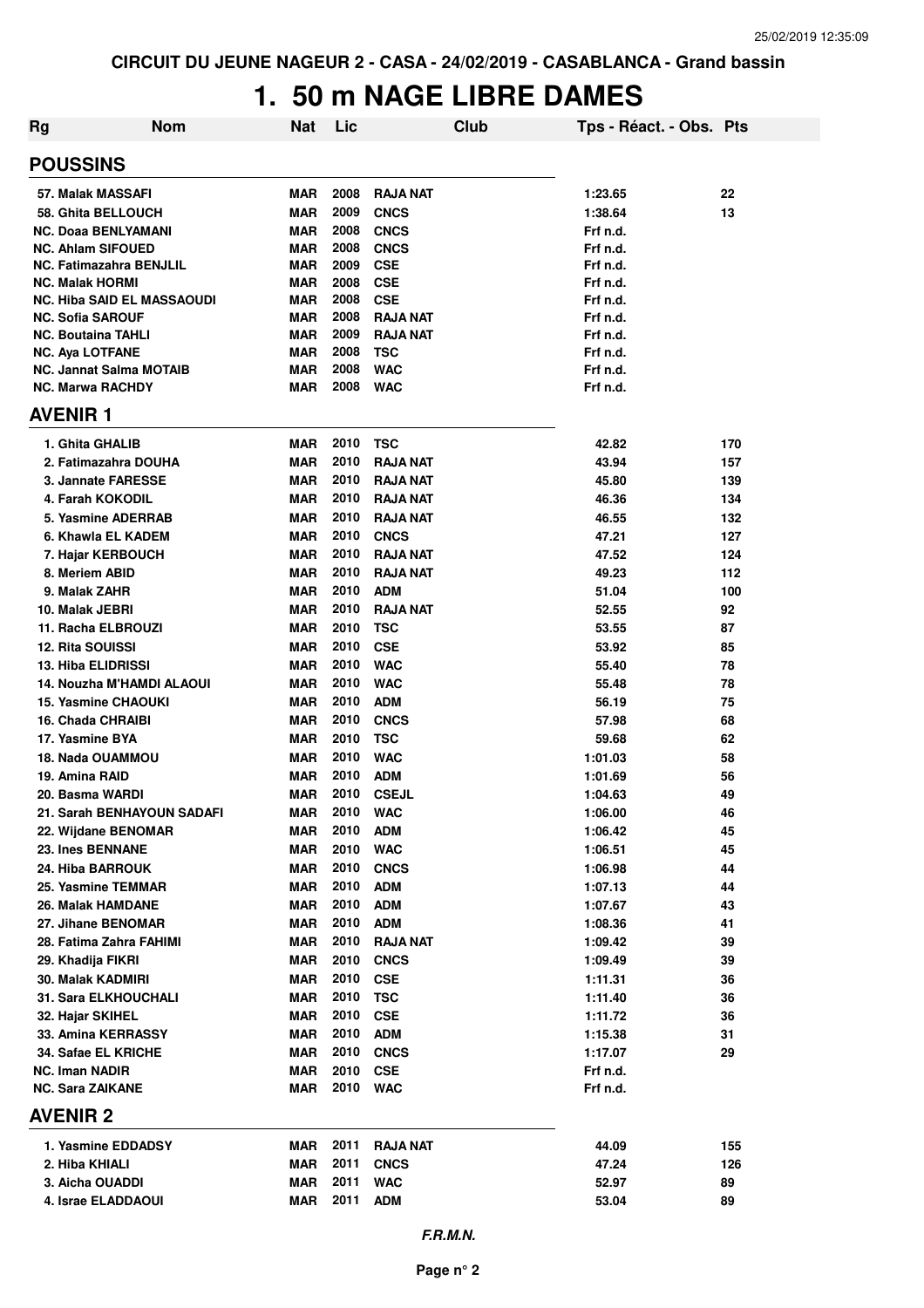## **1. 50 m NAGE LIBRE DAMES**

| Rg | <b>Nom</b>                     | <b>Nat</b> | Lic  |                 | Club | Tps - Réact. - Obs. Pts |    |
|----|--------------------------------|------------|------|-----------------|------|-------------------------|----|
|    | <b>AVENIR 2</b>                |            |      |                 |      |                         |    |
|    | 5. Mouna DARA                  | <b>MAR</b> | 2011 | <b>RAJA NAT</b> |      | 55.28                   | 79 |
|    | 6. Nour Elhouda MAKHLOUFI      | <b>MAR</b> | 2012 | <b>ADM</b>      |      | 55.47                   | 78 |
|    | 7. Israa HUIMAD                | <b>MAR</b> | 2011 | <b>ADM</b>      |      | 55.84                   | 76 |
|    | 8. Zeneb RASSY                 | <b>MAR</b> | 2012 | <b>TSC</b>      |      | 56.83                   | 72 |
|    | 9. Arij TOUHAMI                | <b>MAR</b> | 2012 | <b>RAJA NAT</b> |      | 57.12                   | 71 |
|    | 10. Douae BELHAJ               | <b>MAR</b> | 2011 | <b>CNCS</b>     |      | 1:01.01                 | 58 |
|    | 11. Arwa FADEL                 | <b>MAR</b> | 2012 | <b>CNCS</b>     |      | 1:02.09                 | 55 |
|    | 12. Meryam ALBOZ               | <b>MAR</b> | 2011 | <b>RAJA NAT</b> |      | 1:04.52                 | 49 |
|    | 13. Zineb MAHJOUBI             | <b>MAR</b> | 2011 | <b>CNCS</b>     |      | 1:04.77                 | 49 |
|    | <b>14. Yasmine BELMOKADEM</b>  | <b>MAR</b> | 2011 | <b>TSC</b>      |      | 1:07.18                 | 44 |
|    | <b>15. Lina SOUISSI</b>        | <b>MAR</b> | 2011 | <b>CSE</b>      |      | 1:07.73                 | 43 |
|    | 16. Rayhana TOUMI              | <b>MAR</b> | 2012 | <b>CNCS</b>     |      | 1:07.83                 | 42 |
|    | 17. Hiba FRANE                 | <b>MAR</b> | 2011 | <b>CNCS</b>     |      | 1:08.34                 | 41 |
|    | <b>18. Sofia ELHAOUARI</b>     | <b>MAR</b> | 2011 | <b>RAJA NAT</b> |      | 1:08.49                 | 41 |
|    | 19. Yasmine BAHIAOUI           | <b>MAR</b> | 2012 | <b>WAC</b>      |      | 1:08.90                 | 40 |
|    | 20. Yasmine MOUSSAID           | <b>MAR</b> | 2012 | <b>TSC</b>      |      | 1:10.65                 | 37 |
|    | 21. Ritaje ABARCHIH            | <b>MAR</b> | 2011 | <b>ADM</b>      |      | 1:13.74                 | 33 |
|    | 22. Fatima Ezzahraa IFASSIOUEN | <b>MAR</b> | 2011 | <b>RAJA NAT</b> |      | 1:14.86                 | 31 |
|    | 23. Mayssane GHAZAOUI          | <b>MAR</b> | 2011 | <b>RAJA NAT</b> |      | 1:17.19                 | 29 |
|    | 24. Aya BENSOUMMANE            | <b>MAR</b> | 2011 | <b>ADM</b>      |      | 1:20.97                 | 25 |
|    | 25. Aya BENKIRANE              | <b>MAR</b> | 2012 | <b>TSC</b>      |      | 1:23.90                 | 22 |
|    | 26. Imane HANDIZI              | <b>MAR</b> | 2011 | <b>CSE</b>      |      | 1:25.41                 | 21 |
|    | 27. Amira ALAOUI DOUIRI        | <b>MAR</b> | 2011 | <b>TSC</b>      |      | 1:26.18                 | 20 |
|    | 28. Meryem KHALFI              | <b>MAR</b> | 2011 | <b>RAJA NAT</b> |      | 1:34.34                 | 15 |
|    | 29. Sabrine HAMDANE            | <b>MAR</b> | 2012 | <b>ADM</b>      |      | 1:34.51                 | 15 |
|    | 30. Joumana CHAKIB             | <b>MAR</b> | 2012 | <b>TSC</b>      |      | 1:39.12                 | 13 |
|    | <b>NC. Malak MOUNSIF</b>       | <b>MAR</b> | 2012 | <b>CSE</b>      |      | Frf n.d.                |    |
|    | <b>NC. Meryem BOUTARA</b>      | <b>MAR</b> | 2011 | <b>ADM</b>      |      | Frf n.d.                |    |
|    | <b>NC. Radia BEN BOUBKER</b>   | <b>MAR</b> | 2012 | <b>CSE</b>      |      | Frf n.d.                |    |
|    | NC. Ines FAHIM                 | <b>MAR</b> | 2012 | <b>CSE</b>      |      | Frf n.d.                |    |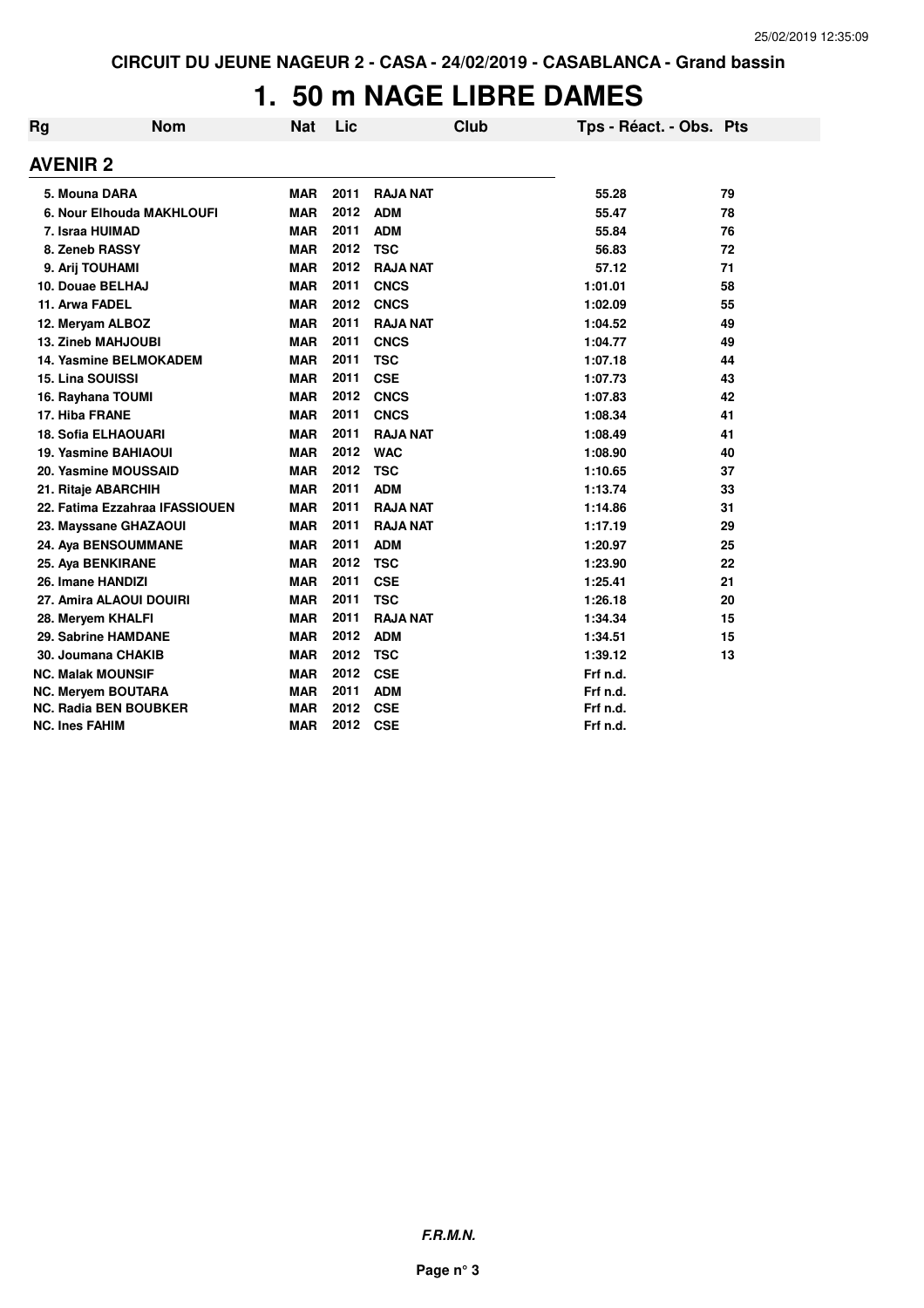| Rg                                         | <b>Nom</b>                             | Nat                      | Lic          |                            | Club | Tps - Réact. - Obs. Pts |          |
|--------------------------------------------|----------------------------------------|--------------------------|--------------|----------------------------|------|-------------------------|----------|
| <b>POUSSINS</b>                            |                                        |                          |              |                            |      |                         |          |
| 1. Hamza KELLA                             |                                        | <b>MAR</b>               | 2008         | <b>ADM</b>                 |      | 32.43                   | 268      |
| 2. Abdassalam ELALLOUCHI                   |                                        | <b>MAR</b>               | 2008         | <b>WAC</b>                 |      | 34.97                   | 213      |
| 3. Yahya EL AZZAOUI                        |                                        | <b>MAR</b>               | 2008         | <b>RAJA NAT</b>            |      | 35.54                   | 203      |
| 4. Riad ZOUBAIDI                           |                                        | <b>MAR</b>               | 2008         | <b>ADM</b>                 |      | 35.85                   | 198      |
| 5. Zakaria MAHASSINE                       |                                        | <b>MAR</b>               | 2008         | <b>ADM</b>                 |      | 36.50                   | 188      |
| 6. Mohammed ESSADEQ                        |                                        | <b>MAR</b>               | 2009         | <b>CNCS</b>                |      | 37.06                   | 179      |
| 7. Anwar KOKODIL                           |                                        | <b>MAR</b>               | 2009         | <b>RAJA NAT</b>            |      | 37.18                   | 177      |
| 8. Mohamed Amine BCHIRI                    |                                        | <b>MAR</b>               | 2008         | <b>ADM</b>                 |      | 37.41                   | 174      |
| 9. Rayane AKIL                             |                                        | <b>MAR</b>               | 2008         | <b>CSEJL</b>               |      | 38.28                   | 163      |
| 10. Ilyass JMILI                           |                                        | MAR                      | 2008         | <b>CNCS</b>                |      | 38.47                   | 160      |
| 11. Ilyass ESSAYEH                         |                                        | MAR                      | 2008         | <b>CNCS</b>                |      | 39.49                   | 148      |
| <b>12. Jibril BENSEKRY</b>                 |                                        | <b>MAR</b>               | 2008         | <b>ADM</b>                 |      | 39.53                   | 148      |
| 13. Mohamed Kamil RACHID                   |                                        | <b>MAR</b>               | 2009         | <b>ADM</b>                 |      | 39.81                   | 144      |
| 14. Salim KHOUDRI                          |                                        | <b>MAR</b>               | 2009         | <b>ADM</b>                 |      | 39.84                   | 144      |
| 15. Abdullah Taher SERHIR                  |                                        | <b>MAR</b>               | 2009         | <b>RAJA NAT</b>            |      | 40.03                   | 142      |
| <b>16. Redallah OUASTANE</b>               |                                        | MAR                      | 2009         | <b>CNCS</b>                |      | 40.57                   | 136      |
| 17. Badr RIFKI                             |                                        | MAR                      | 2008         | <b>CNCS</b>                |      | 40.67                   | 135      |
| 18. Rada DAHBI                             |                                        | MAR                      | 2008         | <b>ADM</b>                 |      | 41.13                   | 131      |
| 19. Aymen OUNNAB                           |                                        | MAR                      | 2009         | <b>DHJ</b>                 |      | 41.74                   | 125      |
| 20. Ayoub CHBIHI EL WAHOUDI                |                                        | MAR                      | 2009         | <b>ADM</b>                 |      | 42.83                   | 116      |
| 21. Yahya OUAHMANE                         |                                        | MAR                      | 2009         | <b>CNCS</b>                |      | 43.49                   | 111      |
| 22. Mohamed Ilyas NACHIT                   |                                        | MAR                      | 2009         | <b>ADM</b>                 |      | 43.61                   | 110      |
| 23. Hamza BELMOUADDINE                     |                                        | MAR                      | 2008         | <b>RAJA NAT</b>            |      | 43.91                   | 108      |
| 24. Yasser EL ADAOUI                       |                                        | <b>MAR</b>               | 2008         | <b>ADM</b>                 |      | 44.67                   | 102      |
| 25. Mehdi RASSY                            |                                        | <b>MAR</b>               | 2008         | <b>TSC</b>                 |      | 44.84                   | 101      |
| 26. Walid GOUMARI                          |                                        | <b>MAR</b>               | 2009         | <b>CNCS</b>                |      | 44.88                   | 101      |
| 27. Saad LAHIBA                            |                                        | <b>MAR</b>               | 2009         | <b>WAC</b>                 |      | 44.96                   | 100      |
| 28. Saad BAKIZ                             |                                        | <b>MAR</b>               | 2008         | <b>CNCS</b>                |      | 45.03                   | 100      |
| 29. Elmehdi BOUAYADI                       |                                        | MAR                      | 2009         | <b>TSC</b>                 |      | 45.48                   | 97       |
| 30. Rayane NACIR                           |                                        | <b>MAR</b>               | 2008         | <b>WAC</b>                 |      | 46.03                   | 93       |
|                                            | 31. Yassine Mohamed SOULIMANI OMAR MAR |                          | 2009         | <b>CNCS</b>                |      | 46.50                   | 90       |
| 32. Ali BEN ABDELJLIL                      |                                        | <b>MAR</b>               | 2008         | <b>ADM</b>                 |      | 46.55                   | 90       |
| 33. Haitam MARAH                           |                                        | <b>MAR</b>               | 2009         | <b>TSC</b>                 |      | 47.12                   | 87       |
| 34. Yassine CHRIHI                         |                                        | <b>MAR</b>               | 2009         | <b>CNCS</b>                |      | 47.62                   | 84       |
| 35. Omar BENLAANAYA                        |                                        | <b>MAR</b>               | 2008         | <b>RAJA NAT</b>            |      | 47.89                   | 83       |
| 36. Ali SALAMA                             |                                        | <b>MAR</b>               | 2009         | <b>CNCS</b>                |      | 48.00                   | 82       |
| 37. Mohamed EL YAZIDI                      |                                        | <b>MAR</b>               | 2009         | <b>TSC</b>                 |      | 48.17                   | 81       |
| <b>38. Mohamed ENNAAMANI</b>               |                                        | <b>MAR</b>               | 2009<br>2009 | <b>CSE</b>                 |      | 49.58                   | 75       |
| 39. Ziad ELHILALI                          |                                        | <b>MAR</b>               | 2009         | <b>DHJ</b>                 |      | 50.00                   | 73       |
| <b>40. Moad ACHDINI</b><br>41. Farouk AZAR |                                        | <b>MAR</b><br><b>MAR</b> | 2009         | <b>CSEJL</b><br><b>CSE</b> |      | 50.13<br>50.26          | 72<br>72 |
| 42. Yahya BENZINE                          |                                        | <b>MAR</b>               | 2009         | <b>ADM</b>                 |      | 51.33                   | 67       |
| 43. Mohammed Taha TOURBI                   |                                        | <b>MAR</b>               | 2008         | <b>CSEJL</b>               |      | 51.34                   | 67       |
| 44. Amine ZNASSNI                          |                                        | <b>MAR</b>               | 2009         | <b>WAC</b>                 |      | 51.55                   | 66       |
| 45. Mustapha QUARMOUCHI                    |                                        | <b>MAR</b>               | 2009         | <b>ADM</b>                 |      | 51.63                   | 66       |
| 46. Adam MOSSADDIK                         |                                        | <b>MAR</b>               | 2008         | <b>CNCS</b>                |      | 52.36                   | 63       |
| 47. Hassan AGHRIDOU                        |                                        | MAR                      | 2009         | <b>CNCS</b>                |      | 52.45                   | 63       |
| 47. Mohammed Reda CHOUAIT                  |                                        | <b>MAR</b>               | 2009         | <b>CSEJL</b>               |      | 52.45                   | 63       |
| 49. Taha AFFARI                            |                                        | <b>MAR</b>               | 2009         | <b>CNCS</b>                |      | 53.02                   | 61       |
| 50. Daoud NACIR                            |                                        | <b>MAR</b>               | 2009         | <b>WAC</b>                 |      | 53.31                   | 60       |
| 51. Yassine BERRADA                        |                                        | <b>MAR</b>               | 2009         | <b>CSE</b>                 |      | 54.02                   | 58       |
| 52. Yahya MARIR                            |                                        | <b>MAR</b>               | 2008         | <b>CNCS</b>                |      | 54.77                   | 55       |
| 53. Ibrahim ABOUMOUSSA                     |                                        | <b>MAR</b>               | 2009         | <b>RAJA NAT</b>            |      | 54.99                   | 54       |
| 54. Younes BENOUINI                        |                                        | <b>MAR</b>               | 2009         | <b>TSC</b>                 |      | 55.01                   | 54       |
| 55. Mohamed Amine BACHI                    |                                        | <b>MAR</b>               | 2009         | <b>TSC</b>                 |      | 57.25                   | 48       |
| 56. Hamza BERRADA                          |                                        | <b>MAR</b>               | 2009         | <b>CSE</b>                 |      | 57.38                   | 48       |
|                                            |                                        |                          |              |                            |      |                         |          |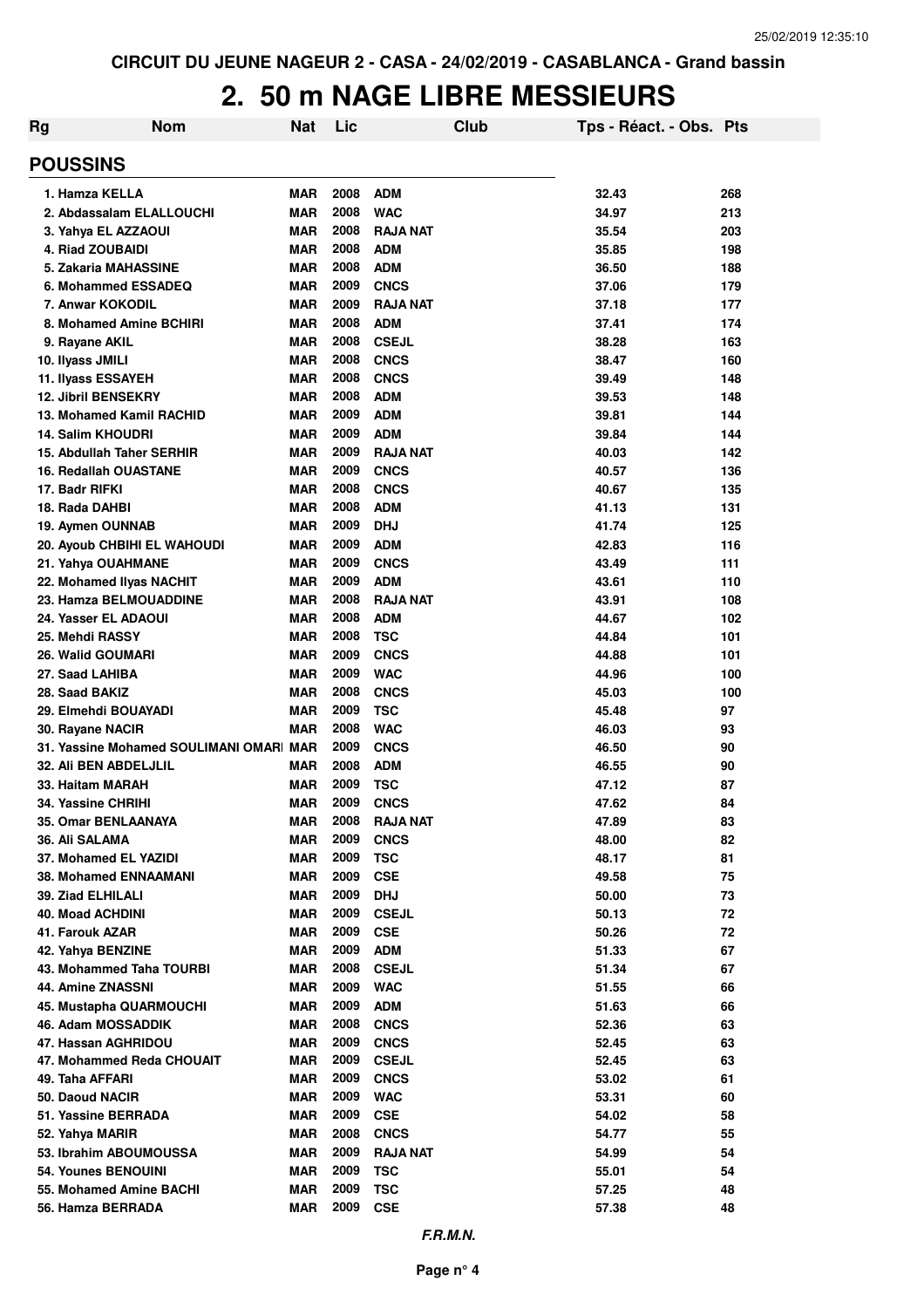| Rg | <b>Nom</b>                                   | <b>Nat</b>               | Lic          | <b>Club</b>                | Tps - Réact. - Obs. Pts |     |
|----|----------------------------------------------|--------------------------|--------------|----------------------------|-------------------------|-----|
|    | <b>POUSSINS</b>                              |                          |              |                            |                         |     |
|    | 57. Mohamed Akram CHAFII                     | <b>MAR</b>               | 2009         | <b>CSEJL</b>               | 58.08                   | 46  |
|    | 58. Mohammed Amine KDIDER                    | <b>MAR</b>               | 2008         | <b>RAJA NAT</b>            | 58.09                   | 46  |
|    | 59. Abdellatif CHADLY                        | <b>MAR</b>               | 2008         | <b>RAJA NAT</b>            | 59.14                   | 44  |
|    | 60. Mohamed Adam DAHO                        | <b>MAR</b>               | 2009         | <b>CNCS</b>                | 59.85                   | 42  |
|    | 61. Abderrahmane JAOUI                       | <b>MAR</b>               | 2009         | <b>CSEJL</b>               | 1:00.43                 | 41  |
|    | 62. Rayane HARAKAT                           | <b>MAR</b>               | 2009         | <b>CNCS</b>                | 1:02.82                 | 36  |
|    | 63. Hamza LOUZI                              | <b>MAR</b>               | 2009         | <b>RAJA NAT</b>            | 1:03.02                 | 36  |
|    | 64. Mohamed Ismail BOUZAD                    | <b>MAR</b>               | 2008         | <b>WAC</b>                 | 1:05.84                 | 32  |
|    | 65. Hakim MAKHABA                            | <b>MAR</b>               | 2009         | <b>RAJA NAT</b>            | 1:07.84                 | 29  |
|    | 66. Ilyass FARADI                            | <b>MAR</b>               | 2008         | <b>CNCS</b>                | 1:08.70                 | 28  |
|    | 67. Mouad DALILI                             | <b>MAR</b>               | 2009         | <b>RAJA NAT</b>            | 1:09.64                 | 27  |
|    | 68. Hassan JAMMAL                            | <b>MAR</b>               | 2008         | <b>OUM RABII</b>           | 1:09.71                 | 26  |
|    | 69. Mohammed ELMADAK                         | <b>MAR</b>               | 2008         | <b>OUM RABII</b>           | 1:12.28                 | 24  |
|    | 70. Mohamed Amine BOUHLI                     | <b>MAR</b>               | 2009         | <b>RAJA NAT</b>            | 1:27.43                 | 13  |
|    | NC. Abdellah SAOUT EL HAK                    | <b>MAR</b>               | 2008         | <b>CNCS</b>                | Frf exc.                |     |
|    | <b>NC. Anas AZIZI</b>                        | <b>MAR</b>               | 2008         | <b>TSC</b>                 | Frf exc.                |     |
|    | <b>NC. Reda BENAMGHAR</b>                    | <b>MAR</b>               | 2008         | <b>CNCS</b>                | Frf n.d.                |     |
|    | NC. Adam ELMESKINI                           | <b>MAR</b>               | 2009<br>2009 | <b>CNCS</b>                | Frf n.d.                |     |
|    | <b>NC. Wail MOHAMMADINE</b>                  | <b>MAR</b><br><b>MAR</b> | 2009         | <b>CSE</b><br><b>CSEJL</b> | Frf n.d.<br>Frf n.d.    |     |
|    | NC. Rayane ABIDA<br><b>NC. Zakaria KASMI</b> | <b>MAR</b>               | 2008         | <b>RAJA NAT</b>            | Frf n.d.                |     |
|    | <b>NC. Boubker KHARBOUCH</b>                 | <b>MAR</b>               | 2008         | <b>WAC</b>                 | Frf n.d.                |     |
|    | <b>NC. Elyas BOUZIANE</b>                    | <b>MAR</b>               | 2008         | <b>WAC</b>                 | Frf n.d.                |     |
|    | <b>NC. Rayane BELAIDI</b>                    | <b>MAR</b>               | 2008         | <b>CSE</b>                 | Dsq FD                  | 0   |
|    | <b>NC. Abdelbari CHADLY</b>                  | <b>MAR</b>               | 2008         | <b>RAJA NAT</b>            | Dsq NI                  | 0   |
|    | <b>AVENIR 1</b>                              |                          |              |                            |                         |     |
|    | 1. Yahya AKKAR                               | <b>MAR</b>               | 2010         | <b>ADM</b>                 | 40.39                   | 138 |
|    | 2. Adam BCHIRI                               | <b>MAR</b>               | 2010         | <b>ADM</b>                 | 42.26                   | 121 |
|    | 3. Nabil MANA                                | <b>MAR</b>               | 2010         | <b>TSC</b>                 | 42.59                   | 118 |
|    | 4. Mohamed Amir TOUMI                        | <b>MAR</b>               | 2010         | <b>CNCS</b>                | 44.34                   | 104 |
|    | 5. Mohammed EL BOURNI DRIOUAK                | <b>MAR</b>               | 2010         | <b>WAC</b>                 | 44.72                   | 102 |
|    | 6. Adnane BELAIDI                            | <b>MAR</b>               | 2010         | <b>CSE</b>                 | 46.64                   | 90  |
|    | 7. Ilyass REGRAGUI                           | <b>MAR</b>               | 2010         | ADM                        | 46.66                   | 90  |
|    | 8. Yahya RADELLAH                            | <b>MAR</b>               | 2010         | <b>CNCS</b>                | 47.64                   | 84  |
|    | 9. Mohamed Taha SENTISSI                     | <b>MAR</b>               | 2010         | <b>WAC</b>                 | 49.90                   | 73  |
|    | 10. Ibrahim WASFI                            | <b>MAR</b>               | 2010         | <b>WAC</b>                 | 50.37                   | 71  |
|    | 11. Karim MOUNAHID                           | MAR                      | 2010         | <b>CNCS</b>                | 50.38                   | 71  |
|    | 12. Yahya ENNASSIRI                          | MAR                      | 2010         | <b>TSC</b>                 | 50.94                   | 69  |
|    | 13. Mansour Billah CHAHID                    | MAR                      | 2010         | <b>CNCS</b>                | 51.21                   | 68  |
|    | 14. Zayd AGUEZZALE                           | MAR                      | 2010         | <b>WAC</b>                 | 51.87                   | 65  |
|    | 15. Anas KARAM                               | MAR                      | 2010         | <b>CSEJL</b>               | 52.57                   | 62  |
|    | 16. Rayane STATI                             | <b>MAR</b>               | 2010         | <b>ADM</b>                 | 52.63                   | 62  |
|    | 17. Sami NAJAH                               | <b>MAR</b>               | 2010         | <b>CNCS</b>                | 52.78                   | 62  |
|    | 18. Mohamed Amir NOUARA                      | MAR                      | 2010         | <b>ADM</b>                 | 52.80                   | 62  |
|    | 19. Ziad TAYIBE                              | <b>MAR</b>               | 2010         | <b>CNCS</b>                | 54.24                   | 57  |
|    | 20. Mohamed Reda NAJAH                       | MAR                      | 2010         | <b>RAJA NAT</b>            | 55.28                   | 54  |
|    | 21. Mohamed Rayane WAHAB                     | MAR                      | 2010         | <b>CSEJL</b>               | 55.54                   | 53  |
|    | 22. Rayyane SABER                            | MAR                      | 2010         | <b>ADM</b>                 | 55.68                   | 52  |
|    | 23. Mohamed Hakim BENAQQA                    | <b>MAR</b>               | 2010         | <b>DHJ</b>                 | 55.69                   | 52  |
|    | 24. Anas HASSANINE                           | MAR                      | 2010         | <b>ADM</b>                 | 56.13                   | 51  |
|    | 25. Mamoun ZOHRY                             | <b>MAR</b>               | 2010         | <b>WAC</b>                 | 56.91                   | 49  |
|    | 26. Rayane ATIFI                             | MAR                      | 2010         | <b>CNCS</b>                | 58.67                   | 45  |
|    | 27. Youssef BENNIS                           | MAR                      | 2010         | <b>CNCS</b>                | 59.13                   | 44  |
|    | 28. Hatim HALLAOUI                           | <b>MAR</b>               | 2010         | <b>CNCS</b>                | 59.18                   | 44  |
|    | 29. Ahmed Khalil BARGAOUI                    | <b>MAR</b>               | 2010         | <b>ADM</b>                 | 1:01.20                 | 39  |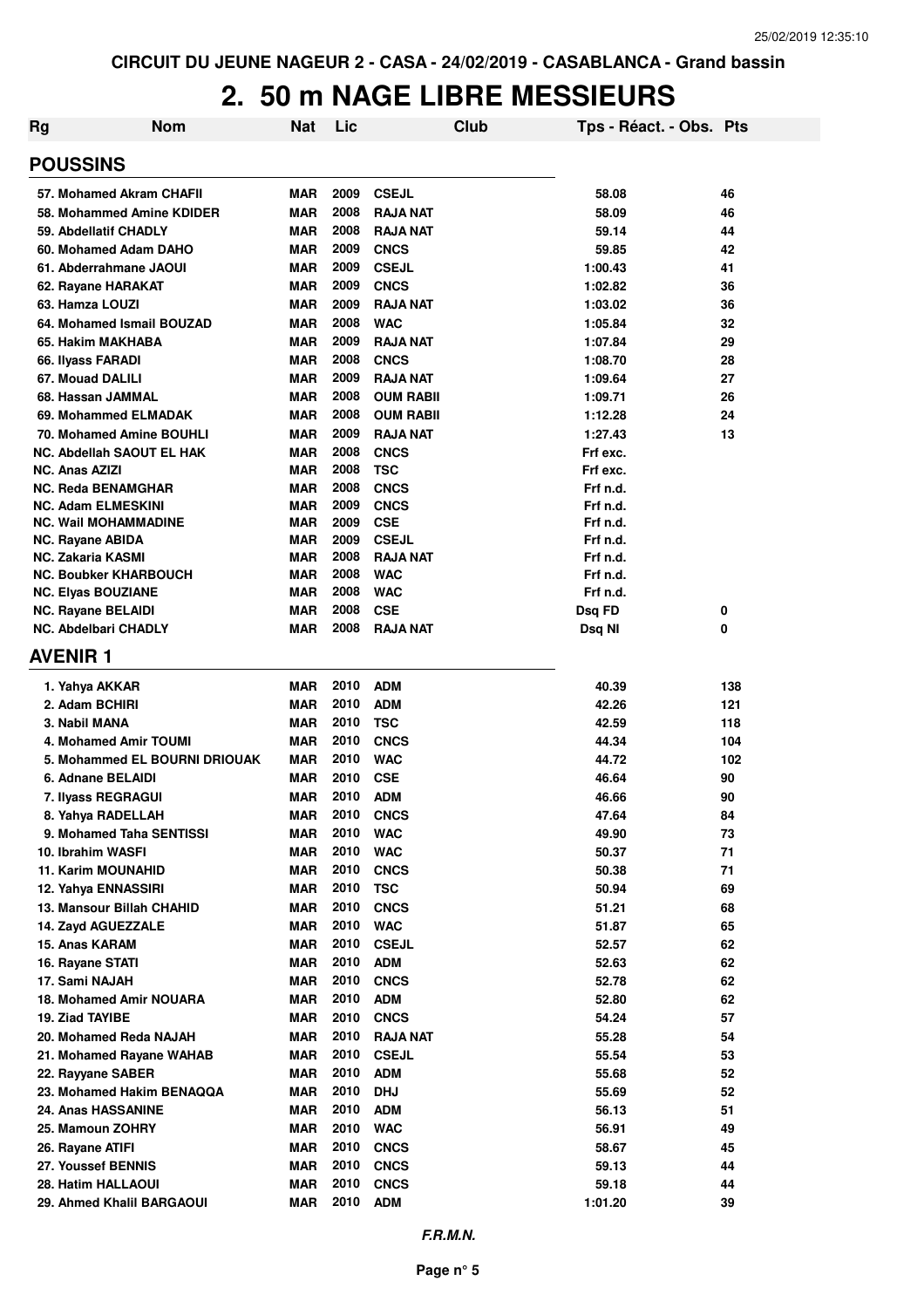| <b>Rg</b> | <b>Nom</b>                               | Nat                      | Lic          |                           | <b>Club</b> | Tps - Réact. - Obs. Pts |                |
|-----------|------------------------------------------|--------------------------|--------------|---------------------------|-------------|-------------------------|----------------|
|           | <b>AVENIR1</b>                           |                          |              |                           |             |                         |                |
|           | 30. Omar Yassine SAIQ                    | <b>MAR</b>               | 2010         | <b>ADM</b>                |             | 1:01.29                 | 39             |
|           | 31. Walid BELALI                         | <b>MAR</b>               | 2010         | <b>ADM</b>                |             | 1:03.23                 | 36             |
|           | 32. Hatim ELAISSAOUI                     | <b>MAR</b>               | 2010         | <b>CNCS</b>               |             | 1:07.57                 | 29             |
|           | 33. Abdelkarim ENNOUINI                  | <b>MAR</b>               | 2010         | <b>RAJA NAT</b>           |             | 1:08.47                 | 28             |
|           | 34. Yasser BOUNOUAR                      | <b>MAR</b>               | 2010         | <b>WAC</b>                |             | 1:09.29                 | 27             |
|           | 34. Yahya ZAKARIA                        | MAR                      | 2010         | <b>WAC</b>                |             | 1:09.29                 | 27             |
|           | 36. Mohamed Amine LAFRIKH                | <b>MAR</b>               | 2010         | <b>TSC</b>                |             | 1:11.53                 | 24             |
|           | <b>37. Ziad MAAROUF</b>                  | <b>MAR</b>               | 2010         | <b>RAJA NAT</b>           |             | 1:31.91                 | 11             |
|           | 38. Yahya MOUTAABBID                     | <b>MAR</b>               | 2010         | <b>CNCS</b>               |             | 1:43.17                 | 8              |
|           | NC. Yasser OUFKIR                        | <b>MAR</b>               | 2010         | <b>CNCS</b>               |             | Frf n.d.                |                |
|           | NC. Mohamed Amine ELOUAHMANI             | MAR                      | 2010         | <b>CSE</b>                |             | Frf n.d.                |                |
|           | NC. Ali KHALFI                           | MAR                      | 2010         | <b>CSE</b>                |             | Frf n.d.                |                |
|           | <b>NC. Othmane GUENNOUN</b>              | MAR                      | 2010         | <b>RAJA NAT</b>           |             | Frf n.d.                |                |
|           | <b>NC. Anas BARDOU</b>                   | <b>MAR</b>               | 2010         | <b>RAJA NAT</b>           |             | Frf n.d.                |                |
|           | NC. Mohamed Taha GHALBI                  | <b>MAR</b>               | 2010         | <b>RAJA NAT</b>           |             | Frf n.d.                |                |
|           | <b>NC. Mahmoud HOUBAINE</b>              | <b>MAR</b>               | 2010         | <b>WAC</b>                |             | Frf n.d.                |                |
|           | <b>NC. Ilvas HASSANINE</b>               | <b>MAR</b>               | 2010         | <b>WAC</b>                |             | Dsq FD                  | 0              |
|           | <b>NC. Imran JAMMAL</b>                  | <b>MAR</b>               | 2010         | <b>OUM RABII</b>          |             | Dsq NI                  | 0              |
|           | <b>AVENIR 2</b>                          |                          |              |                           |             |                         |                |
|           | 1. Anas HAMMOUDA                         | <b>MAR</b>               | 2011         | <b>ADM</b>                |             | 46.34                   | 91             |
|           | 2. Jad ATIF                              | <b>MAR</b>               | 2011         | <b>TSC</b>                |             | 48.64                   | 79             |
|           | 3. Anas MENBEH                           | <b>MAR</b>               | 2011         | <b>CNCS</b>               |             | 49.09                   | 77             |
|           | 4. Zakarya Oubbeid KARIMI                | <b>MAR</b>               | 2012         | <b>WAC</b>                |             | 51.29                   | 67             |
|           | 5. Adnane KHALILY                        | <b>MAR</b>               | 2012<br>2012 | <b>RAJA NAT</b>           |             | 53.71                   | 59             |
|           | 6. Amir LYAMANI                          | <b>MAR</b><br><b>MAR</b> | 2011         | <b>CSE</b><br><b>TSC</b>  |             | 54.41                   | 56             |
|           | 7. Yassine SAFRIOUI                      |                          |              |                           |             | 57.29                   | 48             |
|           | 8. Mohamed Mehdi MEDAGHRI ALAOUI         | <b>MAR</b>               | 2011<br>2011 | <b>TSC</b>                |             | 57.39                   | 48             |
|           | 9. Ali ELYOUSFI<br>10. Othmane OULACHBAR | <b>MAR</b><br><b>MAR</b> | 2011         | <b>ADM</b>                |             | 59.65<br>59.71          | 43             |
|           | 11. Anas JMILI                           | <b>MAR</b>               | 2011         | <b>WAC</b><br><b>CNCS</b> |             | 1:01.24                 | 42<br>39       |
|           | <b>12. Salim CHOUAIBI</b>                | <b>MAR</b>               | 2011         | <b>ADM</b>                |             | 1:02.34                 | 37             |
|           | 13. Mohamed LAAFSA                       | <b>MAR</b>               | 2011         | <b>CNCS</b>               |             | 1:02.76                 | 36             |
|           | <b>14. Youssef CHEMLAL</b>               | <b>MAR</b>               | 2011         | <b>CNCS</b>               |             | 1:03.38                 | 35             |
|           | 15. Mohamed Adam ZARAIDI                 | <b>MAR</b>               | 2011         | <b>ADM</b>                |             | 1:03.56                 | 35             |
|           | 16. Ayman AGHRIDOU                       | <b>MAR</b>               | 2012         | <b>CNCS</b>               |             | 1:04.60                 | 33             |
|           | 17. Soulaymane BENTOUILA                 | <b>MAR</b>               | 2011         | <b>CSEJL</b>              |             | 1:05.19                 | 33             |
|           | <b>18. Anas BENJELLOUN</b>               | <b>MAR</b>               | 2011         | <b>CNCS</b>               |             | 1:06.57                 | 30             |
|           | 19. Amir CHAKIR                          | <b>MAR</b>               | 2012         | <b>TSC</b>                |             | 1:06.74                 | 30             |
|           | 20. Rayane IKLANE                        | MAR                      | 2011         | <b>CSE</b>                |             | 1:06.87                 | 30             |
|           | 20. Ali BENOUINI                         | <b>MAR</b>               | 2011         | <b>TSC</b>                |             | 1:06.87                 | 30             |
|           | 22. Adam Hamza ERRAFIY                   | <b>MAR</b>               | 2011         | <b>CNCS</b>               |             | 1:08.45                 | 28             |
|           | 23. Imrane ATIFI                         | <b>MAR</b>               | 2012         | <b>CNCS</b>               |             | 1:09.48                 | 27             |
|           | 24. Jad YAMOURI                          | <b>MAR</b>               | 2011         | <b>ADM</b>                |             | 1:10.79                 | 25             |
|           | 25. Taha EL AGBANI                       | MAR                      | 2011         | <b>WAC</b>                |             | 1:12.41                 | 24             |
|           | 26. Ziyad HRIMECH                        | <b>MAR</b>               | 2011         | <b>WAC</b>                |             | 1:15.32                 | 21             |
|           | 27. Youssef JAOUI                        | MAR                      | 2012         | <b>CSEJL</b>              |             | 1:15.56                 | 21             |
|           | 28. Adam MOUKHLI                         | MAR                      | 2011         | <b>WAC</b>                |             | 1:16.25                 | 20             |
|           | 29. Mazine LATRACH                       | MAR                      | 2012         | <b>RAJA NAT</b>           |             | 1:17.27                 | 19             |
|           | 30. Youness JAOUI                        | MAR                      | 2012         | <b>CSEJL</b>              |             | 1:18.66                 | 18             |
|           | 31. Zakaria KRIM                         | <b>MAR</b>               | 2012         | <b>ADM</b>                |             | 1:26.47                 | 14             |
|           | 32. Soulaimane CHADLY                    | <b>MAR</b>               | 2011         | <b>RAJA NAT</b>           |             | 1:30.84                 | 12             |
|           | 33. Reda ELHAOUARI                       | <b>MAR</b>               | 2011         | <b>CNCS</b>               |             | 1:45.50                 | $\overline{7}$ |
|           | <b>NC. Mohamed Yassine YAHI</b>          | <b>MAR</b>               | 2011         | <b>ADM</b>                |             | Frf n.d.                |                |
|           | <b>NC. Kinan AITSAID</b>                 | <b>MAR</b>               | 2012         | <b>CSE</b>                |             | Frf n.d.                |                |
|           | <b>NC. Ahmed FAKHAR</b>                  | <b>MAR</b>               | 2012         | <b>CSE</b>                |             | Frf n.d.                |                |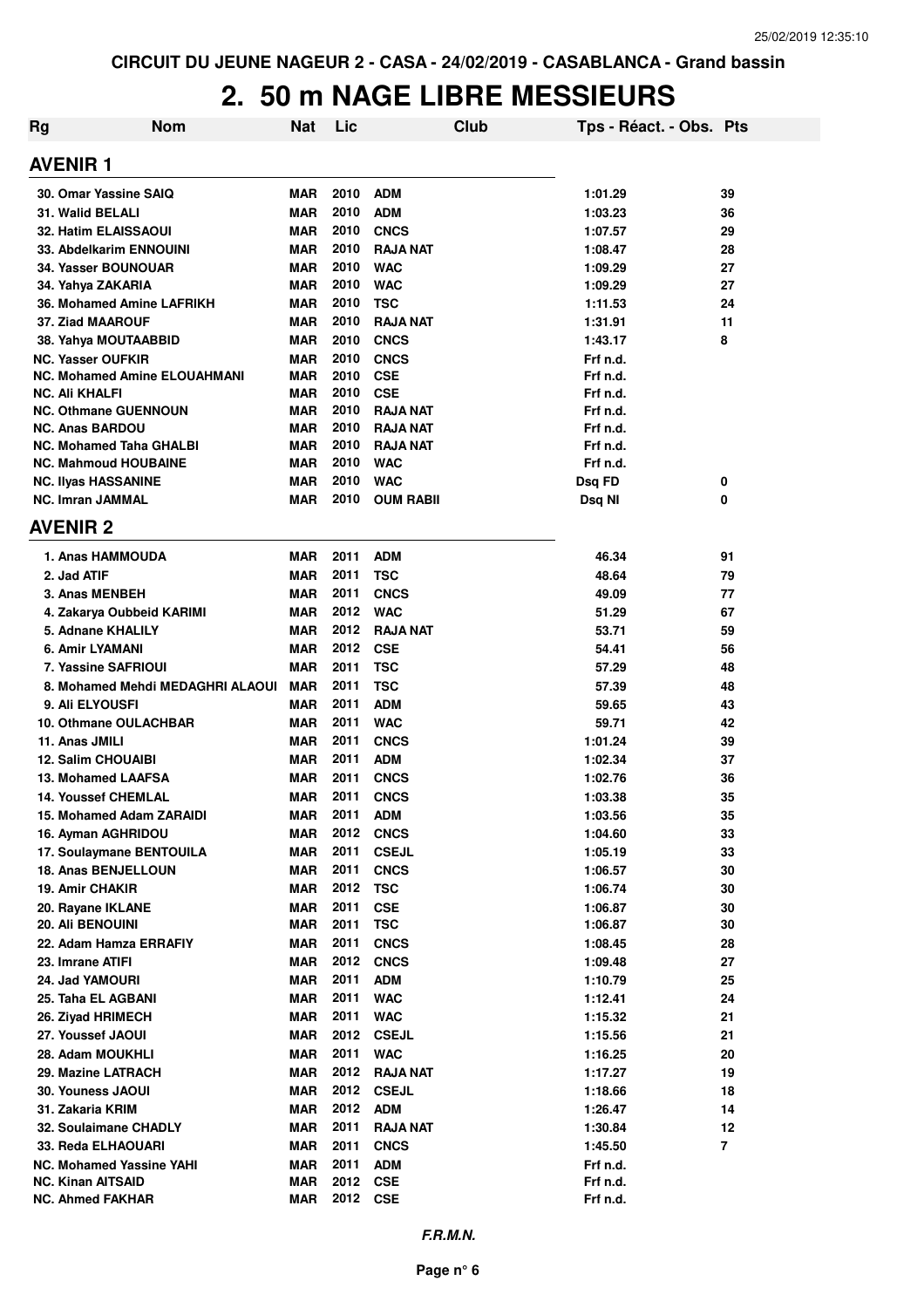| Rg                          | <b>Nom</b> | Nat        | <b>Lic</b> |             | Club | Tps - Réact. - Obs. Pts |  |
|-----------------------------|------------|------------|------------|-------------|------|-------------------------|--|
| <b>AVENIR 2</b>             |            |            |            |             |      |                         |  |
| <b>NC. Saad HJIEJ</b>       |            | MAR        | 2012 CSE   |             |      | Frf n.d.                |  |
| <b>NC. Noamane BELLOUCH</b> |            | <b>MAR</b> | 2011       | <b>CNCS</b> |      | Dsg NI                  |  |
| NC. Abderrahmane ESSAYDI    |            | <b>MAR</b> | 2012       | <b>CNCS</b> |      | Dsg NI                  |  |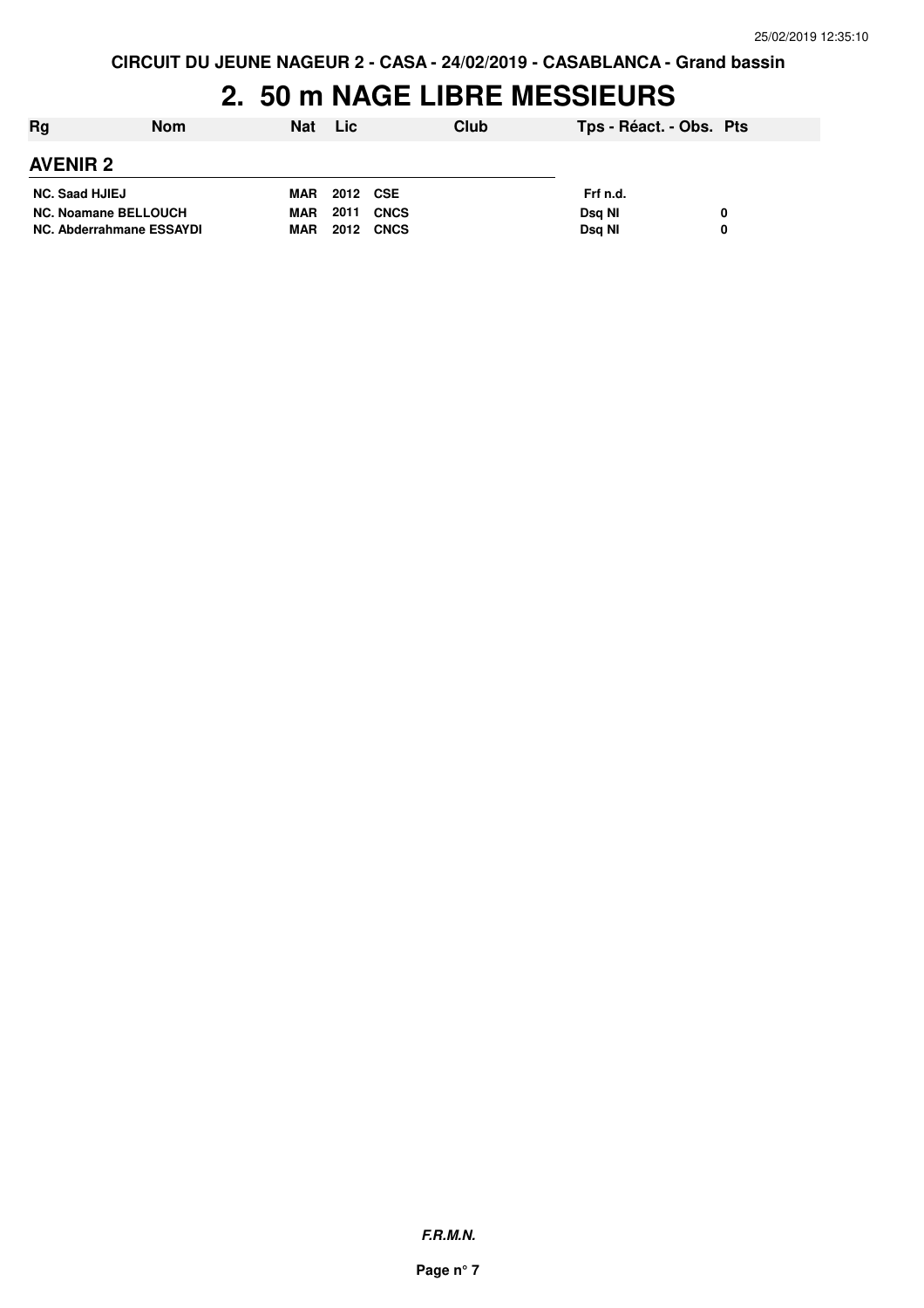#### **3. 200 m 4 NAGES DAMES**

| Rg                        | <b>Nom</b>                   | Nat        | Lic  | Club            | Tps - Réact. - Obs. Pts |     |
|---------------------------|------------------------------|------------|------|-----------------|-------------------------|-----|
| <b>POUSSINS</b>           |                              |            |      |                 |                         |     |
| 1. Alaa AMIRI             |                              | <b>MAR</b> | 2008 | <b>WAC</b>      | 3:10.27                 | 291 |
| 2. Meriem NACHAT          |                              | <b>MAR</b> | 2008 | <b>WAC</b>      | 3:13.34                 | 277 |
|                           | 3. Ghita BENHAMOU            | <b>MAR</b> | 2008 | <b>CSE</b>      | 3:14.20                 | 274 |
| 4. Hiba KHALLAD           |                              | <b>MAR</b> | 2009 | <b>TSC</b>      | 3:32.81                 | 208 |
| 5. Sara LAHMIDI           |                              | <b>MAR</b> | 2009 | <b>DHJ</b>      | 3:39.43                 | 190 |
| 6. Roaya MAHLI            |                              | <b>MAR</b> | 2009 | <b>RAJA NAT</b> | 3:40.71                 | 186 |
|                           | 7. Tiwinas BELHOCINE         | <b>MAR</b> | 2009 | <b>WAC</b>      | 3:42.50                 | 182 |
| 8. Douae MORTAJI          |                              | <b>MAR</b> | 2009 | <b>DHJ</b>      | 3:45.84                 | 174 |
| 9. Nada SABBAGH           |                              | <b>MAR</b> | 2008 | <b>ADM</b>      | 3:48.21                 | 168 |
| 10. Meryem MOUJI          |                              | <b>MAR</b> | 2008 | <b>ADM</b>      | 3:55.45                 | 153 |
| 11. Ghita SLIM            |                              | <b>MAR</b> | 2009 | <b>RAJA NAT</b> | 3:59.08                 | 146 |
| <b>12. Hiba ENNHAILI</b>  |                              | <b>MAR</b> | 2009 | <b>WAC</b>      | 3:59.52                 | 146 |
|                           | 13. Basma BOUAKIL EL IDRISSI | <b>MAR</b> | 2009 | <b>CNCS</b>     | 4:00.68                 | 144 |
| 14. Hajar KASSI           |                              | <b>MAR</b> | 2009 | <b>TSC</b>      | 4:06.78                 | 133 |
| 15. Riham OUSSI           |                              | <b>MAR</b> | 2008 | <b>WAC</b>      | 4:08.99                 | 130 |
|                           | <b>16. Malak EL BOUZAIDI</b> | <b>MAR</b> | 2009 | <b>TSC</b>      | 4:28.41                 | 103 |
| 17. Soundos ATYA          |                              | <b>MAR</b> | 2009 | <b>TSC</b>      | 4:37.19                 | 94  |
| <b>NC. Oumnia RIDA</b>    |                              | <b>MAR</b> | 2008 | <b>CNCS</b>     | <b>Abandon</b>          | 0   |
| <b>NC. Kenza ABDALLAH</b> |                              | <b>MAR</b> | 2009 | <b>WAC</b>      | Dsq VI                  | 0   |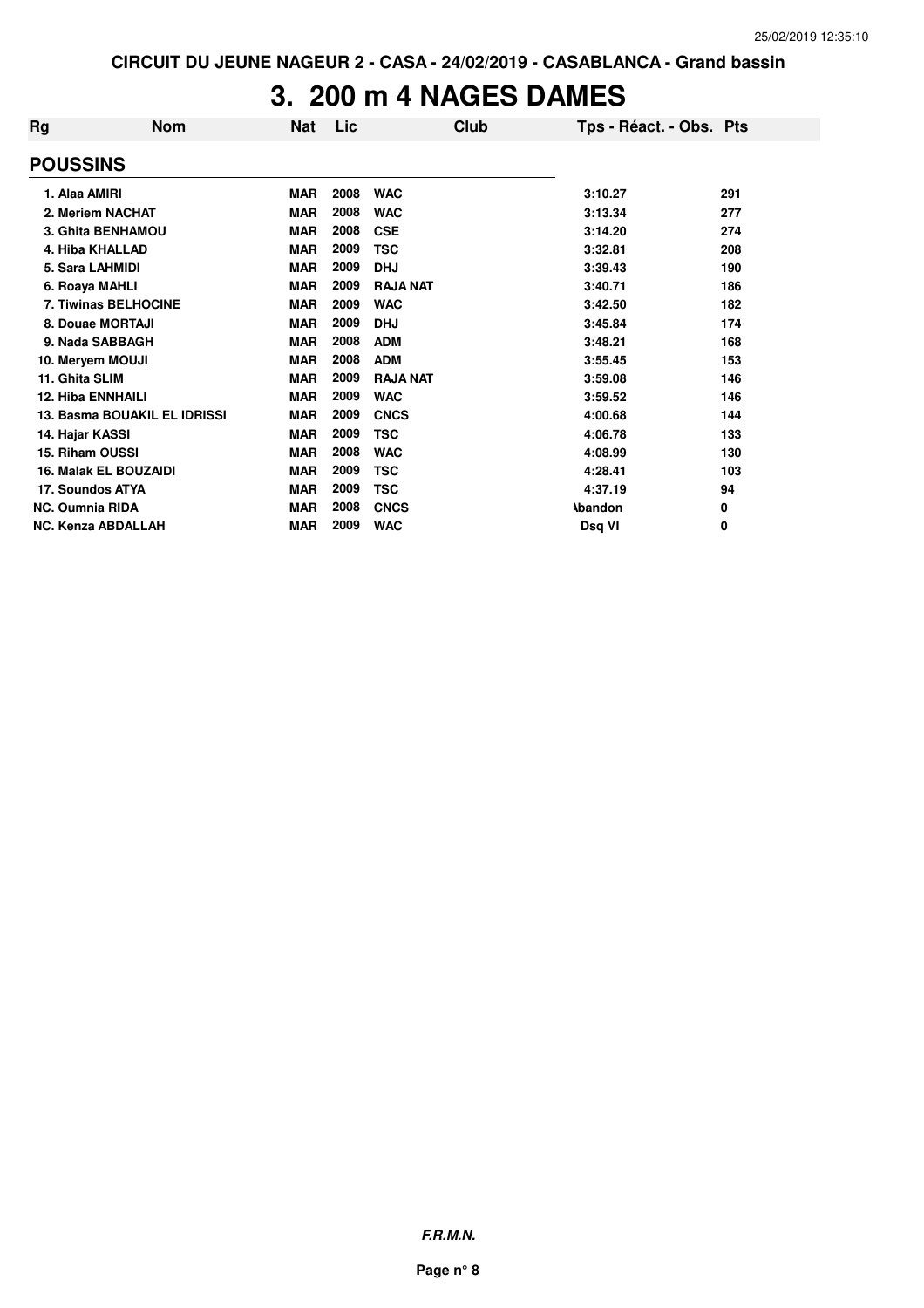### **4. 200 m 4 NAGES MESSIEURS**

| Rg                        | <b>Nom</b>                           | <b>Nat</b> | Lic  | <b>Club</b>     | Tps - Réact. - Obs. Pts |     |
|---------------------------|--------------------------------------|------------|------|-----------------|-------------------------|-----|
| <b>POUSSINS</b>           |                                      |            |      |                 |                         |     |
| 1. Hamza KELLA            |                                      | <b>MAR</b> | 2008 | <b>ADM</b>      | 3:05.52                 | 234 |
|                           | 1. Ahmed Arrayane EDDARI             | <b>MAR</b> | 2008 | <b>RAJA NAT</b> | 3:05.52                 | 234 |
|                           | 3. Zakaria MAHASSINE                 | <b>MAR</b> | 2008 | <b>ADM</b>      | 3:16.75                 | 196 |
| 4. Rayane LAALJI          |                                      | <b>MAR</b> | 2008 | <b>TSC</b>      | 3:23.72                 | 176 |
| 5. Yasser EZZIDI          |                                      | <b>MAR</b> | 2009 | <b>RAJA NAT</b> | 3:24.17                 | 175 |
|                           | 6. Abderrahmane LABHAIRI             | <b>MAR</b> | 2008 | <b>TSC</b>      | 3:29.53                 | 162 |
|                           | 7. Anwar KOKODIL                     | <b>MAR</b> | 2009 | <b>RAJA NAT</b> | 3:32.52                 | 155 |
|                           | 8. Abdelhamid EL MOUEFFEQ            | <b>MAR</b> | 2008 | <b>DHJ</b>      | 3:32.78                 | 155 |
| 9. Mehdi BYA              |                                      | <b>MAR</b> | 2008 | <b>TSC</b>      | 3:33.51                 | 153 |
|                           | 10. Yassine BOUCHTI                  | <b>MAR</b> | 2008 | <b>TSC</b>      | 3:36.60                 | 147 |
| 11. Yasser WADI           |                                      | <b>MAR</b> | 2008 | <b>CSE</b>      | 3:51.62                 | 120 |
| 12. Omar KORAIT           |                                      | <b>MAR</b> | 2008 | <b>ADM</b>      | 3:52.91                 | 118 |
|                           | 13. Abdallah OUADDI                  | <b>MAR</b> | 2008 | <b>WAC</b>      | 3:53.05                 | 118 |
|                           | 14. Ahmed Zaid KORAIT                | <b>MAR</b> | 2009 | <b>ADM</b>      | 3:54.34                 | 116 |
| 15. Adam ZOUHAIRI         |                                      | <b>MAR</b> | 2009 | <b>DHJ</b>      | 3:56.10                 | 113 |
|                           | <b>16. Elias BENMAAZOUZ</b>          | <b>MAR</b> | 2008 | <b>WAC</b>      | 3:56.13                 | 113 |
|                           | 17. Mohammed Amine GHALIB            | <b>MAR</b> | 2008 | <b>TSC</b>      | 4:02.41                 | 105 |
|                           | <b>18. Noureddine DOUKKALI KACHI</b> | <b>MAR</b> | 2008 | <b>DHJ</b>      | 4:05.19                 | 101 |
| 19. Adam LOUCHI           |                                      | <b>MAR</b> | 2008 | <b>DHJ</b>      | 4:10.96                 | 94  |
| <b>20. Soultane HAMDI</b> |                                      | <b>MAR</b> | 2008 | <b>WAC</b>      | 4:16.62                 | 88  |
|                           | 21. Mohammed Ziad KETTANI            | <b>MAR</b> | 2009 | <b>DHJ</b>      | 4:16.71                 | 88  |
|                           | 22. Ahmed Yassine AFRIAD             | <b>MAR</b> | 2009 | <b>CSE</b>      | 4:16.85                 | 88  |
| 23. Yahya TAWSSI          |                                      | <b>MAR</b> | 2009 | <b>TSC</b>      | 4:30.95                 | 75  |
|                           | 24. Mehdi HARMACH                    | <b>MAR</b> | 2008 | <b>DHJ</b>      | 4:47.68                 | 62  |
|                           | <b>25. Chouaib BARTAL</b>            | <b>MAR</b> | 2008 | <b>DHJ</b>      | 4:54.96                 | 58  |
|                           | 26. Yassir HARMACH                   | <b>MAR</b> | 2008 | <b>DHJ</b>      | 5:02.82                 | 53  |
|                           | <b>NC. Abdellah SAOUT EL HAK</b>     | <b>MAR</b> | 2008 | <b>CNCS</b>     | Frf exc.                |     |
|                           | <b>NC. Mohammed ELKAOUTI</b>         | <b>MAR</b> | 2008 | <b>DHJ</b>      | Frf n.d.                |     |
|                           | <b>NC. Redallah OUASTANE</b>         | <b>MAR</b> | 2009 | <b>CNCS</b>     | Dsq NI                  | 0   |
|                           | <b>NC. Omar BOUIKACHRANE</b>         | <b>MAR</b> | 2009 | <b>DHJ</b>      | Dsq NI                  | 0   |
|                           | <b>NC. Mohammed Amine BENNASRI</b>   | <b>MAR</b> | 2009 | <b>WAC</b>      | Dsq NI                  | 0   |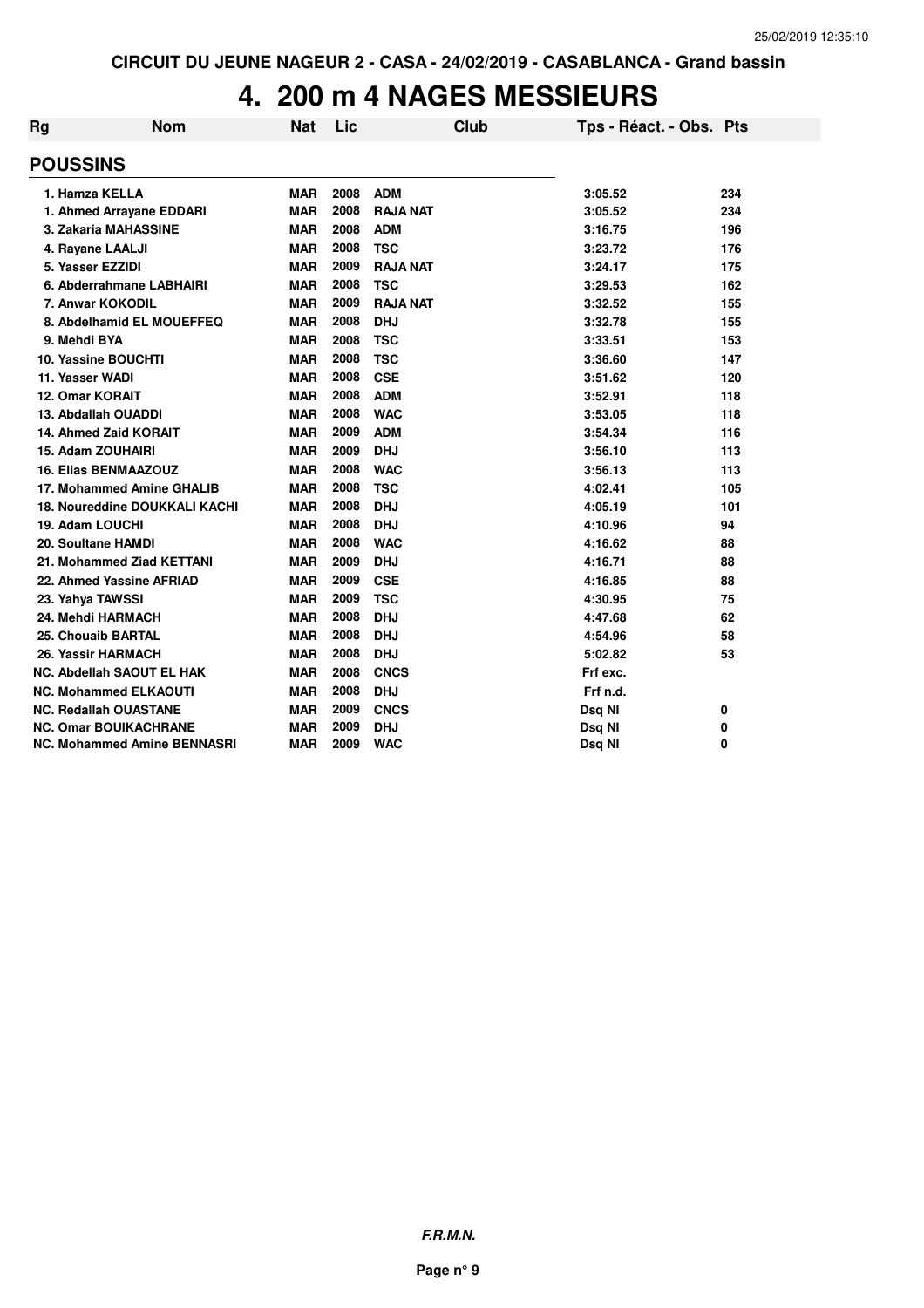#### **5. 50 m BRASSE DAMES**

| <b>Rg</b> | <b>Nom</b>                                         | Nat                      | Lic          |                            | Club | Tps - Réact. - Obs. Pts |            |
|-----------|----------------------------------------------------|--------------------------|--------------|----------------------------|------|-------------------------|------------|
|           | <b>POUSSINS</b>                                    |                          |              |                            |      |                         |            |
|           | 1. Basma JALAL                                     | <b>MAR</b>               | 2008         | <b>RAJA NAT</b>            |      | 47.05                   | 255        |
|           | 2. Alaa AMIRI                                      | <b>MAR</b>               | 2008         | <b>WAC</b>                 |      | 47.92                   | 241        |
|           | 3. Asmaa MASSORI                                   | <b>MAR</b>               | 2008         | <b>CNCS</b>                |      | 49.98                   | 212        |
|           | 4. Sara LAHMIDI                                    | <b>MAR</b>               | 2009         | <b>DHJ</b>                 |      | 54.38                   | 165        |
|           | 5. Rim LABYAD                                      | <b>MAR</b>               | 2008         | <b>CSE</b>                 |      | 56.23                   | 149        |
|           | 6. Islam NADIF                                     | <b>MAR</b>               | 2008         | <b>ADM</b>                 |      | 56.40                   | 148        |
|           | 7. Ines KELLY                                      | <b>MAR</b>               | 2009         | <b>CNCS</b>                |      | 56.80                   | 145        |
|           | 8. Ines NAJAH                                      | <b>MAR</b>               | 2008         | <b>RAJA NAT</b>            |      | 56.98                   | 143        |
|           | 9. Amal BAHAFID                                    | <b>MAR</b>               | 2008         | <b>CNCS</b>                |      | 57.08                   | 142        |
|           | 10. Yousra BERCHID                                 | <b>MAR</b>               | 2008         | <b>DHJ</b>                 |      | 57.54                   | 139        |
|           | 11. Hajar KASSI                                    | <b>MAR</b>               | 2009<br>2008 | <b>TSC</b>                 |      | 57.91                   | 136        |
|           | 12. Arwa MAHER<br>13. Doaa BENLYAMANI              | <b>MAR</b><br><b>MAR</b> | 2008         | <b>CNCS</b><br><b>CNCS</b> |      | 58.84<br>59.08          | 130<br>128 |
|           | 14. Roaya MAHLI                                    | <b>MAR</b>               | 2009         | <b>RAJA NAT</b>            |      | 59.18                   | 128        |
|           | 15. Ines ALLALI                                    | <b>MAR</b>               | 2008         | <b>CNCS</b>                |      | 59.99                   | 123        |
|           | 16. Safaa ATIA                                     | <b>MAR</b>               | 2009         | <b>WAC</b>                 |      | 1:00.60                 | 119        |
|           | <b>17. Malak AGUENAOU</b>                          | <b>MAR</b>               | 2008         | <b>RAJA NAT</b>            |      | 1:02.20                 | 110        |
|           | <b>18. Sofia CHEMLAL</b>                           | <b>MAR</b>               | 2008         | <b>CNCS</b>                |      | 1:02.28                 | 110        |
|           | 19. Ghita SLIM                                     | <b>MAR</b>               | 2009         | <b>RAJA NAT</b>            |      | 1:03.35                 | 104        |
|           | 20. Noha LEMTAHHAF                                 | <b>MAR</b>               | 2009         | <b>CNCS</b>                |      | 1:04.57                 | 98         |
|           | 21. Fatimazahra RIDHI                              | <b>MAR</b>               | 2009         | <b>RAJA NAT</b>            |      | 1:05.83                 | 93         |
|           | 22. Sofia BARAKAT                                  | <b>MAR</b>               | 2008         | <b>WAC</b>                 |      | 1:07.24                 | 87         |
|           | 23. Zayneb OULACHBAR                               | <b>MAR</b>               | 2009         | <b>WAC</b>                 |      | 1:08.09                 | 84         |
|           | 24. Soraya EL GHOURARI                             | <b>MAR</b>               | 2008         | <b>CNCS</b>                |      | 1:08.20                 | 83         |
|           | 25. Leila CHEDDADI                                 | <b>MAR</b>               | 2008         | <b>CNCS</b>                |      | 1:09.65                 | 78         |
|           | 26. Boutaina TAJALI                                | <b>MAR</b>               | 2009         | <b>CNCS</b>                |      | 1:12.34                 | 70         |
|           | 27. Rim EL KHAYAT                                  | <b>MAR</b>               | 2009         | <b>CNCS</b>                |      | 1:13.05                 | 68         |
|           | 28. Malak GHAYOUB                                  | <b>MAR</b>               | 2009         | <b>RAJA NAT</b>            |      | 1:13.94                 | 65         |
|           | 29. Nada ZEJLI                                     | <b>MAR</b>               | 2009         | <b>CNCS</b>                |      | 1:22.48                 | 47         |
|           | 30. Ichrak SBAR                                    | <b>MAR</b>               | 2009         | <b>CNCS</b>                |      | 1:22.50                 | 47         |
|           | <b>NC. Sofia SAROUF</b>                            | <b>MAR</b>               | 2008         | <b>RAJA NAT</b>            |      | Frf n.d.                |            |
|           | <b>NC. Boutaina TAHLI</b>                          | <b>MAR</b>               | 2009         | RAJA NAT                   |      | Frf n.d.                |            |
|           | <b>NC. Jannat Salma MOTAIB</b>                     | <b>MAR</b>               | 2008         | <b>WAC</b>                 |      | Frf n.d.                |            |
|           | <b>NC. Nihal BARGACH</b>                           | MAR                      | 2009         | <b>CNCS</b>                |      | Dsq NI                  | 0          |
|           | <b>NC. Yacout BOUABID</b>                          | MAR                      | 2008         | <b>CNCS</b>                |      | Dsq NI                  | 0          |
|           | <b>NC. Rania LATRACH</b>                           | MAR                      | 2009         | <b>RAJA NAT</b>            |      | Dsq NI                  | 0          |
|           | <b>AVENIR1</b>                                     |                          |              |                            |      |                         |            |
|           | 1. Farah KOKODIL                                   | MAR                      | 2010         | <b>RAJA NAT</b>            |      | 57.39                   | 140        |
|           | 2. Fatimazahra DOUHA                               | MAR                      | 2010         | <b>RAJA NAT</b>            |      | 58.04                   | 135        |
|           | 3. Ghita RIDA                                      | <b>MAR</b>               | 2010         | <b>CNCS</b>                |      | 58.11                   | 135        |
|           | 4. Khawla EL KADEM                                 | MAR                      | 2010         | <b>CNCS</b>                |      | 58.43                   | 133        |
|           | 5. Racha ELBROUZI                                  | MAR                      | 2010         | <b>TSC</b>                 |      | 1:02.92                 | 106        |
|           | 6. Malak ZAHR                                      | MAR                      | 2010         | <b>ADM</b>                 |      | 1:03.32                 | 104        |
|           | 7. Yasmine ADERRAB                                 | <b>MAR</b>               | 2010         | <b>RAJA NAT</b>            |      | 1:05.24                 | 95         |
|           | 8. Amina RAID                                      | MAR                      | 2010         | ADM                        |      | 1:06.72                 | 89         |
|           | 9. Meriem ABID                                     | MAR                      | 2010         | <b>RAJA NAT</b>            |      | 1:08.09                 | 84         |
|           | 10. Dina KELLY                                     | <b>MAR</b>               | 2010         | <b>CNCS</b>                |      | 1:11.49                 | 72         |
|           | <b>11. Nour BOUHASSOUNE</b>                        | <b>MAR</b>               | 2010         | <b>WAC</b>                 |      | 1:12.05                 | 71         |
|           | <b>12. Yasmine CHAOUKI</b>                         | <b>MAR</b>               | 2010         | <b>ADM</b>                 |      | 1:14.41                 | 64         |
|           | 13. Chada CHRAIBI                                  | <b>MAR</b>               | 2010         | <b>CNCS</b>                |      | 1:20.46                 | 51         |
|           | 14. Yasmine TEMMAR                                 | <b>MAR</b>               | 2010         | <b>ADM</b>                 |      | 1:21.18                 | 49         |
|           | 15. Khadija FIKRI                                  | <b>MAR</b>               | 2010         | <b>CNCS</b>                |      | 1:25.84                 | 42         |
|           | 16. Safae EL KRICHE<br><b>NC. Nada BENTCHICHIA</b> | <b>MAR</b><br><b>MAR</b> | 2010<br>2010 | <b>CNCS</b><br><b>CSE</b>  |      | 1:40.95                 | 25<br>0    |
|           | <b>NC. Hiba ELIDRISSI</b>                          | MAR                      | 2010         | <b>WAC</b>                 |      | Dsq NI<br>Dsq NI        | 0          |
|           |                                                    |                          |              |                            |      |                         |            |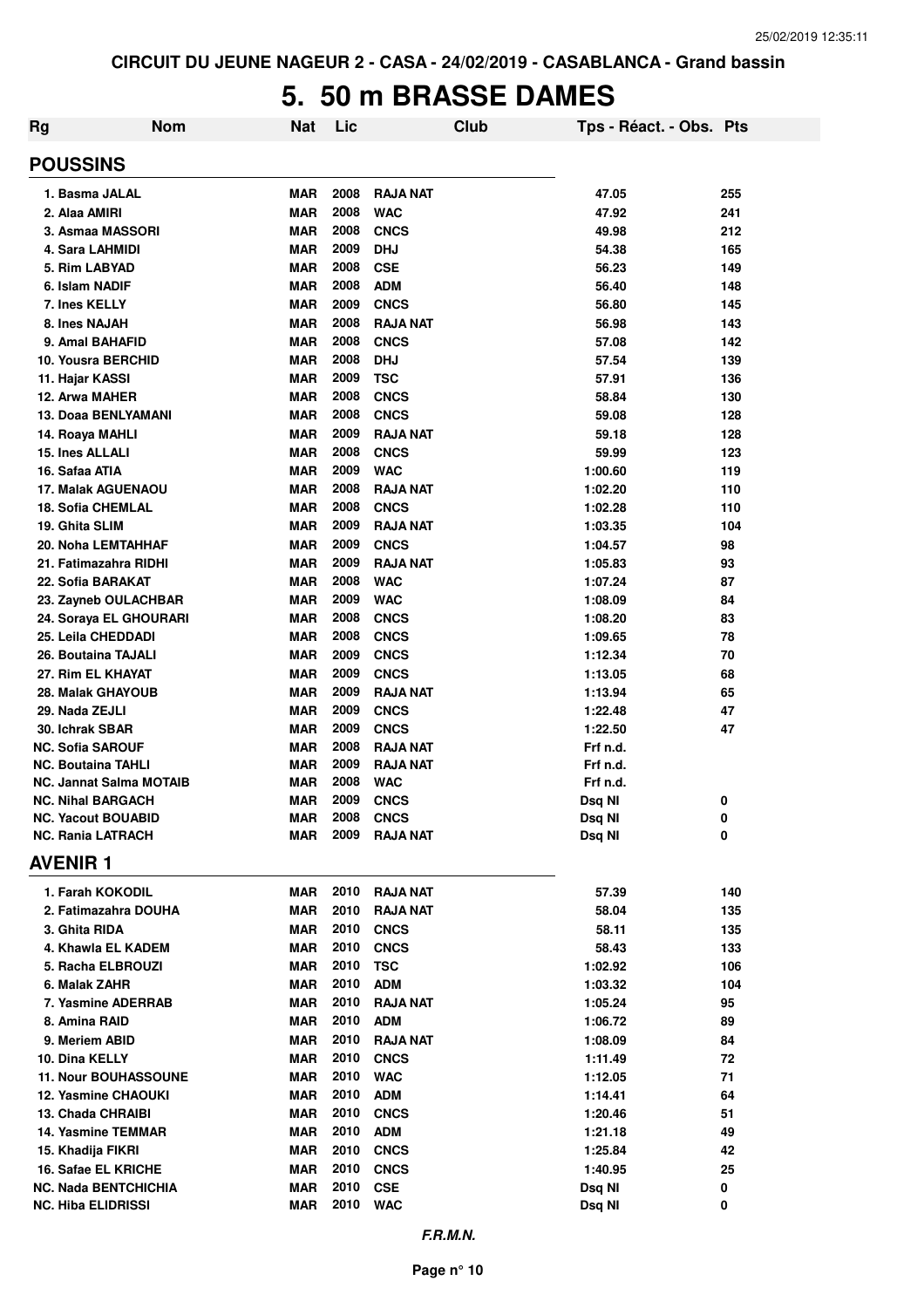#### **5. 50 m BRASSE DAMES**

| Rg               | <b>Nom</b>                    | <b>Nat</b> | Lic  | Club            | Tps - Réact. - Obs. Pts |     |
|------------------|-------------------------------|------------|------|-----------------|-------------------------|-----|
| <b>AVENIR 2</b>  |                               |            |      |                 |                         |     |
|                  | 1. Mayssane YAHIA             | <b>MAR</b> | 2011 | <b>DHJ</b>      | 58.21                   | 134 |
|                  | 2. Yasmine EDDADSY            | <b>MAR</b> | 2011 | <b>RAJA NAT</b> | 59.12                   | 128 |
| 3. Mouna DARA    |                               | <b>MAR</b> | 2011 | <b>RAJA NAT</b> | 1:05.92                 | 92  |
| 4. Rita BADRE    |                               | <b>MAR</b> | 2011 | <b>CNCS</b>     | 1:11.25                 | 73  |
|                  | <b>5. Tilelli BELHOCINE</b>   | <b>MAR</b> | 2011 | <b>WAC</b>      | 1:12.21                 | 70  |
|                  | 6. Nour Elhouda MAKHLOUFI     | <b>MAR</b> | 2012 | <b>ADM</b>      | 1:15.94                 | 60  |
|                  | 7. Ines BENMAAZOUZ            | <b>MAR</b> | 2011 | <b>WAC</b>      | 1:16.09                 | 60  |
|                  | 8. Israe ELADDAOUI            | <b>MAR</b> | 2011 | <b>ADM</b>      | 1:17.42                 | 57  |
|                  | 9. Douae BELHAJ               | <b>MAR</b> | 2011 | <b>CNCS</b>     | 1:18.53                 | 54  |
|                  | 10. Fatima Zahra ELBOUJANNANI | <b>MAR</b> | 2012 | <b>DHJ</b>      | 1:18.95                 | 54  |
| 11. Israa HUIMAD |                               | <b>MAR</b> | 2011 | <b>ADM</b>      | 1:21.98                 | 48  |
|                  | 12. Khadija IDRISSI           | <b>MAR</b> | 2012 | <b>CNCS</b>     | 1:23.62                 | 45  |
|                  | <b>13. Zineb MAHJOUBI</b>     | <b>MAR</b> | 2011 | <b>CNCS</b>     | 1:34.29                 | 31  |
|                  | <b>14. Sabrine HAMDANE</b>    | <b>MAR</b> | 2012 | <b>ADM</b>      | 1:35.64                 | 30  |
|                  | 15. Ritaje ABARCHIH           | <b>MAR</b> | 2011 | <b>ADM</b>      | 1:48.47                 | 20  |
|                  | <b>NC. Mervem KHALFI</b>      | <b>MAR</b> | 2011 | <b>RAJA NAT</b> | Dsg NI                  | 0   |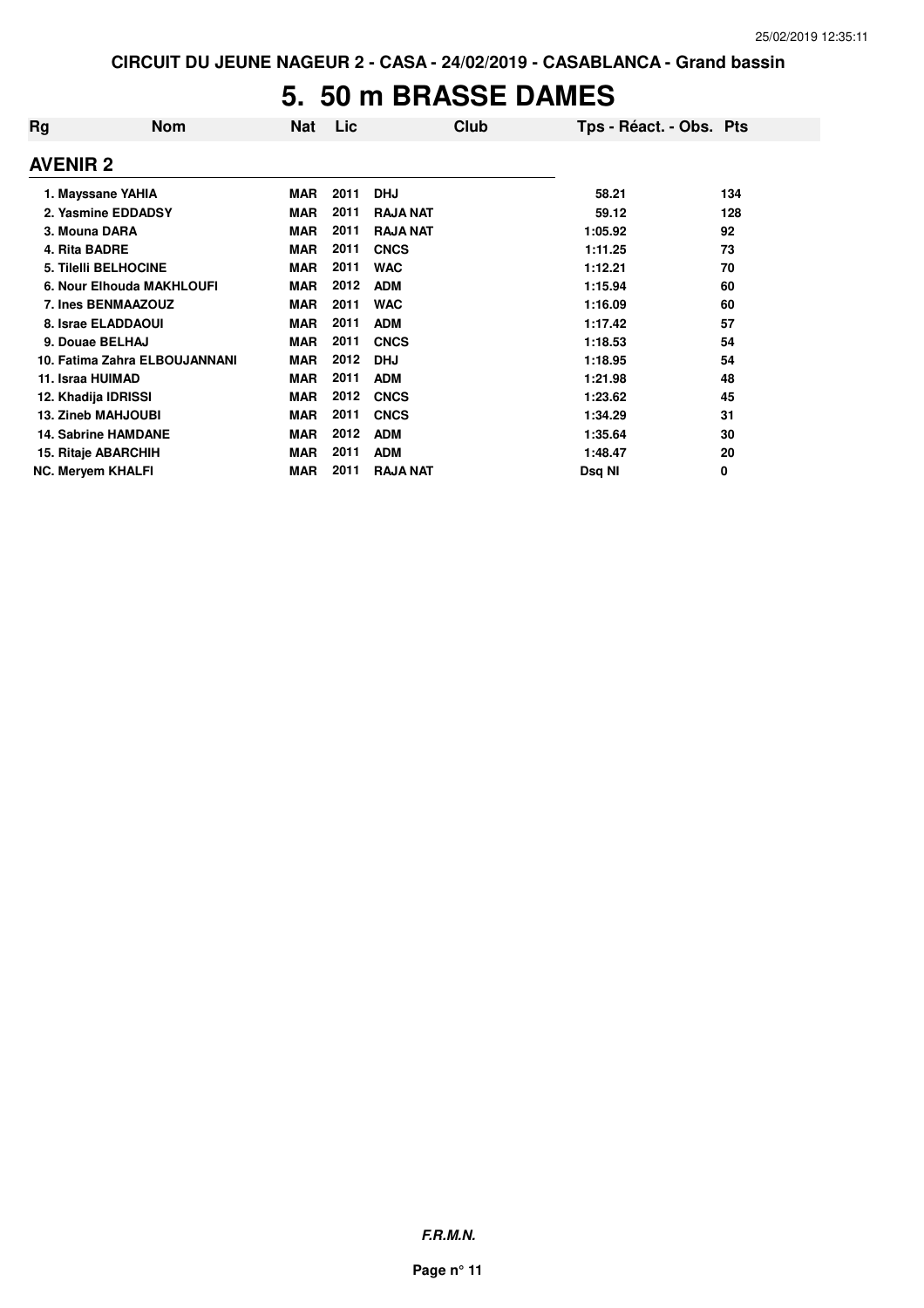### **6. 50 m BRASSE MESSIEURS**

| Rg                                              | <b>Nom</b>                          | Nat                      | Lic          |                           | Club | Tps - Réact. - Obs. Pts |     |
|-------------------------------------------------|-------------------------------------|--------------------------|--------------|---------------------------|------|-------------------------|-----|
| <b>POUSSINS</b>                                 |                                     |                          |              |                           |      |                         |     |
| 1. Zakaria MAHASSINE                            |                                     | <b>MAR</b>               | 2008         | <b>ADM</b>                |      | 45.17                   | 205 |
| 2. Ilyass ESSAYEH                               |                                     | <b>MAR</b>               | 2008         | <b>CNCS</b>               |      | 46.56                   | 188 |
| 3. Yasser EZZIDI                                |                                     | <b>MAR</b>               | 2009         | <b>RAJA NAT</b>           |      | 47.26                   | 179 |
|                                                 | 4. Abdassalam ELALLOUCHI            | <b>MAR</b>               | 2008         | <b>WAC</b>                |      | 47.61                   | 175 |
|                                                 | 5. Mohammed ESSADEQ                 | <b>MAR</b>               | 2009         | <b>CNCS</b>               |      | 47.71                   | 174 |
|                                                 | 6. Mohammed Rayane LYAMANI          | <b>MAR</b>               | 2008         | <b>CSE</b>                |      | 47.83                   | 173 |
| 7. Hamza KELLA                                  |                                     | <b>MAR</b>               | 2008         | <b>ADM</b>                |      | 48.06                   | 170 |
|                                                 | 8. Mohamed Amine BCHIRI             | <b>MAR</b>               | 2008         | <b>ADM</b>                |      | 48.77                   | 163 |
|                                                 | 9. Mohamed Ayoub HAJOUANE           | <b>MAR</b>               | 2008         | <b>RAJA NAT</b>           |      | 49.81                   | 153 |
| 10. Yahya EL AZZAOUI                            |                                     | <b>MAR</b>               | 2008         | <b>RAJA NAT</b>           |      | 50.07                   | 151 |
| 11. Aymen OUNNAB                                |                                     | <b>MAR</b>               | 2009         | <b>DHJ</b>                |      | 51.84                   | 136 |
|                                                 | 12. Mohamed Amine SIFALLAH          | <b>MAR</b>               | 2009         | <b>WAC</b>                |      | 52.12                   | 134 |
| 13. Rayane LAALJI                               |                                     | <b>MAR</b>               | 2008         | <b>TSC</b>                |      | 52.74                   | 129 |
|                                                 | 14. Abderrahmane LABHAIRI           | <b>MAR</b>               | 2008         | <b>TSC</b>                |      | 53.50                   | 123 |
| 15. Rayane AKIL                                 |                                     | <b>MAR</b>               | 2008         | <b>CSEJL</b>              |      | 53.81                   | 121 |
|                                                 | 16. Abdullah Taher SERHIR           | <b>MAR</b>               | 2009         | <b>RAJA NAT</b>           |      | 53.87                   | 121 |
|                                                 | 17. Mohamed Adam DAHO               | <b>MAR</b>               | 2009         | <b>CNCS</b>               |      | 55.69                   | 109 |
| 18. Abdallah OUADDI                             |                                     | <b>MAR</b>               | 2008         | <b>WAC</b>                |      | 55.82                   | 109 |
| <b>19. Yassine BOUCHTI</b>                      |                                     | <b>MAR</b>               | 2008         | <b>TSC</b>                |      | 56.04                   | 107 |
|                                                 | 20. Mohammed Amine KDIDER           | <b>MAR</b>               | 2008         | <b>RAJA NAT</b>           |      | 56.30                   | 106 |
| 21. Ilyass JMILI                                |                                     | <b>MAR</b>               | 2008         | <b>CNCS</b>               |      | 56.34                   | 106 |
| 22. Omar BENLAANAYA                             |                                     | <b>MAR</b>               | 2008         | <b>RAJA NAT</b>           |      | 58.41                   | 95  |
| 23. Haitam MARAH                                |                                     | <b>MAR</b>               | 2009         | <b>TSC</b>                |      | 1:00.14                 | 87  |
| 24. Walid GOUMARI                               |                                     | <b>MAR</b>               | 2009         | <b>CNCS</b>               |      | 1:00.47                 | 85  |
|                                                 | 25. Ibrahim ABOUMOUSSA              | <b>MAR</b>               | 2009         | <b>RAJA NAT</b>           |      | 1:00.92                 | 83  |
|                                                 | 26. Yassine Mohamed SOULIMANI OMARI | <b>MAR</b>               | 2009         | <b>CNCS</b>               |      | 1:01.47                 | 81  |
|                                                 | 27. Mohammed Amine GHALIB           | <b>MAR</b>               | 2008         | <b>TSC</b>                |      | 1:01.83                 | 80  |
| 28. Elias BENMAAZOUZ                            |                                     | <b>MAR</b>               | 2008         | <b>WAC</b>                |      | 1:01.90                 | 80  |
|                                                 | 29. Mohamed ENNAAMANI               | <b>MAR</b>               | 2009         | <b>CSE</b>                |      | 1:02.55                 | 77  |
| <b>30. Taha NOURI</b>                           |                                     | <b>MAR</b>               | 2008         | <b>WAC</b>                |      | 1:04.26                 | 71  |
|                                                 | 31. Ayoub CHBIHI EL WAHOUDI         | <b>MAR</b>               | 2009         | <b>ADM</b>                |      | 1:04.50                 | 70  |
| 32. Rayane NACIR                                |                                     | <b>MAR</b>               | 2008         | <b>WAC</b>                |      | 1:04.68                 | 70  |
| 33. Hassan AGHRIDOU                             |                                     | <b>MAR</b>               | 2009         | <b>CNCS</b>               |      | 1:06.43                 | 64  |
| 34. Yahya OUAHMANE                              |                                     | <b>MAR</b>               | 2009         | <b>CNCS</b>               |      | 1:07.39                 | 61  |
| 35. Younes BENOUINI                             |                                     | MAR                      | 2009         | <b>TSC</b>                |      | 1:08.24                 | 59  |
| 36. Hamza LOUZI                                 |                                     | <b>MAR</b>               | 2009         | <b>RAJA NAT</b>           |      | 1:08.28                 | 59  |
|                                                 | <b>37. Wassim BENKARROUM</b>        | <b>MAR</b>               | 2009         | <b>TSC</b>                |      | 1:08.39                 | 59  |
| 38. Taha AFFARI                                 |                                     | <b>MAR</b>               | 2009<br>2008 | <b>CNCS</b>               |      | 1:09.67                 | 56  |
| 39. Adam MOSSADDIK                              |                                     | <b>MAR</b><br><b>MAR</b> | 2009         | <b>CNCS</b>               |      | 1:15.83                 | 43  |
| 40. Rayane HARAKAT<br><b>NC. Adam ELMESKINI</b> |                                     | <b>MAR</b>               | 2009         | <b>CNCS</b>               |      | 1:18.20                 | 39  |
| <b>NC. Adam HIMMECH</b>                         |                                     | <b>MAR</b>               | 2009         | <b>CNCS</b><br><b>TSC</b> |      | Frf n.d.<br>Frf n.d.    |     |
| NC. Anas AZIZI                                  |                                     | <b>MAR</b>               | 2008         | <b>TSC</b>                |      | Frf n.d.                |     |
| <b>NC. Rayane BELAIDI</b>                       |                                     | <b>MAR</b>               | 2008         | <b>CSE</b>                |      | Dsq FD                  | 0   |
| <b>NC. Ziad ELHILALI</b>                        |                                     | <b>MAR</b>               | 2009         | <b>DHJ</b>                |      | Dsq NI                  | 0   |
| <b>NC. Mouad DALILI</b>                         |                                     | <b>MAR</b>               | 2009         | <b>RAJA NAT</b>           |      | Dsq NI                  | 0   |
|                                                 | <b>NC. Mohamed Amine BOUHLI</b>     | <b>MAR</b>               | 2009         | <b>RAJA NAT</b>           |      | Dsq NI                  | 0   |
| <b>NC. Daoud NACIR</b>                          |                                     | <b>MAR</b>               | 2009         | <b>WAC</b>                |      | Dsq NI                  | 0   |
| <b>AVENIR1</b>                                  |                                     |                          |              |                           |      |                         |     |
| 1. Ilyass REGRAGUI                              |                                     | MAR                      | 2010         | <b>ADM</b>                |      | 58.67                   | 93  |
| 2. Adnane BELAIDI                               |                                     | <b>MAR</b>               | 2010         | <b>CSE</b>                |      | 59.34                   | 90  |
|                                                 | 3. Mohamed Rayane WAHAB             | <b>MAR</b>               | 2010         | <b>CSEJL</b>              |      | 1:03.01                 | 75  |
| 4. Yahia EL AGBANI                              |                                     | <b>MAR</b>               | 2010         | <b>WAC</b>                |      | 1:04.78                 | 69  |
| 5. Yahya RADELLAH                               |                                     | <b>MAR</b>               | 2010         | <b>CNCS</b>               |      | 1:04.96                 | 69  |
| 6. Rayyane SABER                                |                                     | <b>MAR</b>               | 2010         | <b>ADM</b>                |      | 1:05.10                 | 68  |
|                                                 |                                     |                          |              |                           |      |                         |     |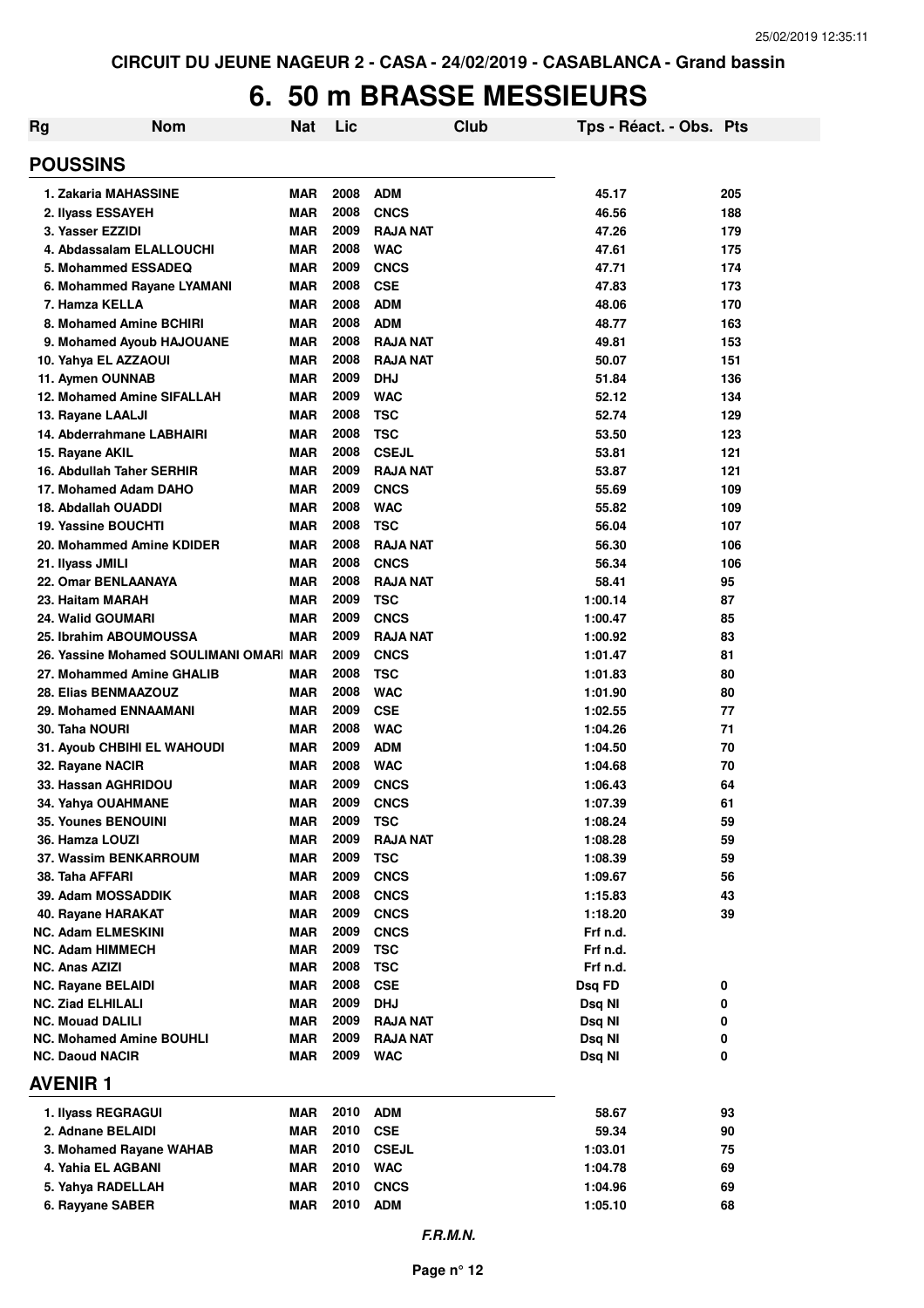#### **6. 50 m BRASSE MESSIEURS**

| Rg                      | <b>Nom</b>                       | <b>Nat</b> | Lic  | Club            | Tps - Réact. - Obs. Pts |     |
|-------------------------|----------------------------------|------------|------|-----------------|-------------------------|-----|
| <b>AVENIR 1</b>         |                                  |            |      |                 |                         |     |
| 7. Yahya AKKAR          |                                  | <b>MAR</b> | 2010 | <b>ADM</b>      | 1:05.87                 | 66  |
|                         | 8. Mohamed Hakim BENAQQA         | <b>MAR</b> | 2010 | <b>DHJ</b>      | 1:07.57                 | 61  |
|                         | 9. Mohamed Taha SENTISSI         | <b>MAR</b> | 2010 | <b>WAC</b>      | 1:08.72                 | 58  |
|                         | <b>10. Nael BOURAHLA</b>         | <b>MAR</b> | 2010 | <b>WAC</b>      | 1:09.35                 | 56  |
| 11. Rayane ATIFI        |                                  | <b>MAR</b> | 2010 | <b>CNCS</b>     | 1:09.58                 | 56  |
| 12. Adam BCHIRI         |                                  | <b>MAR</b> | 2010 | <b>ADM</b>      | 1:09.63                 | 56  |
|                         | 13. Ibrahim WASFI                | <b>MAR</b> | 2010 | <b>WAC</b>      | 1:11.47                 | 51  |
|                         | <b>14. Hatim HALLAOUI</b>        | <b>MAR</b> | 2010 | <b>CNCS</b>     | 1:11.55                 | 51  |
|                         | 15. Mohamed Reda NAJAH           | <b>MAR</b> | 2010 | <b>RAJA NAT</b> | 1:12.89                 | 48  |
| 16. Rayane STATI        |                                  | <b>MAR</b> | 2010 | <b>ADM</b>      | 1:14.99                 | 44  |
|                         | <b>17. Anas HASSANINE</b>        | <b>MAR</b> | 2010 | <b>ADM</b>      | 1:19.93                 | 37  |
| 18. Ziad TAYIBE         |                                  | <b>MAR</b> | 2010 | <b>CNCS</b>     | 1:20.50                 | 36  |
|                         | 19. Youssef BENNIS               | <b>MAR</b> | 2010 | <b>CNCS</b>     | 1:29.41                 | 26  |
| <b>NC. Anas BARDOU</b>  |                                  | <b>MAR</b> | 2010 | <b>RAJA NAT</b> | Frf n.d.                |     |
|                         | <b>NC. Mohamed Taha GHALBI</b>   | <b>MAR</b> | 2010 | <b>RAJA NAT</b> | Frf n.d.                |     |
| <b>NC. Ziad MAAROUF</b> |                                  | <b>MAR</b> | 2010 | <b>RAJA NAT</b> | Frf n.d.                |     |
|                         | <b>NC. Hatim ELAISSAOUI</b>      | <b>MAR</b> | 2010 | <b>CNCS</b>     | Dsq NI                  | 0   |
|                         | <b>NC. Mansour Billah CHAHID</b> | <b>MAR</b> | 2010 | <b>CNCS</b>     | Dsq NI                  | 0   |
|                         | <b>NC. Yahya ENNASSIRI</b>       | <b>MAR</b> | 2010 | <b>TSC</b>      | Dsq NI                  | 0   |
| <b>AVENIR 2</b>         |                                  |            |      |                 |                         |     |
|                         | 1. Anas HAMMOUDA                 | <b>MAR</b> | 2011 | <b>ADM</b>      | 57.08                   | 102 |
|                         | 2. Mohammed Amine MIRHLAMI       | <b>MAR</b> | 2011 | <b>DHJ</b>      | 58.88                   | 92  |
| 3. Jad ATIF             |                                  | <b>MAR</b> | 2011 | <b>TSC</b>      | 1:06.36                 | 64  |
|                         | 4. Mohamed Amine TAOUBA          | <b>MAR</b> | 2011 | <b>CNCS</b>     | 1:10.69                 | 53  |
|                         | 5. Loay BERROUZ                  | <b>MAR</b> | 2011 | <b>DHJ</b>      | 1:11.73                 | 51  |
|                         | 6. Adnane KHALILY                | <b>MAR</b> | 2012 | <b>RAJA NAT</b> | 1:14.04                 | 46  |
|                         | 7. Mohamed Adam ZARAIDI          | <b>MAR</b> | 2011 | <b>ADM</b>      | 1:20.99                 | 35  |
|                         | <b>NC. Adam Hamza ERRAFIY</b>    | <b>MAR</b> | 2011 | <b>CNCS</b>     | Frf n.d.                |     |
|                         | <b>NC. Mazine LATRACH</b>        | <b>MAR</b> | 2012 | <b>RAJA NAT</b> | Dsq NI                  | 0   |
|                         | NC. Mohammed Ali BELHAJ          | <b>MAR</b> | 2012 | <b>CNCS</b>     | Dsq NI                  | 0   |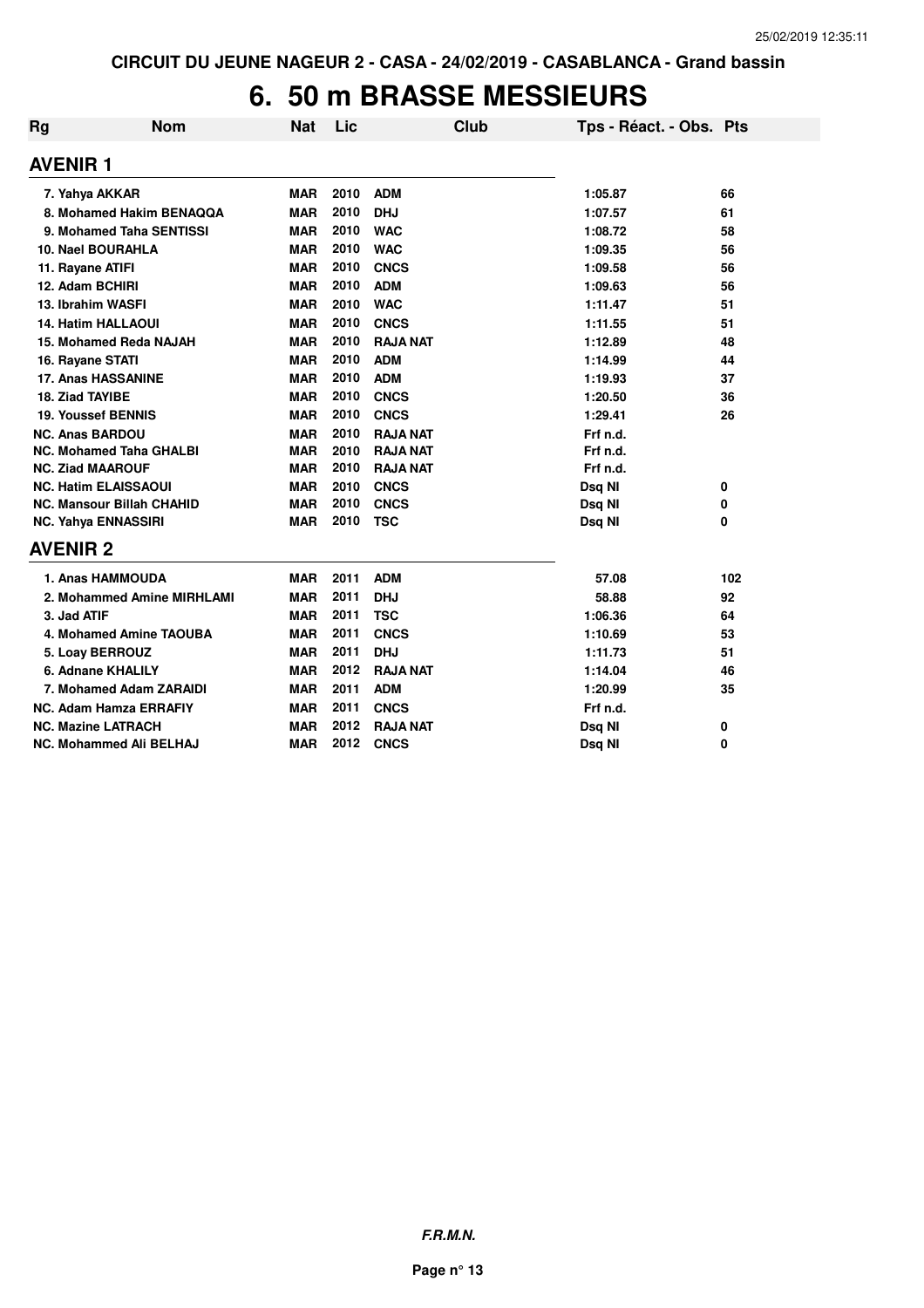## **7. 4 x 50 m NAGE LIBRE DAMES**

| Rg | <b>Nom</b>                 | <b>Nat</b> | Lic  | Club            | Tps - Réact. - Obs. Pts |     |
|----|----------------------------|------------|------|-----------------|-------------------------|-----|
|    | <b>POUSSINS</b>            |            |      |                 |                         |     |
|    | 1. Ines KELLY              | <b>MAR</b> | 2009 | <b>CNCS</b>     | 2:51.50                 | 187 |
|    | <b>Asmaa MASSORI</b>       | <b>MAR</b> | 2008 | <b>CNCS</b>     |                         | 187 |
|    | <b>Sofia CHEMLAL</b>       | <b>MAR</b> | 2008 | <b>CNCS</b>     |                         | 187 |
|    | <b>Oumnia RIDA</b>         | <b>MAR</b> | 2008 | <b>CNCS</b>     |                         | 187 |
|    | 2. Safaa ATIA              | <b>MAR</b> | 2009 | <b>WAC</b>      | 2:52.61                 | 184 |
|    | <b>Riham OUSSI</b>         | <b>MAR</b> | 2008 | <b>WAC</b>      |                         | 184 |
|    | <b>Dounia EL MOUNTABIH</b> | <b>MAR</b> | 2008 | <b>WAC</b>      |                         | 184 |
|    | <b>Kenza ABDALLAH</b>      | <b>MAR</b> | 2009 | <b>WAC</b>      |                         | 184 |
|    | 3. Aya KHOUDRI             | <b>MAR</b> | 2009 | <b>ADM</b>      | 3:19.34                 | 119 |
|    | <b>Lina ZARAIDI</b>        | <b>MAR</b> | 2009 | <b>ADM</b>      |                         | 119 |
|    | <b>Majida ASSEFFAR</b>     | <b>MAR</b> | 2009 | <b>ADM</b>      |                         | 119 |
|    | Salma BOUTARA              | <b>MAR</b> | 2009 | <b>ADM</b>      |                         | 119 |
|    | <b>4. Malak GHAYOUB</b>    | <b>MAR</b> | 2009 | <b>RAJA NAT</b> | 3:40.88                 | 87  |
|    | <b>Fatimazahra RIDHI</b>   | <b>MAR</b> | 2009 | <b>RAJA NAT</b> |                         | 87  |
|    | <b>Ines NAJAH</b>          | <b>MAR</b> | 2008 | <b>RAJA NAT</b> |                         | 87  |
|    | <b>Marwa BENLAANAYA</b>    | <b>MAR</b> | 2009 | <b>RAJA NAT</b> |                         | 87  |
|    | <b>NC. Salma ALAOUI</b>    | <b>MAR</b> | 2009 | <b>TSC</b>      | Frf n.d.                |     |
|    | <b>Malak EL BOUZAIDI</b>   | <b>MAR</b> | 2009 | <b>TSC</b>      |                         |     |
|    | Hajar KASSI                | <b>MAR</b> | 2009 | <b>TSC</b>      |                         |     |
|    | <b>Malak TAHIRI</b>        | <b>MAR</b> | 2008 | <b>TSC</b>      |                         |     |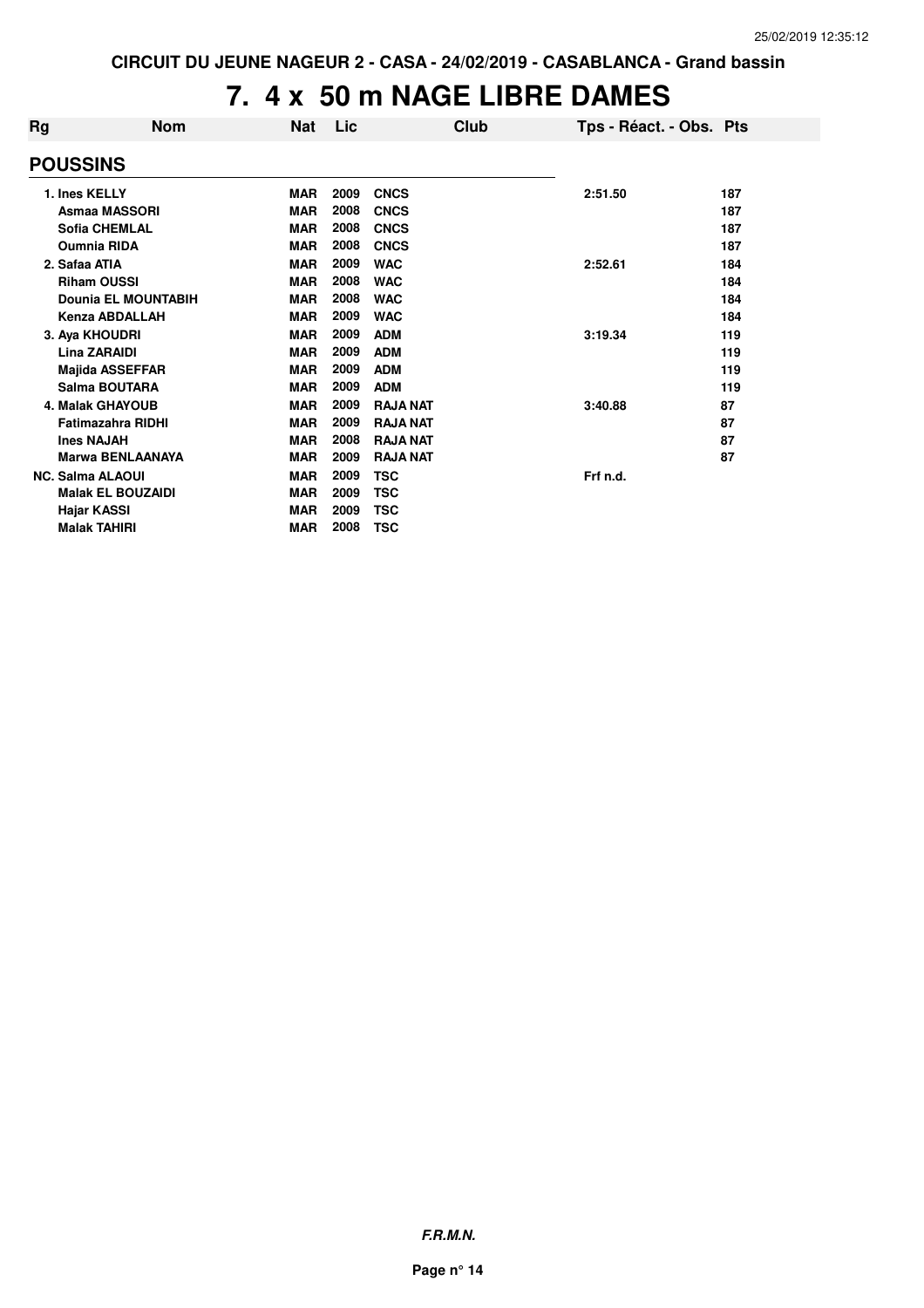| Rg | <b>Nom</b>                       | <b>Nat</b> | Lic  |                 | Club | Tps - Réact. - Obs. Pts |     |
|----|----------------------------------|------------|------|-----------------|------|-------------------------|-----|
|    | <b>POUSSINS</b>                  |            |      |                 |      |                         |     |
|    | 1. Riad ZOUBAIDI                 | <b>MAR</b> | 2008 | <b>ADM</b>      |      | 2:41.13                 | 151 |
|    | <b>Ahmed Zaid KORAIT</b>         | <b>MAR</b> | 2009 | <b>ADM</b>      |      |                         | 151 |
|    | <b>Omar KORAIT</b>               | <b>MAR</b> | 2008 | <b>ADM</b>      |      |                         | 151 |
|    | <b>Salim KHOUDRI</b>             | <b>MAR</b> | 2009 | <b>ADM</b>      |      |                         | 151 |
|    | 2. Aymen OUNNAB                  | <b>MAR</b> | 2009 | <b>DHJ</b>      |      | 2:49.98                 | 128 |
|    | <b>Mohammed Amine MIRHLAMI</b>   | <b>MAR</b> | 2011 | <b>DHJ</b>      |      |                         | 128 |
|    | <b>Noureddine DOUKKALI KACHI</b> | <b>MAR</b> | 2008 | <b>DHJ</b>      |      |                         | 128 |
|    | Abdelhamid EL MOUEFFEQ           | <b>MAR</b> | 2008 | <b>DHJ</b>      |      |                         | 128 |
|    | 3. Mohammed Amine GHALIB         | <b>MAR</b> | 2008 | <b>TSC</b>      |      | 2:52.07                 | 124 |
|    | <b>Mehdi RASSY</b>               | <b>MAR</b> | 2008 | <b>TSC</b>      |      |                         | 124 |
|    | <b>Ghali LAKRADI</b>             | <b>MAR</b> | 2009 | <b>TSC</b>      |      |                         | 124 |
|    | Yahya TAWSSI                     | <b>MAR</b> | 2009 | <b>TSC</b>      |      |                         | 124 |
|    | <b>4. Hamza BELMOUADDINE</b>     | <b>MAR</b> | 2008 | <b>RAJA NAT</b> |      | 2:53.18                 | 121 |
|    | <b>Anwar KOKODIL</b>             | <b>MAR</b> | 2009 | <b>RAJA NAT</b> |      |                         | 121 |
|    | <b>Omar BENLAANAYA</b>           | <b>MAR</b> | 2008 | <b>RAJA NAT</b> |      |                         | 121 |
|    | <b>Abdullah Taher SERHIR</b>     | <b>MAR</b> | 2009 | <b>RAJA NAT</b> |      |                         | 121 |
|    | 5. Badr RIFKI                    | <b>MAR</b> | 2008 | <b>CNCS</b>     |      | 2:53.21                 | 121 |
|    | Yahya OUAHMANE                   | <b>MAR</b> | 2009 | <b>CNCS</b>     |      |                         | 121 |
|    | <b>Walid GOUMARI</b>             | <b>MAR</b> | 2009 | <b>CNCS</b>     |      |                         | 121 |
|    | <b>Ilyass JMILI</b>              | <b>MAR</b> | 2008 | <b>CNCS</b>     |      |                         | 121 |
|    | 6. Taha NOURI                    | <b>MAR</b> | 2008 | <b>WAC</b>      |      | 2:59.93                 | 108 |
|    | <b>Mohamed Amine SIFALLAH</b>    | <b>MAR</b> | 2009 | <b>WAC</b>      |      |                         | 108 |
|    | <b>Amine ZNASSNI</b>             | <b>MAR</b> | 2009 | <b>WAC</b>      |      |                         | 108 |
|    | <b>Elias BENMAAZOUZ</b>          | <b>MAR</b> | 2008 | <b>WAC</b>      |      |                         | 108 |
|    |                                  |            |      |                 |      |                         |     |

**F.R.M.N.**

**Page n° 15**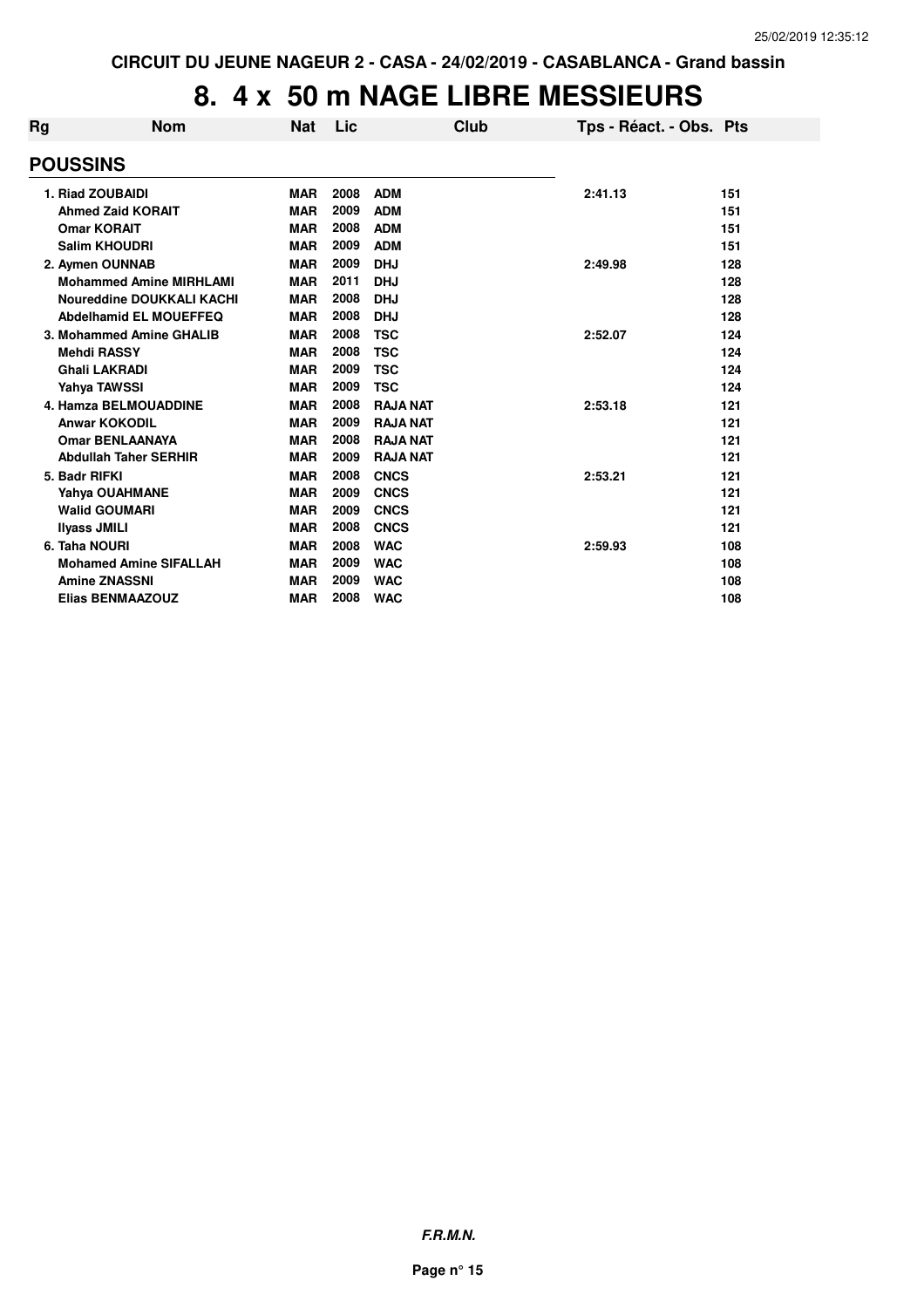| Rg                       | <b>Nom</b>                   | <b>Nat</b> | Lic  | <b>Club</b>     | Tps - Réact. - Obs. Pts |     |
|--------------------------|------------------------------|------------|------|-----------------|-------------------------|-----|
| <b>POUSSINS</b>          |                              |            |      |                 |                         |     |
|                          | 1. Mohammed Rayane LYAMANI   | <b>MAR</b> | 2008 | <b>CSE</b>      | 2:41.53                 | 251 |
|                          | 2. Abdassalam ELALLOUCHI     | <b>MAR</b> | 2008 | <b>WAC</b>      | 2:45.77                 | 232 |
| 3. Yasser EZZIDI         |                              | <b>MAR</b> | 2009 | <b>RAJA NAT</b> | 2:54.01                 | 201 |
|                          | 4. Rayane LAALJI             | <b>MAR</b> | 2008 | <b>TSC</b>      | 2:56.02                 | 194 |
|                          | 5. Yassine BOUCHTI           | <b>MAR</b> | 2008 | <b>TSC</b>      | 2:59.17                 | 184 |
| 6. Mehdi BYA             |                              | <b>MAR</b> | 2008 | <b>TSC</b>      | 3:10.05                 | 154 |
|                          | 7. Riad ZOUBAIDI             | <b>MAR</b> | 2008 | <b>ADM</b>      | 3:10.25                 | 154 |
|                          | 8. Jibril BENSEKRY           | <b>MAR</b> | 2008 | <b>ADM</b>      | 3:13.08                 | 147 |
|                          | 9. Mohamed Amine SIFALLAH    | <b>MAR</b> | 2009 | <b>WAC</b>      | 3:14.89                 | 143 |
|                          | 10. Ahmed Zaid KORAIT        | <b>MAR</b> | 2009 | <b>ADM</b>      | 3:18.20                 | 136 |
| 11. Rayane AKIL          |                              | <b>MAR</b> | 2008 | <b>CSEJL</b>    | 3:22.79                 | 127 |
|                          | 12. Aymen OUNNAB             | <b>MAR</b> | 2009 | <b>DHJ</b>      | 3:24.36                 | 124 |
|                          | 13. Abdallah OUADDI          | <b>MAR</b> | 2008 | <b>WAC</b>      | 3:27.06                 | 119 |
|                          | <b>14. Soultane HAMDI</b>    | <b>MAR</b> | 2008 | <b>WAC</b>      | 3:31.80                 | 111 |
| 15. Rada DAHBI           |                              | <b>MAR</b> | 2008 | <b>ADM</b>      | 3:32.88                 | 110 |
| 16. Mehdi RASSY          |                              | <b>MAR</b> | 2008 | <b>TSC</b>      | 3:34.45                 | 107 |
|                          | 17. Ahmed Yassine AFRIAD     | <b>MAR</b> | 2009 | <b>CSE</b>      | 3:36.50                 | 104 |
|                          | 18. Mohammed Amine BENNASRI  | <b>MAR</b> | 2009 | <b>WAC</b>      | 3:37.55                 | 103 |
|                          | 19. Mohamed Ilyas NACHIT     | <b>MAR</b> | 2009 | <b>ADM</b>      | 3:37.69                 | 102 |
| 20. Adam LOUCHI          |                              | <b>MAR</b> | 2008 | <b>DHJ</b>      | 3:47.75                 | 89  |
|                          | 21. Ali BEN ABDELJLIL        | <b>MAR</b> | 2008 | <b>ADM</b>      | 3:55.08                 | 81  |
|                          | 22. Hamza BELMOUADDINE       | <b>MAR</b> | 2008 | <b>RAJA NAT</b> | 3:56.56                 | 80  |
|                          | 23. Elmehdi BOUAYADI         | <b>MAR</b> | 2009 | <b>TSC</b>      | 4:01.62                 | 75  |
|                          | 24. Mohammed Reda CHOUAIT    | <b>MAR</b> | 2009 | <b>CSEJL</b>    | 4:23.52                 | 57  |
|                          | 25. Adam MOSSADDIK           | <b>MAR</b> | 2008 | <b>CNCS</b>     | 4:34.62                 | 51  |
|                          | <b>NC. Mohammed ELKAOUTI</b> | <b>MAR</b> | 2008 | <b>DHJ</b>      | Frf n.d.                |     |
|                          | <b>NC. Hakim MAKHABA</b>     | <b>MAR</b> | 2009 | <b>RAJA NAT</b> | Frf n.d.                |     |
| <b>NC. Taha NOURI</b>    |                              | <b>MAR</b> | 2008 | <b>WAC</b>      | Frf n.d.                |     |
| <b>NC. Ghali LAKRADI</b> |                              | <b>MAR</b> | 2009 | <b>TSC</b>      | Dsq FD                  | 0   |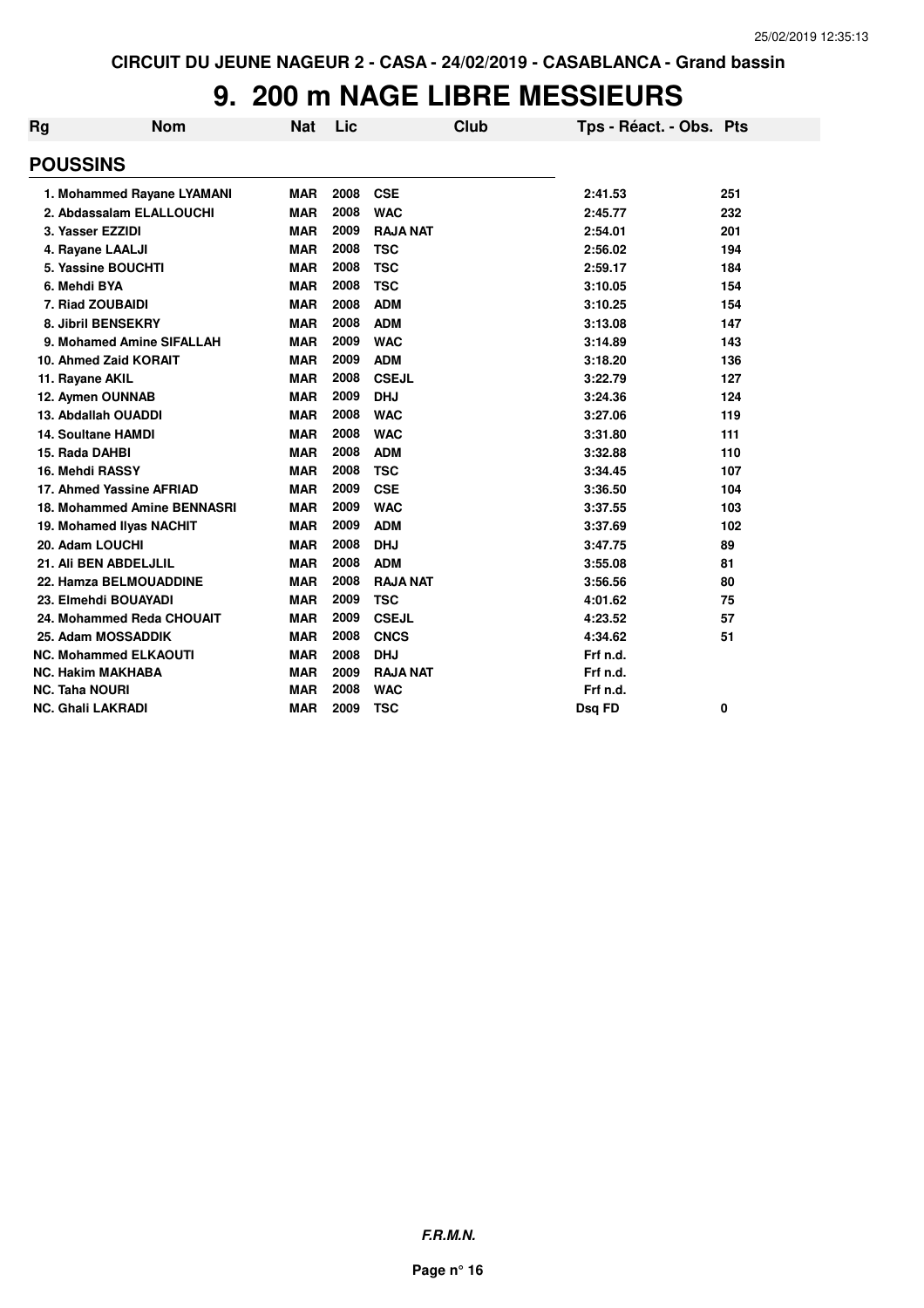### **10. 200 m NAGE LIBRE DAMES**

| Rg | <b>Nom</b>                       | <b>Nat</b> | Lic  |                 | Club | Tps - Réact. - Obs. Pts |     |
|----|----------------------------------|------------|------|-----------------|------|-------------------------|-----|
|    | <b>POUSSINS</b>                  |            |      |                 |      |                         |     |
|    | 1. Basma JALAL                   | <b>MAR</b> | 2008 | <b>RAJA NAT</b> |      | 2:53.06                 | 278 |
|    | 2. Sofia MAKY                    | <b>MAR</b> | 2008 | <b>TSC</b>      |      | 2:56.54                 | 262 |
|    | 3. Hiba KHALLAD                  | <b>MAR</b> | 2009 | <b>TSC</b>      |      | 3:07.89                 | 217 |
|    | <b>4. Tiwinas BELHOCINE</b>      | <b>MAR</b> | 2009 | <b>WAC</b>      |      | 3:15.35                 | 193 |
|    | 5. Sara LAHMIDI                  | <b>MAR</b> | 2009 | <b>DHJ</b>      |      | 3:20.09                 | 180 |
|    | 6. Malak TAHIRI                  | <b>MAR</b> | 2008 | <b>TSC</b>      |      | 3:22.63                 | 173 |
|    | 7. Douae MORTAJI                 | <b>MAR</b> | 2009 | <b>DHJ</b>      |      | 3:23.64                 | 170 |
|    | 8. Basma BOUAKIL EL IDRISSI      | <b>MAR</b> | 2009 | <b>CNCS</b>     |      | 3:27.69                 | 160 |
|    | 9. Hajar KASSI                   | <b>MAR</b> | 2009 | <b>TSC</b>      |      | 3:30.13                 | 155 |
|    | <b>10. Dounia EL MOUNTABIH</b>   | <b>MAR</b> | 2008 | <b>WAC</b>      |      | 3:33.95                 | 147 |
|    | 11. Sara LAANAYA                 | <b>MAR</b> | 2008 | <b>TSC</b>      |      | 3:35.09                 | 144 |
|    | 12. Riham OUSSI                  | <b>MAR</b> | 2008 | <b>WAC</b>      |      | 3:35.53                 | 144 |
|    | <b>13. Yousra BERCHID</b>        | <b>MAR</b> | 2008 | <b>DHJ</b>      |      | 3:35.98                 | 143 |
|    | 14. Kenza ABDALLAH               | <b>MAR</b> | 2009 | <b>WAC</b>      |      | 3:37.56                 | 140 |
|    | 15. Soundos ATYA                 | <b>MAR</b> | 2009 | <b>TSC</b>      |      | 3:56.39                 | 109 |
|    | 16. Malak BARAKAT                | <b>MAR</b> | 2008 | <b>ADM</b>      |      | 4:00.42                 | 103 |
|    | 17. Aya ELHYANE                  | <b>MAR</b> | 2009 | <b>TSC</b>      |      | 4:14.60                 | 87  |
|    | <b>18. Marwa BENLAANAYA</b>      | <b>MAR</b> | 2009 | <b>RAJA NAT</b> |      | 4:53.18                 | 57  |
|    | 19. Aicha CHAHID                 | <b>MAR</b> | 2009 | <b>ADM</b>      |      | 5:07.04                 | 49  |
|    | <b>NC. Malak AGUENAOU</b>        | <b>MAR</b> | 2008 | <b>RAJA NAT</b> |      | Frf n.d.                |     |
|    | <b>NC. Ghita MEDAGHRI ALAOUI</b> | MAR        | 2008 | <b>TSC</b>      |      | Dsq FD                  | 0   |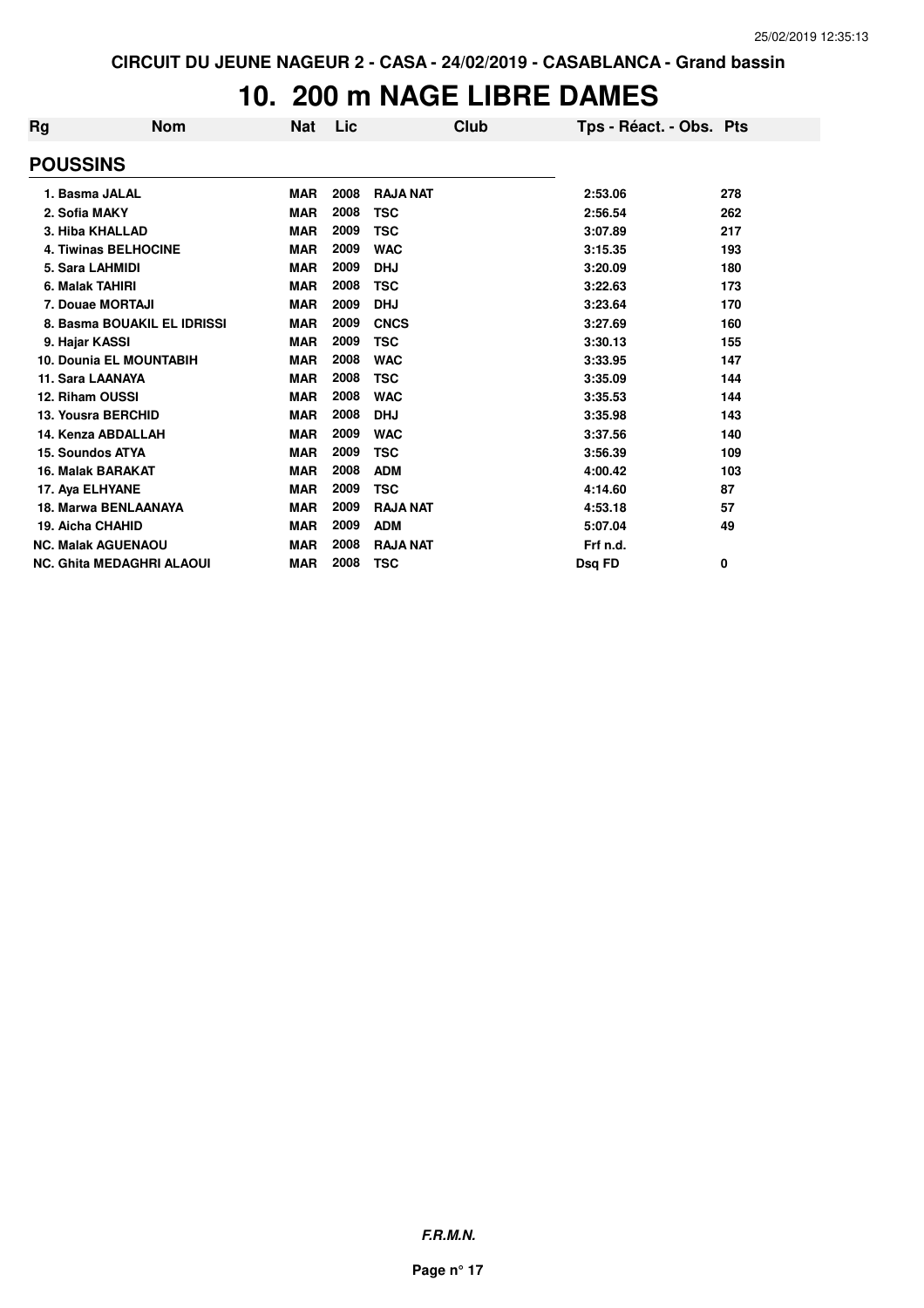## **11. 50 m DOS MESSIEURS**

| Rg | <b>Nom</b>                                               | Nat               | Lic          |                          | Club | Tps - Réact. - Obs. Pts |          |
|----|----------------------------------------------------------|-------------------|--------------|--------------------------|------|-------------------------|----------|
|    | <b>POUSSINS</b>                                          |                   |              |                          |      |                         |          |
|    | 1. Mohamed Ayoub HAJOUANE                                | MAR               | 2008         | <b>RAJA NAT</b>          |      | 41.89                   | 189      |
|    | 2. Ahmed Arrayane EDDARI                                 | <b>MAR</b>        | 2008         | <b>RAJA NAT</b>          |      | 42.36                   | 182      |
|    | 3. Mohammed Rayane LYAMANI                               | MAR               | 2008         | <b>CSE</b>               |      | 42.68                   | 178      |
|    | 4. Riad ZOUBAIDI                                         | <b>MAR</b>        | 2008         | <b>ADM</b>               |      | 45.53                   | 147      |
|    | 5. Abdullah Taher SERHIR                                 | <b>MAR</b>        | 2009         | <b>RAJA NAT</b>          |      | 47.24                   | 131      |
|    | 6. Mehdi BYA                                             | <b>MAR</b>        | 2008         | <b>TSC</b>               |      | 48.32                   | 123      |
|    | 7. Anwar KOKODIL                                         | <b>MAR</b>        | 2009         | <b>RAJA NAT</b>          |      | 48.39                   | 122      |
|    | 8. Mohammed Amine GHALIB                                 | <b>MAR</b>        | 2008         | <b>TSC</b>               |      | 48.70                   | 120      |
|    | 9. Jibril BENSEKRY                                       | <b>MAR</b>        | 2008         | <b>ADM</b>               |      | 49.88                   | 111      |
|    | 10. Mohamed Kamil RACHID                                 | <b>MAR</b>        | 2009         | <b>ADM</b>               |      | 50.04                   | 110      |
|    | 11. Mohamed Amine BCHIRI                                 | <b>MAR</b>        | 2008         | <b>ADM</b>               |      | 50.09                   | 110      |
|    | 12. Salim KHOUDRI                                        | <b>MAR</b>        | 2009         | <b>ADM</b>               |      | 51.28                   | 103      |
|    | 13. Badr RIFKI                                           | <b>MAR</b>        | 2008         | <b>CNCS</b>              |      | 51.61                   | 101      |
|    | <b>14. Yasser EL ADAOUI</b>                              | <b>MAR</b>        | 2008         | <b>ADM</b>               |      | 51.74                   | 100      |
|    | 15. Mehdi RASSY                                          | <b>MAR</b>        | 2008<br>2008 | <b>TSC</b>               |      | 51.79                   | 100      |
|    | <b>16. Soultane HAMDI</b><br>17. Mohammed Amine BENNASRI | <b>MAR</b><br>MAR | 2009         | <b>WAC</b><br><b>WAC</b> |      | 51.87<br>52.14          | 99       |
|    | 18. Mohamed Amine SIFALLAH                               | MAR               | 2009         | <b>WAC</b>               |      | 52.29                   | 98<br>97 |
|    | <b>19. Omar KORAIT</b>                                   | MAR               | 2008         | <b>ADM</b>               |      | 52.65                   | 95       |
|    | 20. Ghali LAKRADI                                        | <b>MAR</b>        | 2009         | <b>TSC</b>               |      | 52.66                   | 95       |
|    | 21. Mohamed Adam DAHO                                    | <b>MAR</b>        | 2009         | <b>CNCS</b>              |      | 55.61                   | 80       |
|    | 22. Taha NOURI                                           | <b>MAR</b>        | 2008         | <b>WAC</b>               |      | 55.65                   | 80       |
|    | <b>23. Ayoub CHBIHI EL WAHOUDI</b>                       | <b>MAR</b>        | 2009         | <b>ADM</b>               |      | 56.36                   | 77       |
|    | <b>24. Walid GOUMARI</b>                                 | <b>MAR</b>        | 2009         | <b>CNCS</b>              |      | 56.93                   | 75       |
|    | <b>25. Mohamed ENNAAMANI</b>                             | <b>MAR</b>        | 2009         | <b>CSE</b>               |      | 57.36                   | 73       |
|    | 26. Saad LAHIBA                                          | <b>MAR</b>        | 2009         | <b>WAC</b>               |      | 57.59                   | 72       |
|    | 27. Farouk AZAR                                          | <b>MAR</b>        | 2009         | <b>CSE</b>               |      | 59.51                   | 65       |
|    | 28. Mohammed Reda CHOUAIT                                | <b>MAR</b>        | 2009         | <b>CSEJL</b>             |      | 59.64                   | 65       |
|    | 29. Mohammed Taha TOURBI                                 | <b>MAR</b>        | 2008         | <b>CSEJL</b>             |      | 59.93                   | 64       |
|    | <b>30. Hamza BELMOUADDINE</b>                            | <b>MAR</b>        | 2008         | <b>RAJA NAT</b>          |      | 1:00.52                 | 62       |
|    | 31. Yassir HARMACH                                       | <b>MAR</b>        | 2008         | <b>DHJ</b>               |      | 1:00.59                 | 62       |
|    | 32. Yahya TAWSSI                                         | <b>MAR</b>        | 2009         | <b>TSC</b>               |      | 1:00.68                 | 62       |
|    | 33. Yahya MARIR                                          | <b>MAR</b>        | 2008         | <b>CNCS</b>              |      | 1:01.36                 | 60       |
|    | 34. Rayane BELAIDI                                       | <b>MAR</b>        | 2008         | <b>CSE</b>               |      | 1:01.63                 | 59       |
|    | 35. Elmehdi BOUAYADI                                     | <b>MAR</b>        | 2009         | <b>TSC</b>               |      | 1:02.69                 | 56       |
|    | 36. Haitam MARAH                                         | <b>MAR</b>        | 2009         | <b>TSC</b>               |      | 1:03.10                 | 55       |
|    | 37. Omar BENLAANAYA                                      | <b>MAR</b>        | 2008         | <b>RAJA NAT</b>          |      | 1:03.33                 | 54       |
|    | 38. Wassim BENKARROUM                                    | <b>MAR</b>        | 2009         | <b>TSC</b>               |      | 1:04.12                 | 52       |
|    | 39. Moad ACHDINI                                         | <b>MAR</b>        | 2009         | <b>CSEJL</b>             |      | 1:04.22                 | 52       |
|    | 40. Yahya BENZINE                                        | <b>MAR</b>        | 2009         | <b>ADM</b>               |      | 1:06.01                 | 48       |
|    | <b>41. Younes BENOUINI</b>                               | <b>MAR</b>        | 2009         | <b>TSC</b>               |      | 1:06.52                 | 47       |
|    | 42. Yassine Mohamed SOULIMANI OMAR MAR                   |                   | 2009         | <b>CNCS</b>              |      | 1:06.81                 | 46       |
|    | 43. Abderrahmane JAOUI                                   | MAR               | 2009         | <b>CSEJL</b>             |      | 1:08.02                 | 44       |
|    | 44. Mohamed Akram CHAFII                                 | <b>MAR</b>        | 2009<br>2008 | <b>CSEJL</b>             |      | 1:08.85                 | 42       |
|    | <b>45. Mehdi HARMACH</b><br>46. Yassine BERRADA          | MAR               | 2009         | <b>DHJ</b>               |      | 1:09.05                 | 42       |
|    | 47. Amine ZNASSNI                                        | <b>MAR</b><br>MAR | 2009         | <b>CSE</b><br><b>WAC</b> |      | 1:11.51                 | 38<br>37 |
|    | 48. Ibrahim ABOUMOUSSA                                   | <b>MAR</b>        | 2009         | <b>RAJA NAT</b>          |      | 1:11.68<br>1:15.35      | 32       |
|    | 49. Hamza BERRADA                                        | <b>MAR</b>        | 2009         | <b>CSE</b>               |      | 1:15.55                 | 32       |
|    | 50. Mohamed EL YAZIDI                                    | MAR               | 2009         | <b>TSC</b>               |      | 1:18.43                 | 28       |
|    | 51. Mouad DALILI                                         | MAR               | 2009         | <b>RAJA NAT</b>          |      | 1:23.67                 | 23       |
|    | <b>NC. Anas AZIZI</b>                                    | <b>MAR</b>        | 2008         | <b>TSC</b>               |      | Frf exc.                |          |
|    | <b>NC. Adam ELMESKINI</b>                                | <b>MAR</b>        | 2009         | <b>CNCS</b>              |      | Frf n.d.                |          |
|    | <b>NC. Wail MOHAMMADINE</b>                              | <b>MAR</b>        | 2009         | <b>CSE</b>               |      | Frf n.d.                |          |
|    | NC. Mohammed Amine KDIDER                                | <b>MAR</b>        | 2008         | <b>RAJA NAT</b>          |      | Frf n.d.                |          |
|    | NC. Zakaria KASMI                                        | <b>MAR</b>        | 2008         | <b>RAJA NAT</b>          |      | Frf n.d.                |          |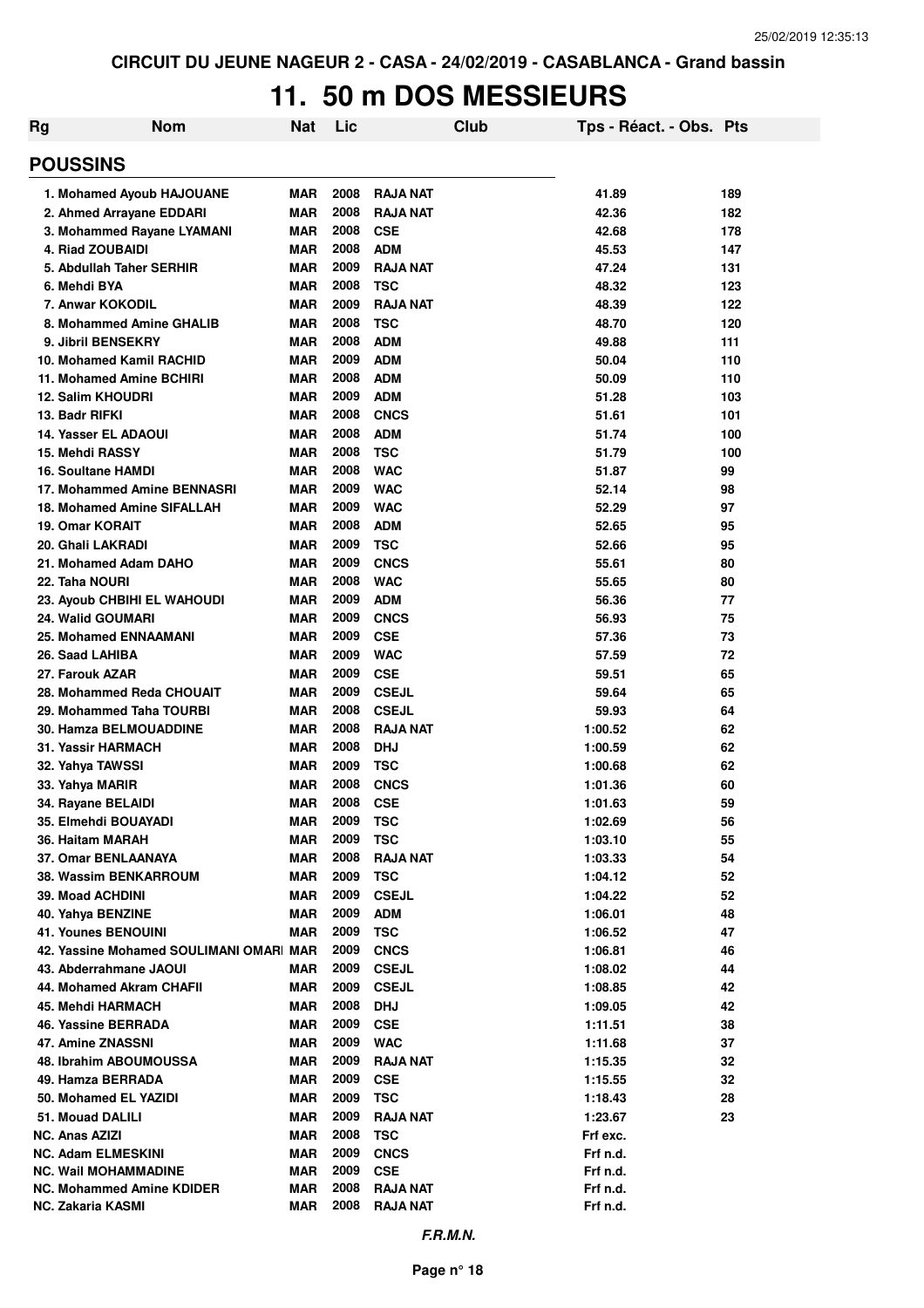# **11. 50 m DOS MESSIEURS**

| <b>Rg</b>                                          | <b>Nom</b>                          | <b>Nat</b>               | Lic          | Club                       | Tps - Réact. - Obs. Pts |          |
|----------------------------------------------------|-------------------------------------|--------------------------|--------------|----------------------------|-------------------------|----------|
| <b>POUSSINS</b>                                    |                                     |                          |              |                            |                         |          |
| <b>NC. Hamza LOUZI</b>                             |                                     | <b>MAR</b>               | 2009         | <b>RAJA NAT</b>            | Frf n.d.                |          |
| <b>NC. Adam HIMMECH</b>                            |                                     | <b>MAR</b>               | 2009         | <b>TSC</b>                 | Frf n.d.                |          |
|                                                    | <b>NC. Boubker KHARBOUCH</b>        | <b>MAR</b>               | 2008         | <b>WAC</b>                 | Frf n.d.                |          |
| <b>NC. Ziad ELHILALI</b>                           |                                     | <b>MAR</b>               | 2009         | <b>DHJ</b>                 | Dsq NI                  | 0        |
| <b>NC. Hakim MAKHABA</b>                           |                                     | MAR                      | 2009         | <b>RAJA NAT</b>            | Dsq NI                  | 0        |
| <b>AVENIR1</b>                                     |                                     |                          |              |                            |                         |          |
| 1. Ahmed Ali NAMLY                                 |                                     | <b>MAR</b>               | 2010         | <b>CNCS</b>                | 46.42                   | 138      |
|                                                    | 2. Ryad Yahia M'GHARI               | <b>MAR</b>               | 2010         | <b>DHJ</b>                 | 51.56                   | 101      |
| 3. Zayd MASSAOUI                                   |                                     | <b>MAR</b>               | 2010         | <b>CNCS</b>                | 58.57                   | 69       |
| 4. Ilyas HASSANINE                                 |                                     | <b>MAR</b>               | 2010         | <b>WAC</b>                 | 1:00.70                 | 62       |
| 5. Yahia EL AGBANI                                 |                                     | <b>MAR</b>               | 2010         | <b>WAC</b>                 | 1:01.80                 | 58       |
| 6. Yahya ENNASSIRI                                 |                                     | <b>MAR</b>               | 2010         | <b>TSC</b>                 | 1:04.05                 | 52       |
| 7. Karim MOUNAHID                                  |                                     | <b>MAR</b>               | 2010         | <b>CNCS</b>                | 1:05.32                 | 49       |
|                                                    | 8. Mohamed Amir NOUARA              | <b>MAR</b>               | 2010         | <b>ADM</b>                 | 1:07.16                 | 45       |
| 9. Mamoun ZOHRY                                    |                                     | <b>MAR</b>               | 2010         | <b>WAC</b>                 | 1:13.56                 | 34       |
| 10. Omar Yassine SAIQ                              |                                     | <b>MAR</b>               | 2010         | <b>ADM</b>                 | 1:16.45                 | 31       |
| 11. Sami NAJAH                                     |                                     | <b>MAR</b>               | 2010         | <b>CNCS</b>                | 1:16.91                 | 30       |
| 12. Walid BELALI                                   |                                     | <b>MAR</b>               | 2010         | <b>ADM</b>                 | 1:20.81                 | 26       |
|                                                    | <b>13. Ahmed Khalil BARGAOUI</b>    | <b>MAR</b>               | 2010         | <b>ADM</b>                 | 1:21.76                 | 25       |
| <b>14. Ziad MAAROUF</b>                            |                                     | <b>MAR</b>               | 2010         | <b>RAJA NAT</b>            | 1:43.49                 | 12       |
| NC. Yahya MOUTAABBID                               |                                     | MAR                      | 2010         | <b>CNCS</b>                | Frf n.d.                |          |
|                                                    | <b>NC. Mohamed Amine ELOUAHMANI</b> | MAR                      | 2010         | <b>CSE</b>                 | Frf n.d.                |          |
|                                                    | <b>NC. Othmane GUENNOUN</b>         | <b>MAR</b>               | 2010         | <b>RAJA NAT</b>            | Frf n.d.                |          |
|                                                    | <b>NC. Mahmoud HOUBAINE</b>         | <b>MAR</b>               | 2010         | <b>WAC</b>                 | Frf n.d.                |          |
| <b>NC. Yasser BOUNOUAR</b>                         |                                     | <b>MAR</b>               | 2010<br>2010 | <b>WAC</b>                 | Dsq NI                  | 0        |
| <b>NC. Anas KARAM</b><br><b>NC. Zayd AGUEZZALE</b> |                                     | <b>MAR</b><br><b>MAR</b> | 2010         | <b>CSEJL</b><br><b>WAC</b> | Dsq NI<br>Dsq NI        | 0<br>0   |
| <b>AVENIR 2</b>                                    |                                     |                          |              |                            |                         |          |
|                                                    |                                     |                          |              |                            |                         |          |
| 1. Anas MENBEH                                     |                                     | <b>MAR</b>               | 2011         | <b>CNCS</b>                | 1:00.49                 | 62       |
|                                                    | 2. Zakarya Oubbeid KARIMI           | <b>MAR</b>               | 2012         | <b>WAC</b>                 | 1:03.07                 | 55       |
|                                                    | 3. Mohamed Mehdi MEDAGHRI ALAOUI    | MAR                      | 2011<br>2011 | <b>TSC</b>                 | 1:07.30                 | 45       |
| 4. Jad YAMOURI                                     |                                     | MAR                      |              | <b>ADM</b>                 | 1:08.68<br>1:12.18      | 42<br>36 |
| 5. Amir LYAMANI                                    |                                     | <b>MAR</b>               | 2012<br>2011 | <b>CSE</b>                 |                         |          |
| 6. Taha EL AGBANI<br>7. Ali ELYOUSFI               |                                     | MAR<br><b>MAR</b>        | 2011         | <b>WAC</b><br><b>ADM</b>   | 1:13.33                 | 35<br>32 |
|                                                    | 8. Othmane OULACHBAR                | <b>MAR</b>               | 2011         | <b>WAC</b>                 | 1:15.55<br>1:17.24      | 30       |
| 9. Ali BENOUINI                                    |                                     | <b>MAR</b>               | 2011         | <b>TSC</b>                 | 1:19.68                 | 27       |
| <b>10. Yassine SAFRIOUI</b>                        |                                     | <b>MAR</b>               | 2011         | <b>TSC</b>                 | 1:23.08                 | 24       |
| 11. Anas JMILI                                     |                                     | <b>MAR</b>               | 2011         | <b>CNCS</b>                | 1:23.83                 | 23       |
| 12. Ayman AGHRIDOU                                 |                                     | <b>MAR</b>               | 2012         | <b>CNCS</b>                | 1:24.32                 | 23       |
| 13. Youssef JAOUI                                  |                                     | <b>MAR</b>               | 2012         | <b>CSEJL</b>               | 1:30.44                 | 18       |
| <b>14. Salim CHOUAIBI</b>                          |                                     | <b>MAR</b>               | 2011         | <b>ADM</b>                 | 1:41.10                 | 13       |
| <b>NC. Mazine LATRACH</b>                          |                                     | <b>MAR</b>               | 2012         | <b>RAJA NAT</b>            | Frf n.d.                |          |
| <b>NC. Ziyad HRIMECH</b>                           |                                     | <b>MAR</b>               | 2011         | <b>WAC</b>                 | Frf n.d.                |          |
|                                                    | NC. Mohammed Ali BELHAJ             | MAR                      | 2012         | <b>CNCS</b>                | Dsq NI                  | 0        |
| <b>NC. Zakaria KRIM</b>                            |                                     | MAR                      | 2012         | <b>ADM</b>                 | Dsq NI                  | 0        |
| <b>NC. Youssef CHEMLAL</b>                         |                                     | <b>MAR</b>               | 2011         | <b>CNCS</b>                | Dsq NI                  | 0        |
| NC. Rayane IKLANE                                  |                                     | <b>MAR</b>               | 2011         | <b>CSE</b>                 | Dsq NI                  | 0        |
|                                                    | <b>NC. Soulaymane BENTOUILA</b>     | <b>MAR</b>               | 2011         | <b>CSEJL</b>               | Dsq NI                  | 0        |
| <b>NC. Youness JAOUI</b>                           |                                     | <b>MAR</b>               | 2012         | <b>CSEJL</b>               | Dsq NI                  | 0        |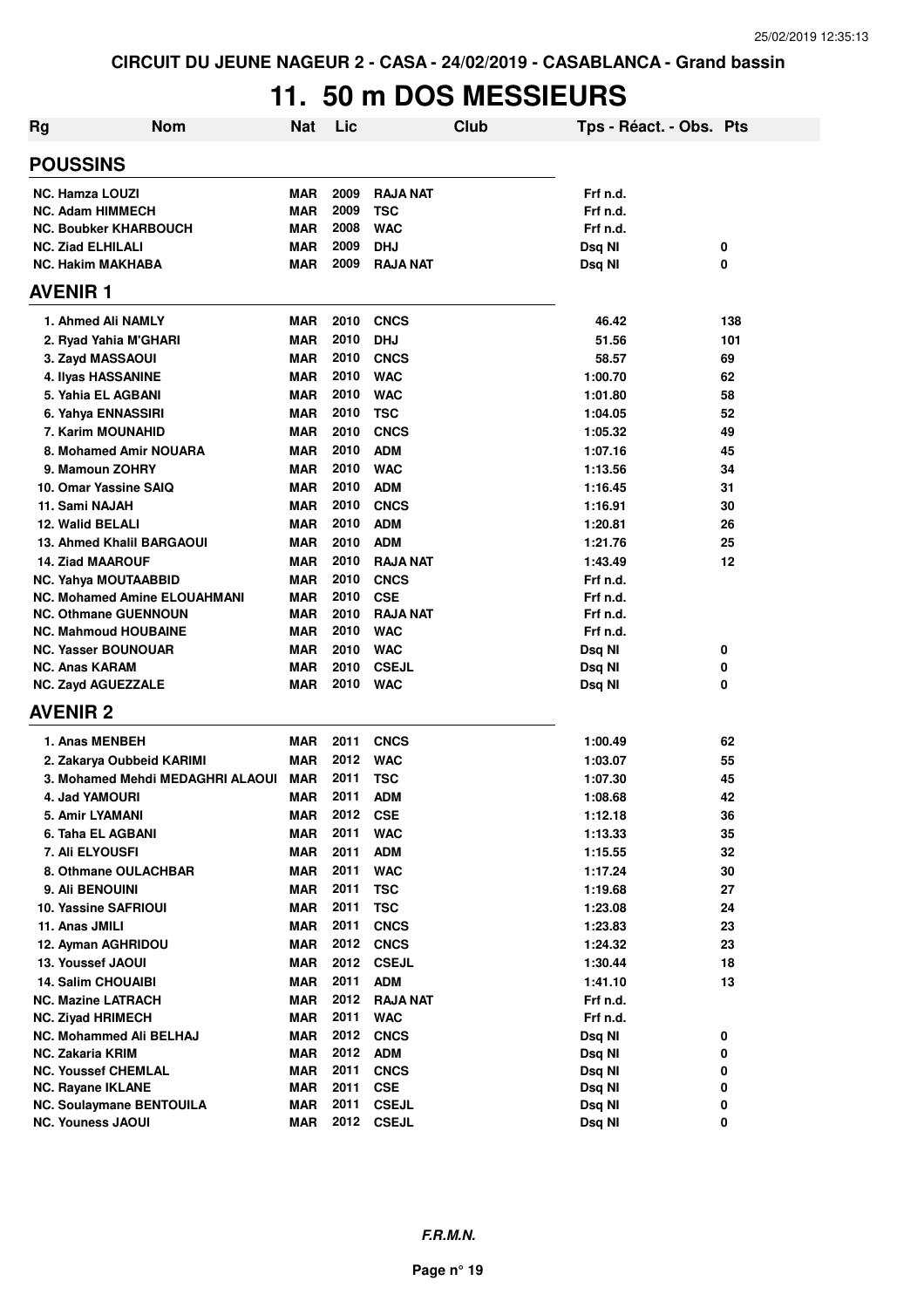# **12. 50 m DOS DAMES**

| Rg | <b>Nom</b>                                          | Nat                      | Lic          | <b>Club</b>                        | Tps - Réact. - Obs. Pts |            |
|----|-----------------------------------------------------|--------------------------|--------------|------------------------------------|-------------------------|------------|
|    | <b>POUSSINS</b>                                     |                          |              |                                    |                         |            |
|    | 1. Alaa AMIRI                                       | <b>MAR</b>               | 2008         | <b>WAC</b>                         | 42.20                   | 263        |
|    | 2. Zineb DEFAA                                      | <b>MAR</b>               | 2008         | <b>RAJA NAT</b>                    | 43.17                   | 246        |
|    | 3. Meriem NACHAT                                    | <b>MAR</b>               | 2008         | <b>WAC</b>                         | 44.22                   | 229        |
|    | 4. Oumnia RIDA                                      | <b>MAR</b>               | 2008         | <b>CNCS</b>                        | 45.20                   | 214        |
|    | 5. Asmaa MASSORI                                    | <b>MAR</b>               | 2008         | <b>CNCS</b>                        | 46.53                   | 196        |
|    | 6. Sofia MAKY                                       | <b>MAR</b>               | 2008         | <b>TSC</b>                         | 48.26                   | 176        |
|    | 7. Nada SABBAGH                                     | <b>MAR</b>               | 2008         | <b>ADM</b>                         | 49.43                   | 164        |
|    | 8. Amal BAHAFID                                     | <b>MAR</b>               | 2008         | <b>CNCS</b>                        | 49.63                   | 162        |
|    | 9. Ines KELLY                                       | <b>MAR</b>               | 2009         | <b>CNCS</b>                        | 49.77                   | 160        |
|    | 10. Soraya EL GHOURARI                              | <b>MAR</b>               | 2008         | <b>CNCS</b>                        | 52.23                   | 139        |
|    | 11. Sara LAANAYA                                    | <b>MAR</b>               | 2008         | <b>TSC</b>                         | 52.65                   | 135        |
|    | <b>12. Malak TAHIRI</b><br><b>13. Hiba ENNHAILI</b> | <b>MAR</b><br><b>MAR</b> | 2008<br>2009 | <b>TSC</b><br><b>WAC</b>           | 53.16                   | 131        |
|    | 14. Oumnia TAIS                                     | <b>MAR</b>               | 2009         | <b>CNCS</b>                        | 53.31<br>54.38          | 130<br>123 |
|    | 15. Meryem MOUJI                                    | <b>MAR</b>               | 2008         | <b>ADM</b>                         | 55.28                   | 117        |
|    | 16. Meriem BRINI                                    | <b>MAR</b>               | 2009         | <b>WAC</b>                         | 55.36                   | 116        |
|    | 17. Leila CHEDDADI                                  | <b>MAR</b>               | 2008         | <b>CNCS</b>                        | 55.85                   | 113        |
|    | 18. Ines NAJAH                                      | <b>MAR</b>               | 2008         | <b>RAJA NAT</b>                    | 55.95                   | 113        |
|    | 19. Sofia BARAKAT                                   | <b>MAR</b>               | 2008         | <b>WAC</b>                         | 56.57                   | 109        |
|    | 20. Riham OUSSI                                     | <b>MAR</b>               | 2008         | <b>WAC</b>                         | 56.68                   | 108        |
|    | 21. Malak EL BOUZAIDI                               | <b>MAR</b>               | 2009         | <b>TSC</b>                         | 57.14                   | 106        |
|    | 22. Sofia CHEMLAL                                   | <b>MAR</b>               | 2008         | <b>CNCS</b>                        | 57.52                   | 104        |
|    | 23. Khadija AITZOULET                               | <b>MAR</b>               | 2008         | <b>CSEJL</b>                       | 57.84                   | 102        |
|    | 24. Ghita MEDAGHRI ALAOUI                           | <b>MAR</b>               | 2008         | <b>TSC</b>                         | 58.21                   | 100        |
|    | 25. Safaa ATIA                                      | <b>MAR</b>               | 2009         | <b>WAC</b>                         | 58.71                   | 97         |
|    | 26. Soundos ATYA                                    | <b>MAR</b>               | 2009         | <b>TSC</b>                         | 59.70                   | 93         |
|    | 27. Lina ZARAIDI                                    | <b>MAR</b>               | 2009         | <b>ADM</b>                         | 1:00.10                 | 91         |
|    | <b>28. Hiba SAID EL MASSAOUDI</b>                   | <b>MAR</b>               | 2008         | <b>CSE</b>                         | 1:01.16                 | 86         |
|    | 29. Salma ALAOUI                                    | <b>MAR</b>               | 2009         | <b>TSC</b>                         | 1:02.64                 | 80         |
|    | 30. Fatimazahra BENJLIL                             | <b>MAR</b>               | 2009         | <b>CSE</b>                         | 1:02.96                 | 79         |
|    | 31. Aya KHOUDRI                                     | <b>MAR</b>               | 2009         | <b>ADM</b>                         | 1:04.15                 | 75         |
|    | 31. Salma BOUTARA                                   | <b>MAR</b>               | 2009         | <b>ADM</b>                         | 1:04.15                 | 75         |
|    | 33. Fatimazahra RIDHI                               | <b>MAR</b>               | 2009         | <b>RAJA NAT</b>                    | 1:04.16                 | 75         |
|    | 34. Marwa BENLAANAYA                                | <b>MAR</b>               | 2009         | <b>RAJA NAT</b>                    | 1:07.13                 | 65         |
|    | 35. Majida ASSEFFAR                                 | <b>MAR</b>               | 2009         | <b>ADM</b>                         | 1:07.73                 | 63         |
|    | 36. Sara MOUFDI                                     | <b>MAR</b>               | 2009         | <b>CNCS</b>                        | 1:08.89                 | 60         |
|    | 37. Rania LATRACH                                   | <b>MAR</b>               | 2009         | <b>RAJA NAT</b>                    | 1:12.24                 | 52         |
|    | <b>38. Romaissa ABOUNOUAS</b>                       | <b>MAR</b>               | 2009         | <b>CNCS</b>                        | 1:15.93                 | 45         |
|    | 39. Aicha CHAHID                                    | <b>MAR</b>               | 2009         | <b>ADM</b>                         | 1:16.35                 | 44         |
|    | 40. Malak MASSAFI                                   | <b>MAR</b>               | 2008         | <b>RAJA NAT</b>                    | 1:17.83                 | 42         |
|    | <b>41. Nihal BARGACH</b>                            | <b>MAR</b>               | 2009         | <b>CNCS</b>                        | 1:18.07                 | 41         |
|    | 42. Loubna ZOUHIR                                   | <b>MAR</b>               | 2008         | <b>TSC</b>                         | 1:20.58                 | 37         |
|    | 43. Nada BOUDLAL                                    | <b>MAR</b><br><b>MAR</b> | 2008<br>2009 | <b>WAC</b>                         | 1:20.67                 | 37         |
|    | <b>NC. Malak GHAYOUB</b><br><b>NC. Sofia SAROUF</b> | <b>MAR</b>               | 2008         | <b>RAJA NAT</b><br><b>RAJA NAT</b> | Frf n.d.<br>Frf n.d.    |            |
|    | <b>NC. Boutaina TAHLI</b>                           | <b>MAR</b>               | 2009         | RAJA NAT                           | Frf n.d.                |            |
|    | <b>NC. Aya ELHYANE</b>                              | <b>MAR</b>               | 2009         | TSC                                | Frf n.d.                |            |
|    | <b>NC. Aya LOTFANE</b>                              | <b>MAR</b>               | 2008         | <b>TSC</b>                         | Frf n.d.                |            |
|    | <b>NC. Souha BELHOUJI</b>                           | <b>MAR</b>               | 2009         | <b>TSC</b>                         | Frf n.d.                |            |
|    | <b>NC. Marwa RACHDY</b>                             | <b>MAR</b>               | 2008         | <b>WAC</b>                         | Frf n.d.                |            |
|    | <b>NC. Samah BELALI</b>                             | <b>MAR</b>               | 2008         | <b>ADM</b>                         | Dsq NI                  | 0          |
|    | <b>AVENIR 1</b>                                     |                          |              |                                    |                         |            |
|    | 1. Ghita RIDA                                       | MAR                      | 2010         | <b>CNCS</b>                        | 51.24                   | 147        |
|    | 2. Jannate FARESSE                                  | <b>MAR</b>               | 2010         | <b>RAJA NAT</b>                    | 52.31                   | 138        |
|    | 3. Fatima Zahra GHILANE EL HASSANI                  | <b>MAR</b>               | 2010         | <b>RAJA NAT</b>                    | 54.66                   | 121        |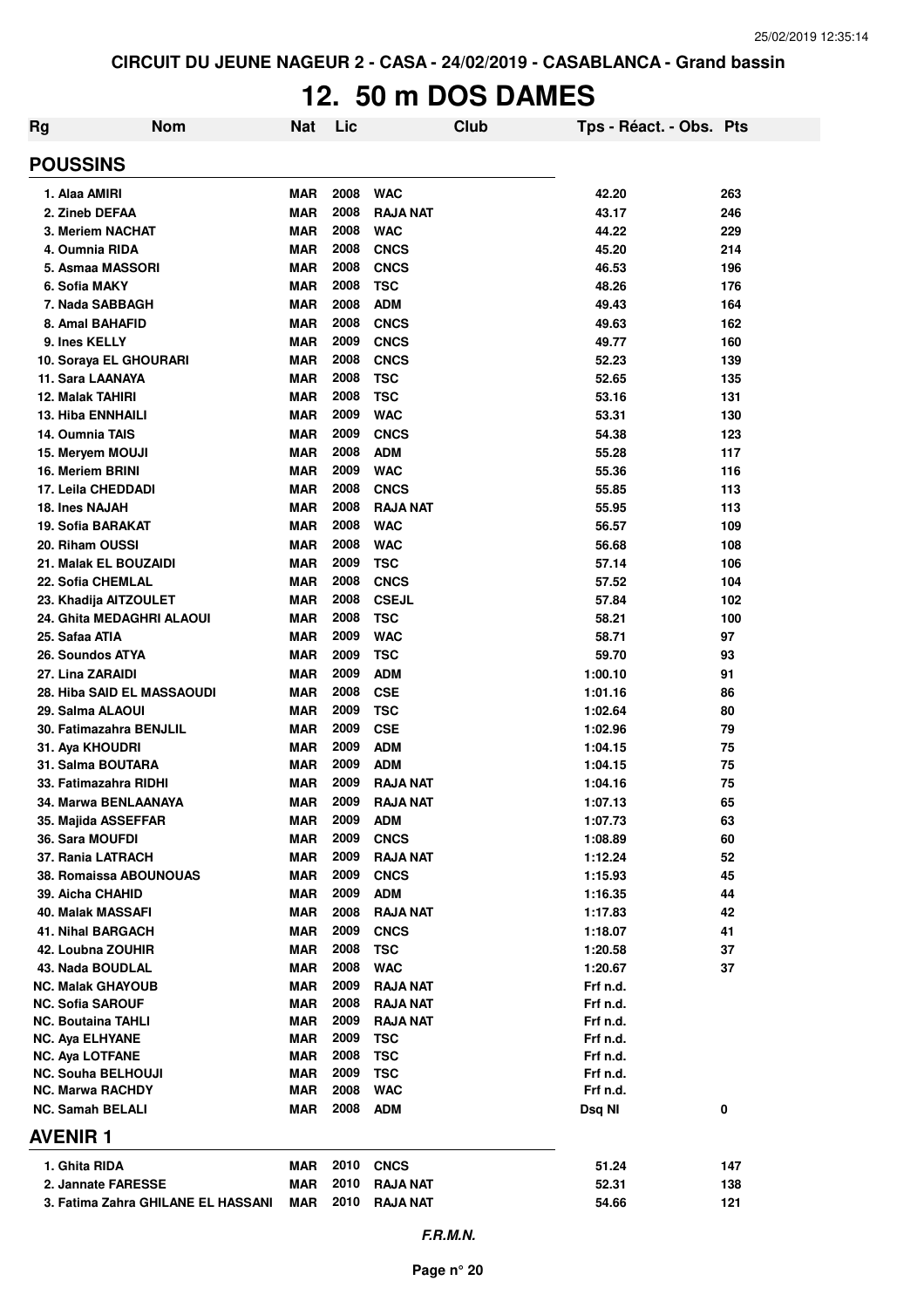# **12. 50 m DOS DAMES**

| Rg                       | <b>Nom</b>                            | <b>Nat</b> | Lic  | <b>Club</b>     | Tps - Réact. - Obs. Pts |          |
|--------------------------|---------------------------------------|------------|------|-----------------|-------------------------|----------|
| <b>AVENIR 1</b>          |                                       |            |      |                 |                         |          |
|                          | 4. Hajar KERBOUCH                     | <b>MAR</b> | 2010 | <b>RAJA NAT</b> | 1:01.44                 | 85       |
| 5. Malak JEBRI           |                                       | <b>MAR</b> | 2010 | <b>RAJA NAT</b> | 1:03.75                 | 76       |
|                          | 6. Racha ELBROUZI                     | <b>MAR</b> | 2010 | <b>TSC</b>      | 1:04.79                 | 72       |
|                          | 7. Sarah BENHAYOUN SADAFI             | <b>MAR</b> | 2010 | <b>WAC</b>      | 1:04.92                 | 72       |
| 8. Rita SOUISSI          |                                       | <b>MAR</b> | 2010 | <b>CSE</b>      | 1:05.60                 | 70       |
|                          | 9. Nour BOUHASSOUNE                   | <b>MAR</b> | 2010 | <b>WAC</b>      | 1:08.02                 | 62       |
|                          | 10. Nouzha M'HAMDI ALAOUI             | <b>MAR</b> | 2010 | <b>WAC</b>      | 1:11.54                 | 54       |
| 11. Malak KADMIRI        |                                       | <b>MAR</b> | 2010 | <b>CSE</b>      | 1:11.89                 | 53       |
| 12. Yasmine BYA          |                                       | <b>MAR</b> | 2010 | <b>TSC</b>      | 1:12.58                 | 51       |
| 13. Basma WARDI          |                                       | <b>MAR</b> | 2010 | <b>CSEJL</b>    | 1:13.63                 | 49       |
| <b>14. Ines BENNANE</b>  |                                       | <b>MAR</b> | 2010 | <b>WAC</b>      | 1:14.99                 | 46       |
|                          | 15. Fatima Zahra FAHIMI               | <b>MAR</b> | 2010 | <b>RAJA NAT</b> | 1:27.39                 | 29       |
|                          | <b>16. Amina KERRASSY</b>             | <b>MAR</b> | 2010 | <b>ADM</b>      | 1:28.05                 | 29       |
|                          | <b>17. Sara ELKHOUCHALI</b>           | <b>MAR</b> | 2010 | <b>TSC</b>      | 1:29.54                 | 27       |
| <b>18. Malak HAMDANE</b> |                                       | <b>MAR</b> | 2010 | <b>ADM</b>      | 1:35.20                 | 22       |
| <b>NC. Sara ZAIKANE</b>  |                                       | <b>MAR</b> | 2010 | <b>WAC</b>      | Frf n.d.                |          |
|                          | <b>NC. Nada BENTCHICHIA</b>           | <b>MAR</b> | 2010 | <b>CSE</b>      | Dsq NI                  | 0        |
| <b>NC. Hajar SKIHEL</b>  |                                       | <b>MAR</b> | 2010 | <b>CSE</b>      | Dsq Nl                  | 0        |
| <b>AVENIR 2</b>          |                                       |            |      |                 |                         |          |
|                          | 1. Tilelli BELHOCINE                  | <b>MAR</b> | 2011 | <b>WAC</b>      | 1:01.33                 | 85       |
| 2. Aicha OUADDI          |                                       | <b>MAR</b> | 2011 | <b>WAC</b>      | 1:04.72                 | 73       |
| 3. Arij TOUHAMI          |                                       | <b>MAR</b> | 2012 | <b>RAJA NAT</b> | 1:05.89                 | 69       |
| 4. Meryam ALBOZ          |                                       | <b>MAR</b> | 2011 | <b>RAJA NAT</b> | 1:11.60                 | 53       |
| 5. Hiba FRANE            |                                       | <b>MAR</b> | 2011 | <b>CNCS</b>     | 1:11.92                 | 53       |
|                          | 6. Sofia ELHAOUARI                    | <b>MAR</b> | 2011 | <b>RAJA NAT</b> | 1:15.90                 | 45       |
|                          | 7. Fatima Zahra ELBOUJANNANI          | <b>MAR</b> | 2012 | <b>DHJ</b>      | 1:16.11                 | 44       |
| 8. Zeneb RASSY           |                                       | <b>MAR</b> | 2012 | <b>TSC</b>      | 1:16.83                 | 43       |
|                          | 9. Yasmine BELMOKADEM                 | <b>MAR</b> | 2011 | <b>TSC</b>      | 1:21.60                 | 36       |
| 10. Aya BENKIRANE        |                                       | <b>MAR</b> | 2012 | <b>TSC</b>      | 1:27.63                 | 29       |
|                          | 11. Yasmine BAHIAOUI                  | <b>MAR</b> | 2012 | <b>WAC</b>      | 1:32.37                 | 25       |
|                          | 12. Mayssane GHAZAOUI                 | <b>MAR</b> | 2011 | <b>RAJA NAT</b> | 1:34.73                 | 23       |
|                          | <b>13. Aya BENSOUMMANE</b>            | <b>MAR</b> | 2011 | <b>ADM</b>      | 1:38.59                 | 20       |
| NC. Meryem BOUTARA       |                                       | <b>MAR</b> | 2011 | <b>ADM</b>      | Frf n.d.                |          |
|                          | <b>NC. Yasmine MOUSSAID</b>           | <b>MAR</b> | 2012 | <b>TSC</b>      | Dsq NI                  | 0        |
| NC. Rayhana TOUMI        |                                       | <b>MAR</b> | 2012 | <b>CNCS</b>     | Dsq NI                  | 0        |
|                          | <b>NC. Fatima Ezzahraa IFASSIOUEN</b> | <b>MAR</b> | 2011 | <b>RAJA NAT</b> | Dsq NI                  | 0        |
|                          | NC. Amira ALAOUI DOUIRI               | <b>MAR</b> | 2011 | TSC             | Dsq NI                  | $\Omega$ |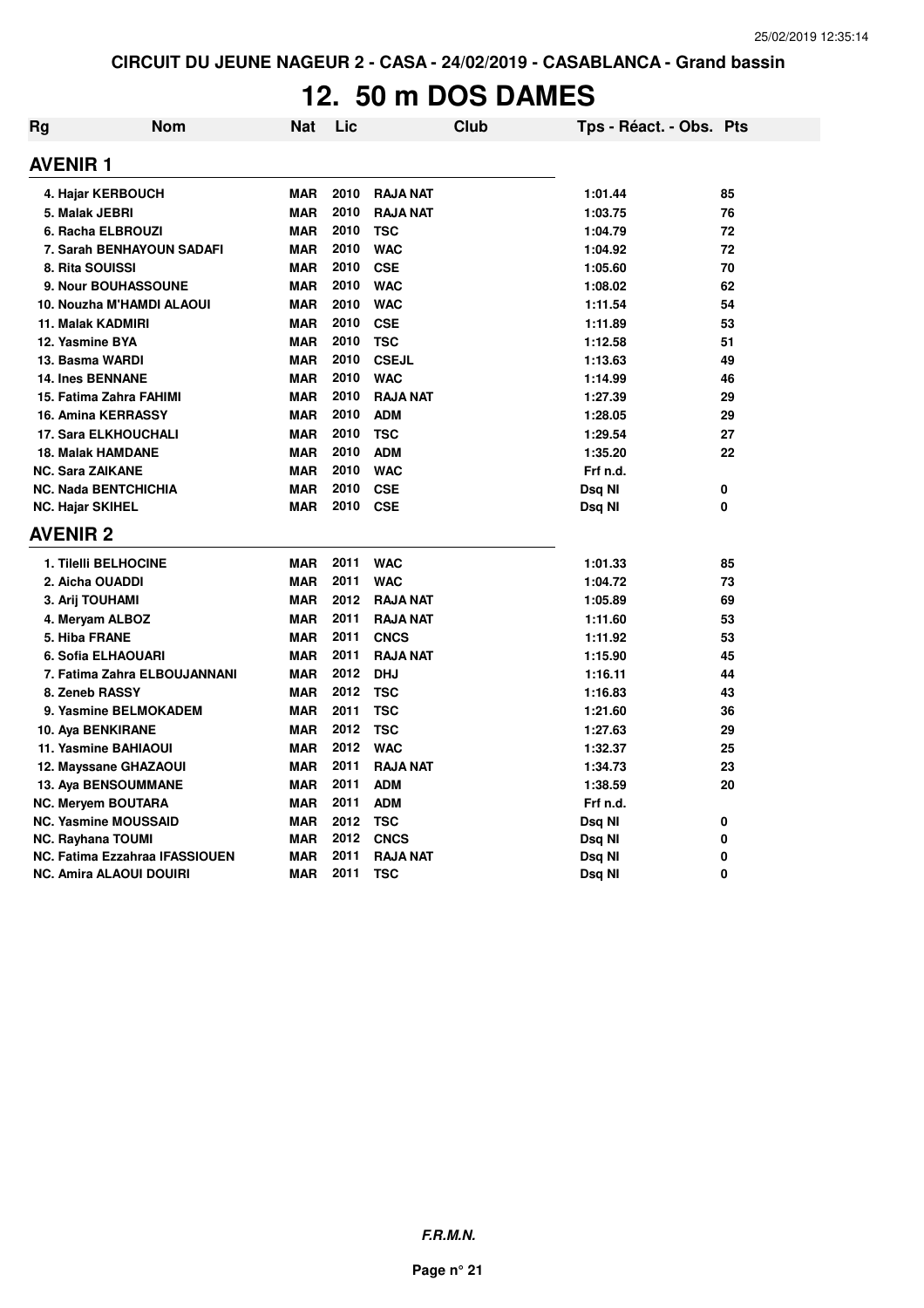### **13. 50 m PAPILLON MESSIEURS**

| <b>Rg</b> | <b>Nom</b>                     | <b>Nat</b> | Lic  | <b>Club</b>     | Tps - Réact. - Obs. Pts |     |
|-----------|--------------------------------|------------|------|-----------------|-------------------------|-----|
|           | <b>POUSSINS</b>                |            |      |                 |                         |     |
|           | 1. Ahmed Arrayane EDDARI       | <b>MAR</b> | 2008 | <b>RAJA NAT</b> | 41.33                   | 159 |
|           | 2. Mohamed Ayoub HAJOUANE      | <b>MAR</b> | 2008 | <b>RAJA NAT</b> | 41.62                   | 156 |
|           | 3. Yahya EL AZZAOUI            | <b>MAR</b> | 2008 | <b>RAJA NAT</b> | 41.81                   | 154 |
|           | 4. Mohammed ESSADEQ            | <b>MAR</b> | 2009 | <b>CNCS</b>     | 45.70                   | 118 |
|           | 5. Mohamed Kamil RACHID        | <b>MAR</b> | 2009 | <b>ADM</b>      | 45.89                   | 116 |
|           | 6. Abderrahmane LABHAIRI       | <b>MAR</b> | 2008 | <b>TSC</b>      | 49.03                   | 95  |
|           | 7. Abdellah SAOUT EL HAK       | <b>MAR</b> | 2008 | <b>CNCS</b>     | 49.17                   | 94  |
|           | 8. Abdelhamid EL MOUEFFEQ      | <b>MAR</b> | 2008 | <b>DHJ</b>      | 49.59                   | 92  |
|           | 9. Yasser WADI                 | <b>MAR</b> | 2008 | <b>CSE</b>      | 49.91                   | 90  |
|           | 10. Redallah OUASTANE          | <b>MAR</b> | 2009 | <b>CNCS</b>     | 50.04                   | 90  |
|           | 11. Yasser EL ADAOUI           | <b>MAR</b> | 2008 | <b>ADM</b>      | 51.00                   | 85  |
|           | 12. Ilyass ESSAYEH             | <b>MAR</b> | 2008 | <b>CNCS</b>     | 53.51                   | 73  |
|           | 13. Adam ZOUHAIRI              | MAR        | 2009 | <b>DHJ</b>      | 53.96                   | 71  |
|           | 14. Adam LOUCHI                | <b>MAR</b> | 2008 | <b>DHJ</b>      | 54.76                   | 68  |
|           | <b>15. Elias BENMAAZOUZ</b>    | <b>MAR</b> | 2008 | <b>WAC</b>      | 55.82                   | 64  |
|           | 16. Ilyass JMILI               | <b>MAR</b> | 2008 | <b>CNCS</b>     | 56.53                   | 62  |
|           | 17. Omar KORAIT                | <b>MAR</b> | 2008 | <b>ADM</b>      | 58.37                   | 56  |
|           | 18. Yahya OUAHMANE             | <b>MAR</b> | 2009 | <b>CNCS</b>     | 59.30                   | 54  |
|           | 19. Mohamed IIvas NACHIT       | <b>MAR</b> | 2009 | <b>ADM</b>      | 59.71                   | 53  |
|           | 20. Mohammed Ziad KETTANI      | MAR        | 2009 | <b>DHJ</b>      | 1:00.32                 | 51  |
|           | 21. Rada DAHBI                 | <b>MAR</b> | 2008 | <b>ADM</b>      | 1:00.38                 | 51  |
|           | <b>22. Omar BOUIKACHRANE</b>   | <b>MAR</b> | 2009 | <b>DHJ</b>      | 1:01.23                 | 49  |
|           | 23. Ahmed Zaid KORAIT          | <b>MAR</b> | 2009 | <b>ADM</b>      | 1:01.36                 | 48  |
|           | 24. Salim KHOUDRI              | <b>MAR</b> | 2009 | <b>ADM</b>      | 1:02.06                 | 47  |
|           | 25. Noureddine DOUKKALI KACHI  | <b>MAR</b> | 2008 | <b>DHJ</b>      | 1:03.30                 | 44  |
|           | 26. Yahya TAWSSI               | <b>MAR</b> | 2009 | <b>TSC</b>      | 1:03.59                 | 43  |
|           | 27. Ghali LAKRADI              | <b>MAR</b> | 2009 | <b>TSC</b>      | 1:05.90                 | 39  |
|           | 28. Chouaib BARTAL             | <b>MAR</b> | 2008 | <b>DHJ</b>      | 1:20.62                 | 21  |
|           | <b>NC. Rayane ABIDA</b>        | <b>MAR</b> | 2009 | <b>CSEJL</b>    | Frf n.d.                |     |
|           | <b>NC. Mohammed ELKAOUTI</b>   | <b>MAR</b> | 2008 | <b>DHJ</b>      | Frf n.d.                |     |
|           | <b>NC. Mohamed Amine BACHI</b> | <b>MAR</b> | 2009 | <b>TSC</b>      | Frf n.d.                |     |
|           | <b>NC. Boubker KHARBOUCH</b>   | <b>MAR</b> | 2008 | <b>WAC</b>      | Frf n.d.                |     |
|           | <b>NC. Ali BEN ABDELJLIL</b>   | MAR        | 2008 | <b>ADM</b>      | Dsq NI                  | 0   |
|           | <b>NC. Yassine CHRIHI</b>      | <b>MAR</b> | 2009 | <b>CNCS</b>     | Dsq NI                  | 0   |
|           | <b>AVENIR 1</b>                |            |      |                 |                         |     |
|           | 1. Ahmed Ali NAMLY             | MAR        | 2010 | <b>CNCS</b>     | 49.06                   | 95  |
|           | 2. Ryad Yahia M'GHARI          | <b>MAR</b> | 2010 | <b>DHJ</b>      | 52.04                   | 80  |
|           | 3. Mohammed EL BOURNI DRIOUAK  | <b>MAR</b> | 2010 | <b>WAC</b>      | 1:01.79                 | 47  |
|           | 4. Mohamed Amir TOUMI          | <b>MAR</b> | 2010 | <b>CNCS</b>     | 1:02.61                 | 45  |
|           | 5. Zayd MASSAOUI               | <b>MAR</b> | 2010 | <b>CNCS</b>     | 1:07.93                 | 36  |
|           | <b>NC. Nabil MANA</b>          | MAR        | 2010 | <b>TSC</b>      | Frf n.d.                |     |
|           | <b>AVENIR 2</b>                |            |      |                 |                         |     |
|           | 1. Loay BERROUZ                | MAR        | 2011 | <b>DHJ</b>      | 1:01.24                 | 49  |
|           | 2. Mohammed Amine MIRHLAMI     | <b>MAR</b> | 2011 | <b>DHJ</b>      | 1:06.05                 | 39  |
|           | 3. Jad ATIF                    | <b>MAR</b> | 2011 | <b>TSC</b>      | 1:18.78                 | 23  |
|           | 4. Mohamed Amine TAOUBA        | <b>MAR</b> | 2011 | <b>CNCS</b>     | 1:22.10                 | 20  |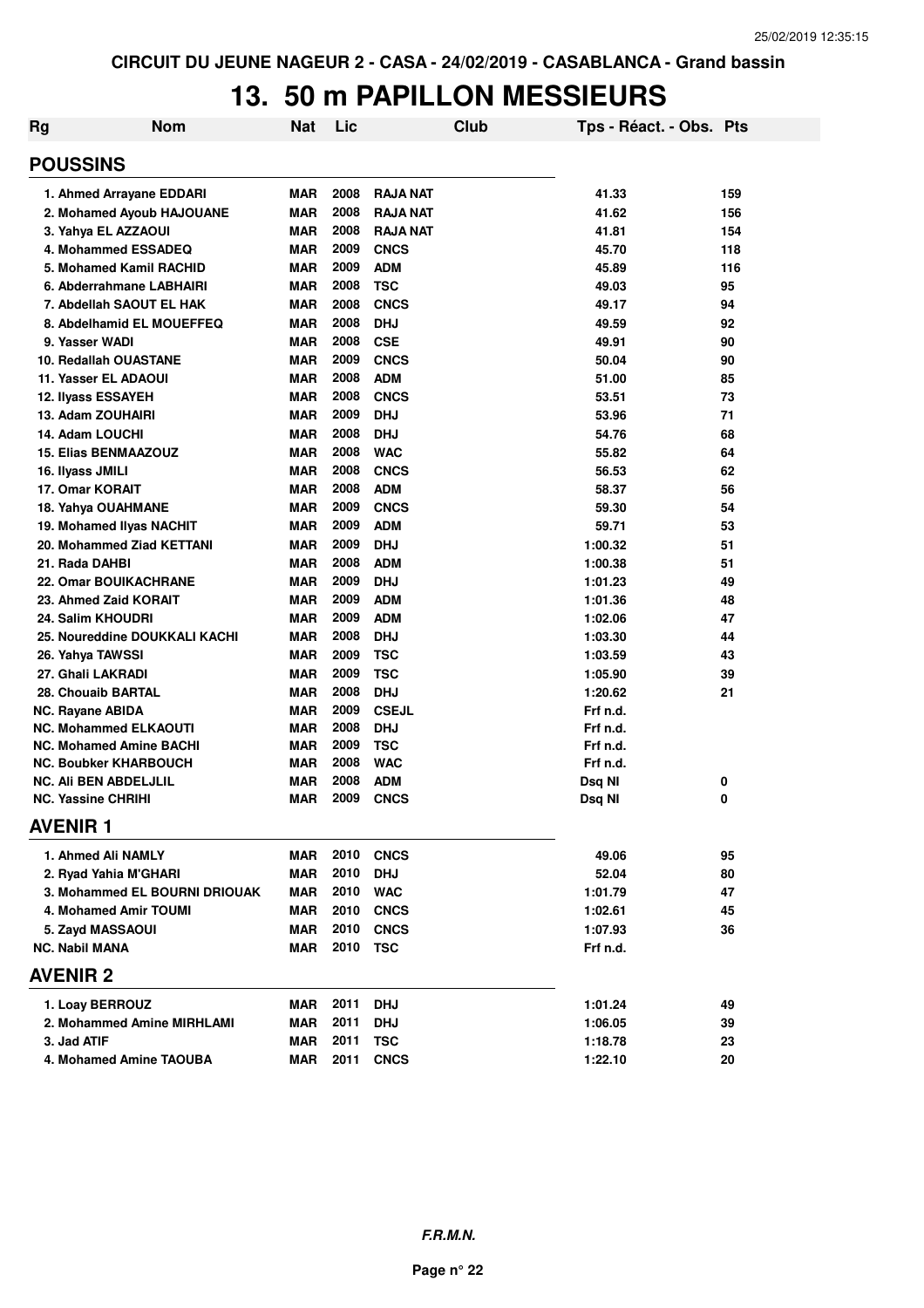### **14. 50 m PAPILLON DAMES**

| <b>Rg</b>                    | <b>Nom</b>                          | <b>Nat</b> | Lic  |                 | <b>Club</b> | Tps - Réact. - Obs. Pts |     |
|------------------------------|-------------------------------------|------------|------|-----------------|-------------|-------------------------|-----|
| <b>POUSSINS</b>              |                                     |            |      |                 |             |                         |     |
| 1. Ghita BENHAMOU            |                                     | <b>MAR</b> | 2008 | <b>CSE</b>      |             | 38.59                   | 253 |
| 2. Meriem NACHAT             |                                     | <b>MAR</b> | 2008 | <b>WAC</b>      |             | 40.84                   | 214 |
| 3. Zineb DEFAA               |                                     | <b>MAR</b> | 2008 | <b>RAJA NAT</b> |             | 42.57                   | 189 |
| 4. Rim LABYAD                |                                     | <b>MAR</b> | 2008 | <b>CSE</b>      |             | 43.37                   | 178 |
| 5. Hiba KHALLAD              |                                     | <b>MAR</b> | 2009 | <b>TSC</b>      |             | 44.77                   | 162 |
| 6. Roaya MAHLI               |                                     | <b>MAR</b> | 2009 | <b>RAJA NAT</b> |             | 50.50                   | 113 |
| 7. Hiba ENNHAILI             |                                     | <b>MAR</b> | 2009 | <b>WAC</b>      |             | 52.14                   | 102 |
| 8. Douae MORTAJI             |                                     | <b>MAR</b> | 2009 | <b>DHJ</b>      |             | 52.59                   | 100 |
| 9. Nada SABBAGH              |                                     | <b>MAR</b> | 2008 | <b>ADM</b>      |             | 54.23                   | 91  |
|                              | <b>10. Dounia EL MOUNTABIH</b>      | <b>MAR</b> | 2008 | <b>WAC</b>      |             | 54.74                   | 88  |
| 11. Islam NADIF              |                                     | <b>MAR</b> | 2008 | <b>ADM</b>      |             | 55.53                   | 85  |
| 12. Ghita SLIM               |                                     | <b>MAR</b> | 2009 | <b>RAJA NAT</b> |             | 56.68                   | 80  |
| <b>13. Malak TAHIRI</b>      |                                     | <b>MAR</b> | 2008 | <b>TSC</b>      |             | 57.59                   | 76  |
|                              | <b>14. Basma BOUAKIL EL IDRISSI</b> | <b>MAR</b> | 2009 | <b>CNCS</b>     |             | 59.22                   | 70  |
| 15. Khadija AITZOULET        |                                     | <b>MAR</b> | 2008 | <b>CSEJL</b>    |             | 1:00.65                 | 65  |
| 16. Meriem BRINI             |                                     | <b>MAR</b> | 2009 | <b>WAC</b>      |             | 1:02.65                 | 59  |
| 17. Oumnia TAIS              |                                     | <b>MAR</b> | 2009 | <b>CNCS</b>     |             | 1:03.90                 | 55  |
| 17. Malak BARAKAT            |                                     | <b>MAR</b> | 2008 | <b>ADM</b>      |             | 1:03.90                 | 55  |
| <b>19. Malak EL BOUZAIDI</b> |                                     | <b>MAR</b> | 2009 | <b>TSC</b>      |             | 1:05.71                 | 51  |
| <b>20. Malak BENOUHOUD</b>   |                                     | <b>MAR</b> | 2009 | <b>WAC</b>      |             | 1:08.58                 | 45  |
| <b>NC. Malak AGUENAOU</b>    |                                     | <b>MAR</b> | 2008 | <b>RAJA NAT</b> |             | Frf n.d.                |     |
| <b>NC. Meryem MOUJI</b>      |                                     | <b>MAR</b> | 2008 | <b>ADM</b>      |             | Dsq NI                  | 0   |
| <b>AVENIR 1</b>              |                                     |            |      |                 |             |                         |     |
|                              | 1. Fatima Zahra GHILANE EL HASSANI  | <b>MAR</b> | 2010 | <b>RAJA NAT</b> |             | 53.05                   | 97  |
| 2. Ghita GHALIB              |                                     | <b>MAR</b> | 2010 | <b>TSC</b>      |             | 1:06.89                 | 48  |
| 3. Dina KELLY                |                                     | <b>MAR</b> | 2010 | <b>CNCS</b>     |             | 1:17.24                 | 31  |
| <b>AVENIR 2</b>              |                                     |            |      |                 |             |                         |     |
| 1. Mayssane YAHIA            |                                     | <b>MAR</b> | 2011 | <b>DHJ</b>      |             | 54.58                   | 89  |
| 2. Khadija IDRISSI           |                                     | <b>MAR</b> | 2012 | <b>CNCS</b>     |             | 1:00.03                 | 67  |
| <b>NC. Hiba KHIALI</b>       |                                     | <b>MAR</b> | 2011 | <b>CNCS</b>     |             | Dsq NI                  | 0   |
| <b>NC. Rita BADRE</b>        |                                     | <b>MAR</b> | 2011 | <b>CNCS</b>     |             | Dsq NI                  | 0   |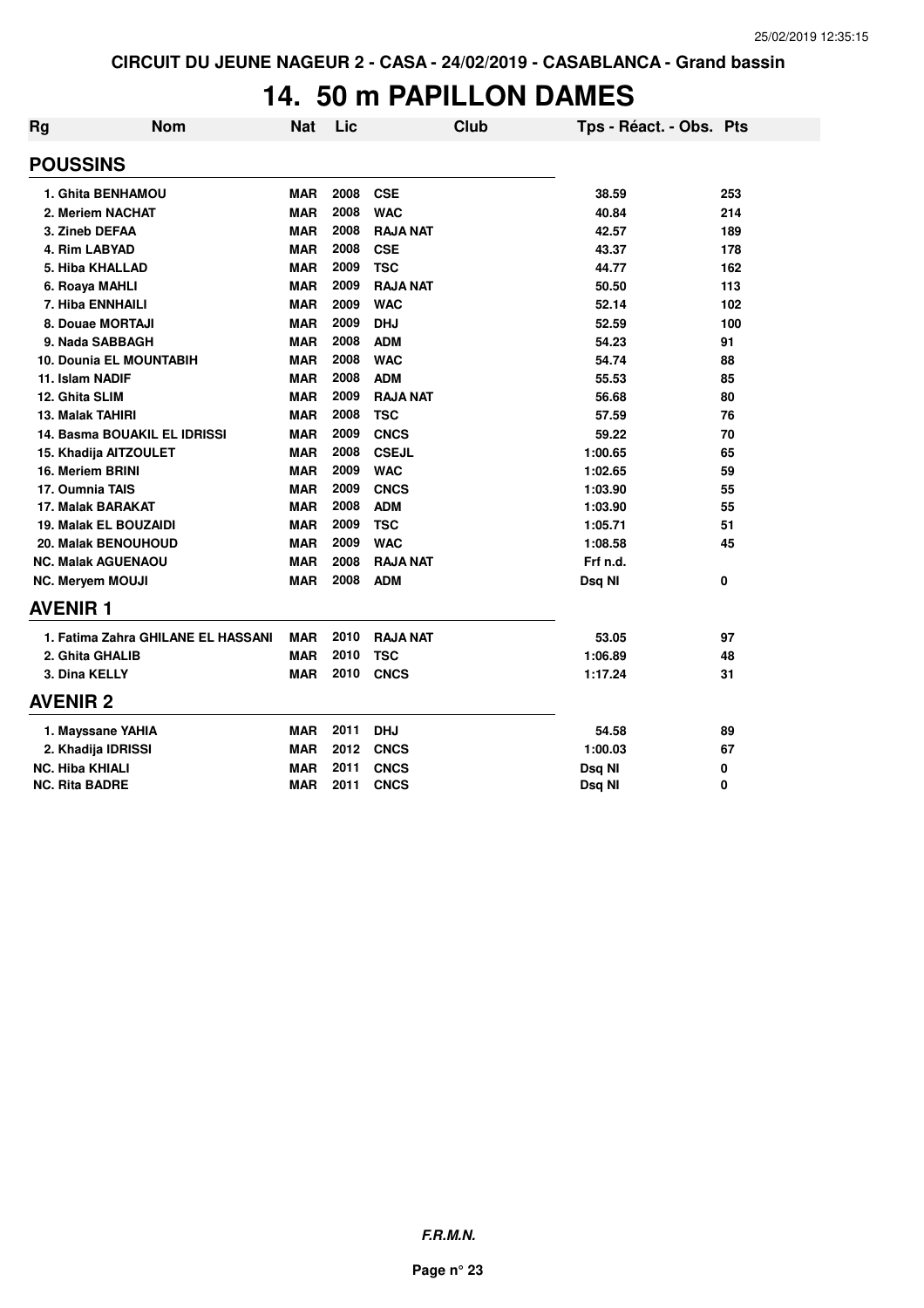## **15. 4 x 50 m 4 NAGES MESSIEURS**

| Rg | <b>Nom</b>                    | <b>Nat</b> | Lic  |                 | <b>Club</b> | Tps - Réact. - Obs. Pts |     |
|----|-------------------------------|------------|------|-----------------|-------------|-------------------------|-----|
|    | <b>POUSSINS</b>               |            |      |                 |             |                         |     |
|    | 1. Yasser EZZIDI              | <b>MAR</b> | 2009 | <b>RAJA NAT</b> |             | 2:43.56                 | 194 |
|    | <b>Ahmed Arrayane EDDARI</b>  | <b>MAR</b> | 2008 | <b>RAJA NAT</b> |             |                         | 194 |
|    | Yahya EL AZZAOUI              | <b>MAR</b> | 2008 | <b>RAJA NAT</b> |             |                         | 194 |
|    | <b>Mohamed Ayoub HAJOUANE</b> | <b>MAR</b> | 2008 | <b>RAJA NAT</b> |             |                         | 194 |
|    | 2. Zakaria MAHASSINE          | <b>MAR</b> | 2008 | <b>ADM</b>      |             | 2:48.79                 | 176 |
|    | <b>Mohamed Amine BCHIRI</b>   | <b>MAR</b> | 2008 | <b>ADM</b>      |             |                         | 176 |
|    | <b>Hamza KELLA</b>            | <b>MAR</b> | 2008 | <b>ADM</b>      |             |                         | 176 |
|    | <b>Mohamed Kamil RACHID</b>   | <b>MAR</b> | 2009 | <b>ADM</b>      |             |                         | 176 |
|    | 3. Mehdi BYA                  | <b>MAR</b> | 2008 | <b>TSC</b>      |             | 2:54.65                 | 159 |
|    | <b>Abderrahmane LABHAIRI</b>  | <b>MAR</b> | 2008 | <b>TSC</b>      |             |                         | 159 |
|    | <b>Rayane LAALJI</b>          | <b>MAR</b> | 2008 | <b>TSC</b>      |             |                         | 159 |
|    | <b>Yassine BOUCHTI</b>        | <b>MAR</b> | 2008 | <b>TSC</b>      |             |                         | 159 |
|    | <b>4. Redallah OUASTANE</b>   | <b>MAR</b> | 2009 | <b>CNCS</b>     |             | 3:04.44                 | 135 |
|    | <b>Ilyass ESSAYEH</b>         | <b>MAR</b> | 2008 | <b>CNCS</b>     |             |                         | 135 |
|    | <b>Mohammed ESSADEQ</b>       | <b>MAR</b> | 2009 | <b>CNCS</b>     |             |                         | 135 |
|    | <b>Abdellah SAOUT EL HAK</b>  | <b>MAR</b> | 2008 | <b>CNCS</b>     |             |                         | 135 |
|    | 5. Mohammed Amine BENNASRI    | <b>MAR</b> | 2009 | <b>WAC</b>      |             | 3:15.65                 | 113 |
|    | <b>Abdassalam ELALLOUCHI</b>  | <b>MAR</b> | 2008 | <b>WAC</b>      |             |                         | 113 |
|    | <b>Abdallah OUADDI</b>        | <b>MAR</b> | 2008 | <b>WAC</b>      |             |                         | 113 |
|    | <b>Soultane HAMDI</b>         | <b>MAR</b> | 2008 | <b>WAC</b>      |             |                         | 113 |
|    | 6. Moad ACHDINI               | <b>MAR</b> | 2009 | <b>CSEJL</b>    |             | 3:49.25                 | 70  |
|    | <b>Mohammed Reda CHOUAIT</b>  | <b>MAR</b> | 2009 | <b>CSEJL</b>    |             |                         | 70  |
|    | <b>Rayane AKIL</b>            | <b>MAR</b> | 2008 | <b>CSEJL</b>    |             |                         | 70  |
|    | <b>Mohammed Taha TOURBI</b>   | <b>MAR</b> | 2008 | <b>CSEJL</b>    |             |                         | 70  |
|    | <b>NC. Omar BOUIKACHRANE</b>  | <b>MAR</b> | 2009 | <b>DHJ</b>      |             | Dsq NI                  | 0   |
|    | <b>Ryad Yahia M'GHARI</b>     | <b>MAR</b> | 2010 | <b>DHJ</b>      |             |                         | 0   |
|    | <b>Mohammed Ziad KETTANI</b>  | <b>MAR</b> | 2009 | <b>DHJ</b>      |             |                         | 0   |
|    | <b>Adam ZOUHAIRI</b>          | <b>MAR</b> | 2009 | <b>DHJ</b>      |             |                         | 0   |